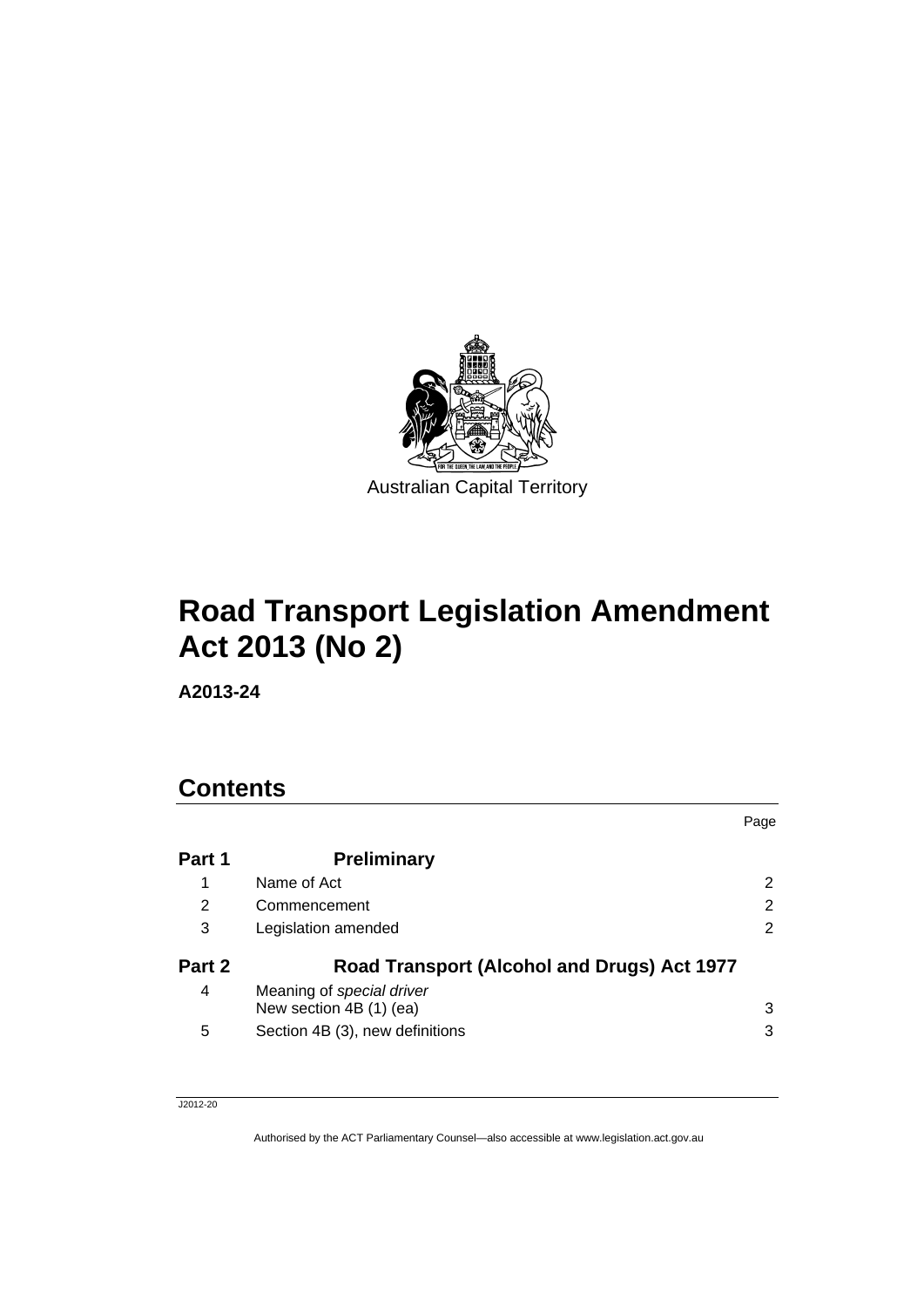| Part 3 | <b>Road Transport (Driver Licensing) Act 1999</b>                                                                       |                         |
|--------|-------------------------------------------------------------------------------------------------------------------------|-------------------------|
| 6      | Offence against this Act-application of Criminal Code etc                                                               |                         |
|        | Section 5A, note 1                                                                                                      | $\overline{4}$          |
| 7      | When road transport authority may issue or renew driver licences<br>Section 10 (5)                                      | 4                       |
| 8      | Driver licensing system<br>New section 28 (2) (u) to $(x)$                                                              | $\overline{\mathbf{4}}$ |
| 9      | New section 33A                                                                                                         | 5                       |
| 10     | Dictionary, definition of probationary licence, new paragraph (aa)                                                      | 6                       |
| Part 4 | <b>Road Transport (Driver Licensing) Regulation</b><br>2000                                                             |                         |
| 11     | Offences against regulation—application of Criminal Code etc<br>Section 4, note 1                                       | 7                       |
| 12     | Basic kinds of driver licence<br>Section 5 (2), note, definition of <i>probationary licence</i> , new<br>paragraph (ab) | $\overline{7}$          |
| 13     | Driver licence condition codes<br>Table 10, item 4, column 2                                                            | $\overline{7}$          |
| 14     | When probationary licence must be issued<br>New section 52 (2A)                                                         | 7                       |
| 15     | Section 52 (3) and note                                                                                                 | 8                       |
| 16     | Driver licence condition codes and explanatory notices<br>Section 57 (3)                                                | 8                       |
| 17     | Duties of holders of conditional licences<br>Section 59 (3) and (5)                                                     | 9                       |
| 18     | Conditional licence holders to comply with conditions<br>Section 60 (2) and note                                        | 9                       |
| 19     | Eligibility to apply for licence if disqualified or licence suspended<br>Section 66 (4) and note                        | 9                       |
| 20     | Application-div 3.13<br>Section 73A                                                                                     | 10                      |
| 21     | Section 73B heading                                                                                                     | 10                      |
| 22     | Section 73B, definition of alcohol-related disqualifying offence                                                        | 10                      |
| 23     | New part 3A                                                                                                             | 11                      |

contents 2 Road Transport Legislation Amendment Act 2013 (No 2)

A2013-24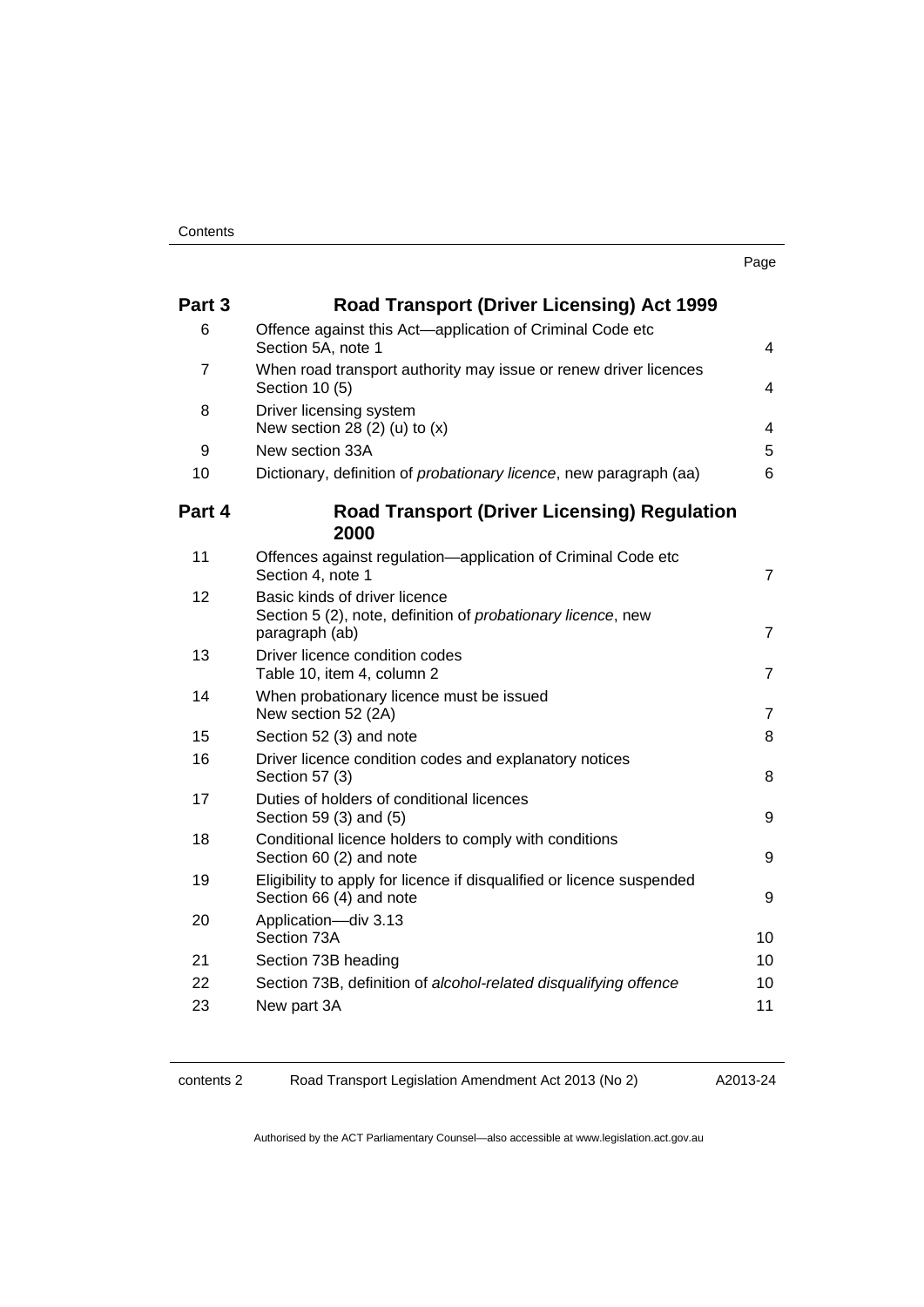| ×<br>× |
|--------|
|--------|

| 24     | Exemption of overseas drivers-Act, s 31 (1) (b)<br>New section 94 (4) (c)                | 38 |
|--------|------------------------------------------------------------------------------------------|----|
| 25     | New division 6.5                                                                         | 38 |
| 26     | Dictionary, note 2                                                                       | 39 |
| 27     | Dictionary, new definition of alcohol ignition interlock device                          | 40 |
| 28     | Dictionary, definition of alcohol-related disqualifying offence                          | 40 |
| 29     | Dictionary, new definitions                                                              | 41 |
| Part 5 | <b>Road Transport (General) Act 1999</b>                                                 |    |
| 30     | Effect of disqualification                                                               |    |
|        | Section 66 (6)                                                                           | 43 |
| 31     | Section 66 (6), new note                                                                 | 43 |
| 32     | New section 66 (7)                                                                       | 43 |
| 33     | Certificate evidence and other evidentiary provisions<br>New section 72 (1) (ba) to (bd) | 43 |
| 34     | New section 72 (1A)                                                                      | 44 |
| 35     | Section 72 (2)                                                                           |    |
| 36     | Division 5.1 heading                                                                     | 45 |
| 37     | New section 81A                                                                          | 45 |
| Part 6 | <b>Road Transport (General) Regulation 2000</b>                                          |    |
| 38     | Internally reviewable decisions                                                          |    |
|        | Schedule 1, part 1.4, new item 4A                                                        | 47 |
| 39     | Schedule 1, part 1.4, new items 28A to 28M                                               | 47 |
| 40     | Schedule 1, part 1.4, new item 45A                                                       | 49 |
| 41     | Dictionary, new definitions                                                              | 49 |
| Part 7 | <b>Road Transport (Offences) Regulation 2005</b>                                         |    |
| 42     | Short descriptions, penalties and demerit points<br>Schedule 1, part 1.5, new item 19A   | 50 |
| 43     | Schedule 1, part 1.6, item 23, column 3                                                  | 50 |
| 44     | Schedule 1, part 1.6, new items 24A to 24O                                               | 51 |
| 45     | Dictionary, new definitions                                                              | 54 |
|        |                                                                                          |    |

A2013-24

Road Transport Legislation Amendment Act 2013 (No 2)

contents 3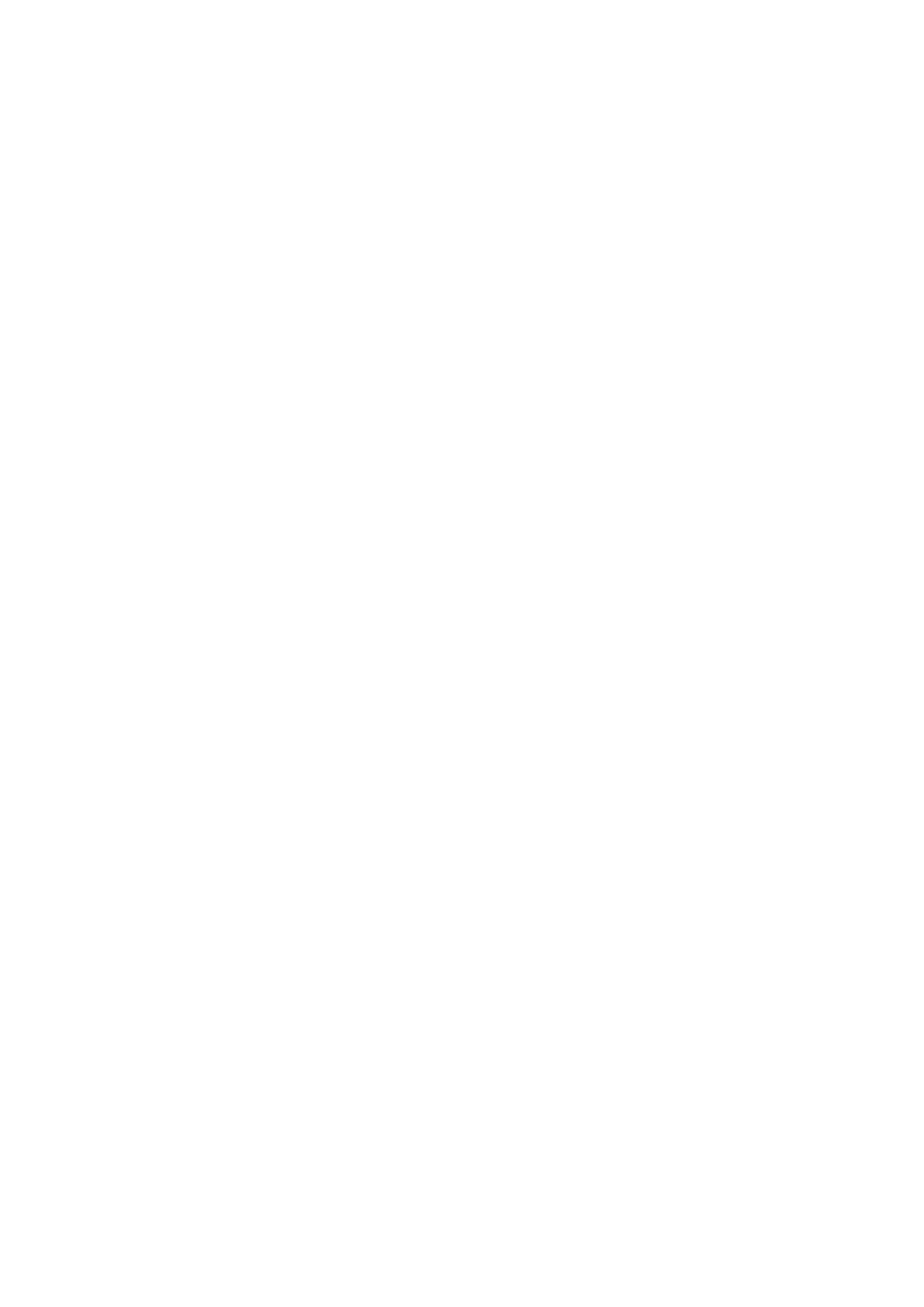

# **Road Transport Legislation Amendment Act 2013 (No 2)**

**A2013-24** 

l

An Act to amend road transport legislation

The Legislative Assembly for the Australian Capital Territory enacts as follows:

J2012-20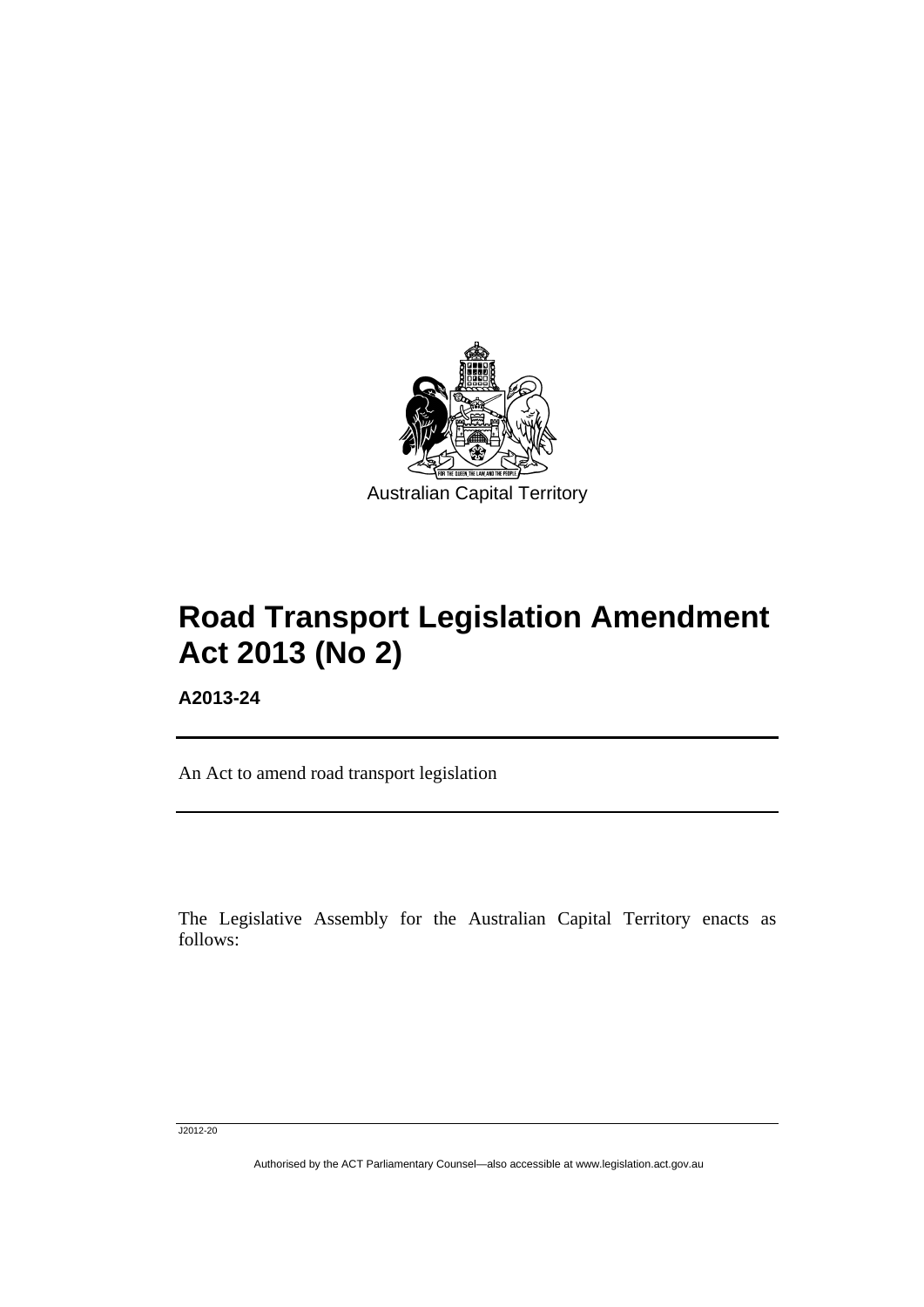#### Part 1 **Preliminary**

Section 1

### <span id="page-5-0"></span>**Part 1** Preliminary

#### <span id="page-5-1"></span>**1 Name of Act**

This Act is the *Road Transport Legislation Amendment Act 2013 (No 2)*.

#### <span id="page-5-2"></span>**2 Commencement**

- (1) This Act commences on a day fixed by the Minister by written notice.
	- *Note 1* The naming and commencement provisions automatically commence on the notification day (see [Legislation Act,](http://www.legislation.act.gov.au/a/2001-14) s 75 (1)).
	- *Note 2* A single day or time may be fixed, or different days or times may be fixed, for the commencement of different provisions (see [Legislation](http://www.legislation.act.gov.au/a/2001-14)  [Act](http://www.legislation.act.gov.au/a/2001-14), s 77 (1)).
- (2) If this Act has not commenced within 12 months beginning on its notification day, it automatically commences on the first day after that period.
- (3) The [Legislation Act,](http://www.legislation.act.gov.au/a/2001-14) section 79 (Automatic commencement of postponed law) does not apply to this Act.

#### <span id="page-5-3"></span>**3 Legislation amended**

This Act amends the following legislation:

- *[Road Transport \(Alcohol and Drugs\) Act 1977](http://www.legislation.act.gov.au/a/1977-17)*
- *[Road Transport \(Driver Licensing\) Act 1999](http://www.legislation.act.gov.au/a/1999-78)*
- *[Road Transport \(Driver Licensing\) Regulation 2000](http://www.legislation.act.gov.au/sl/2000-14)*
- *[Road Transport \(General\) Act 1999](http://www.legislation.act.gov.au/a/1999-77)*
- *[Road Transport \(General\) Regulation 2000](http://www.legislation.act.gov.au/sl/2000-13)*
- *[Road Transport \(Offences\) Regulation 2005](http://www.legislation.act.gov.au/sl/2005-11).*

page 2 Road Transport Legislation Amendment Act 2013 (No 2)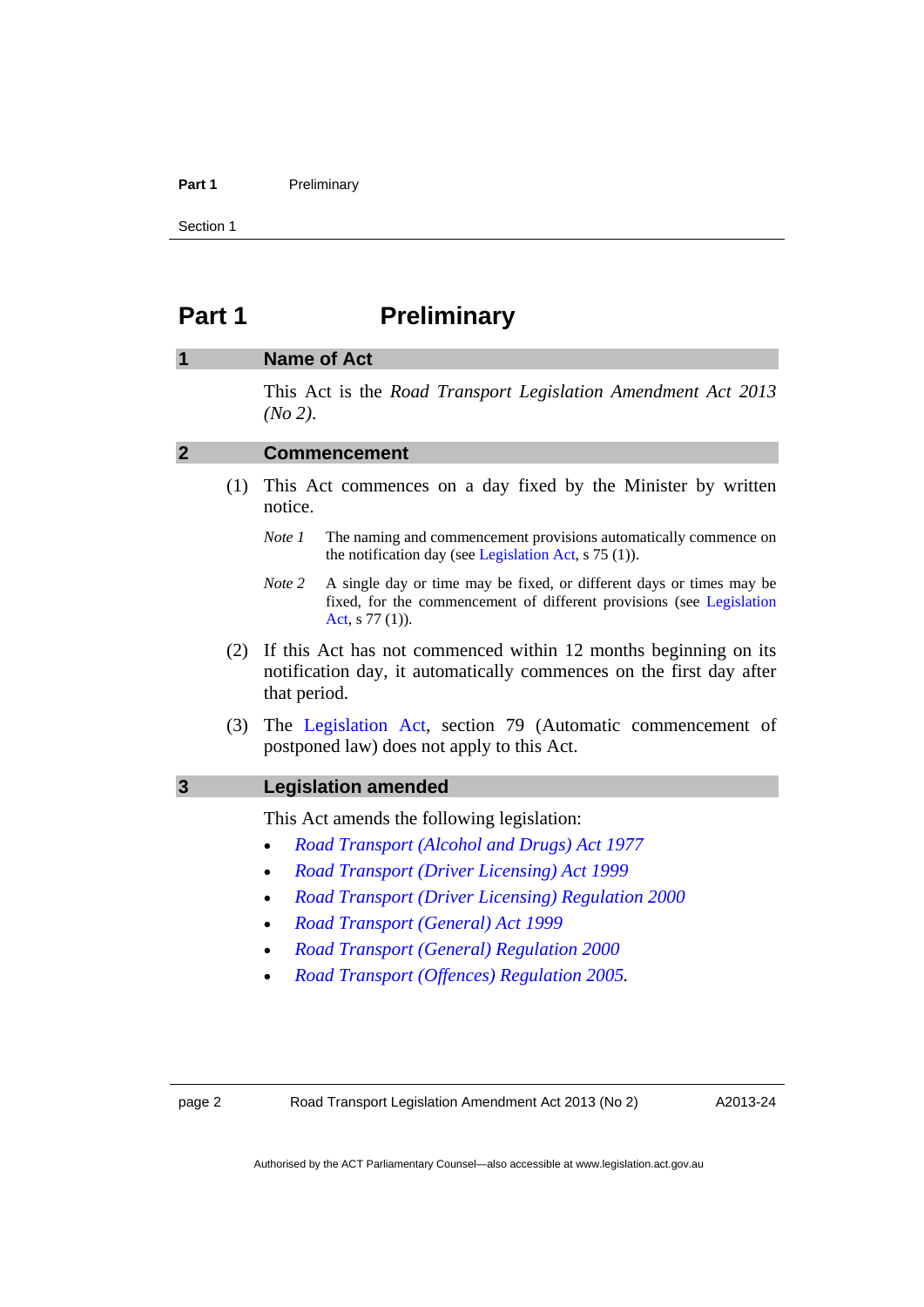### <span id="page-6-0"></span>**Part 2** Road Transport (Alcohol and **Drugs) Act 1977**

#### <span id="page-6-1"></span>**4 Meaning of** *special driver* **New section 4B (1) (ea)**

#### *insert*

 (ea) the person is the holder of an Australian driver licence with an interlock condition or an equivalent condition under a corresponding law; or

#### <span id="page-6-2"></span>**5 Section 4B (3), new definitions**

*insert* 

*corresponding law*––see the *[Road Transport \(Driver Licensing\)](http://www.legislation.act.gov.au/a/1999-78)  [Act 1999](http://www.legislation.act.gov.au/a/1999-78)*, dictionary.

*interlock condition*––see the *[Road Transport \(Driver Licensing\)](http://www.legislation.act.gov.au/sl/2000-14)  [Regulation 2000](http://www.legislation.act.gov.au/sl/2000-14)*, section 73W.

A2013-24

page 3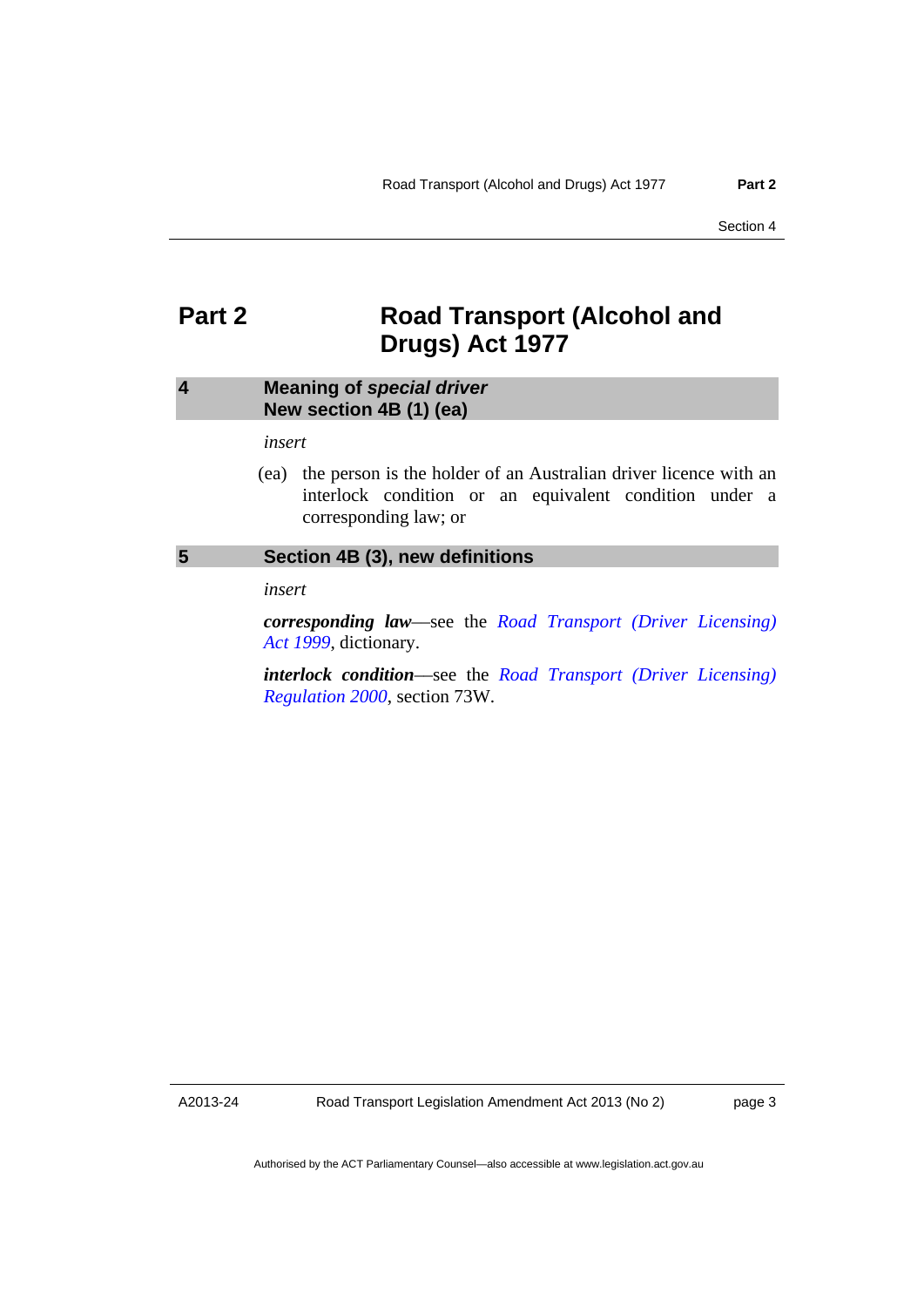### <span id="page-7-0"></span>**Part 3 Road Transport (Driver Licensing) Act 1999**

#### <span id="page-7-1"></span>**6 Offence against this Act—application of Criminal Code etc Section 5A, note 1**

*insert* 

s 33A (Contravening interlock condition).

#### <span id="page-7-2"></span>**7 When road transport authority may issue or renew driver licences Section 10 (5)**

*substitute* 

- (5) Subsections (1) and (4), as far as they require a person to be a resident of the ACT, do not apply to—
	- (a) a person who lives temporarily outside the ACT; or
	- (b) a person who is the holder of a foreign driver licence who is eligible to apply for, or be issued with, a probationary licence because of the regulation, section 103AA (Overseas drivers–– eligibility criteria).

#### <span id="page-7-3"></span>**8 Driver licensing system New section 28 (2) (u) to (x)**

#### *insert*

- (u) make provision in relation to the imposition of a condition on a person's driver licence requiring an alcohol ignition interlock device to be fitted to a motor vehicle driven by the person; and
- (v) make provision in relation to court-ordered therapeutic programs for people convicted or found guilty of a disqualifying offence, that relates to alcohol, against the *[Road](http://www.legislation.act.gov.au/a/1977-17)  [Transport \(Alcohol and Drugs\) Act 1977](http://www.legislation.act.gov.au/a/1977-17)*; and

page 4 Road Transport Legislation Amendment Act 2013 (No 2)

A2013-24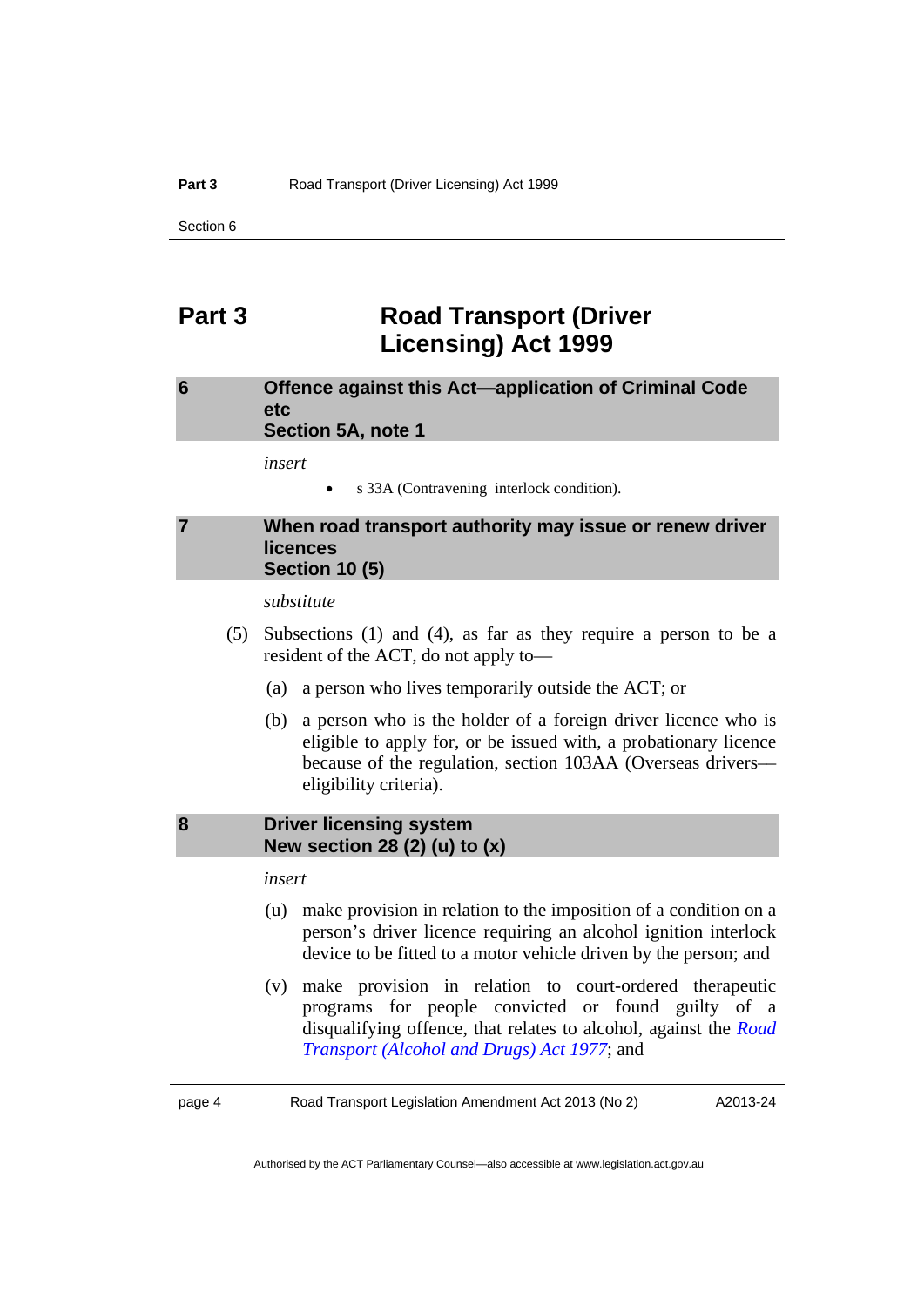- (w) make provision in relation to—
	- (i) the approval by the road transport authority of alcohol ignition interlock devices; and
	- (ii) the provision, installation, testing and maintenance of alcohol ignition interlock devices; and
	- (iii) the approval by the road transport authority of people to provide, install, test and maintain alcohol ignition interlock devices; and
- (x) make provision about matters to be dealt with by agreement between the road transport authority and people who provide, install, test and maintain alcohol ignition interlock devices.

#### <span id="page-8-0"></span>**9 New section 33A**

*in part 3, insert* 

#### **33A Contravening interlock condition**

- (1) A person commits an offence if the person––
	- (a) holds a driver licence with an interlock condition; and
	- (b) engages in conduct that contravenes the interlock condition; and
	- (c) is reckless about whether the conduct contravenes the interlock condition.

Maximum penalty: 50 penalty units, imprisonment for 6 months or both.

 (2) If the person is convicted, or found guilty, by a court of an offence against subsection (1), the licence is automatically cancelled unless the court orders otherwise.

A2013-24

page 5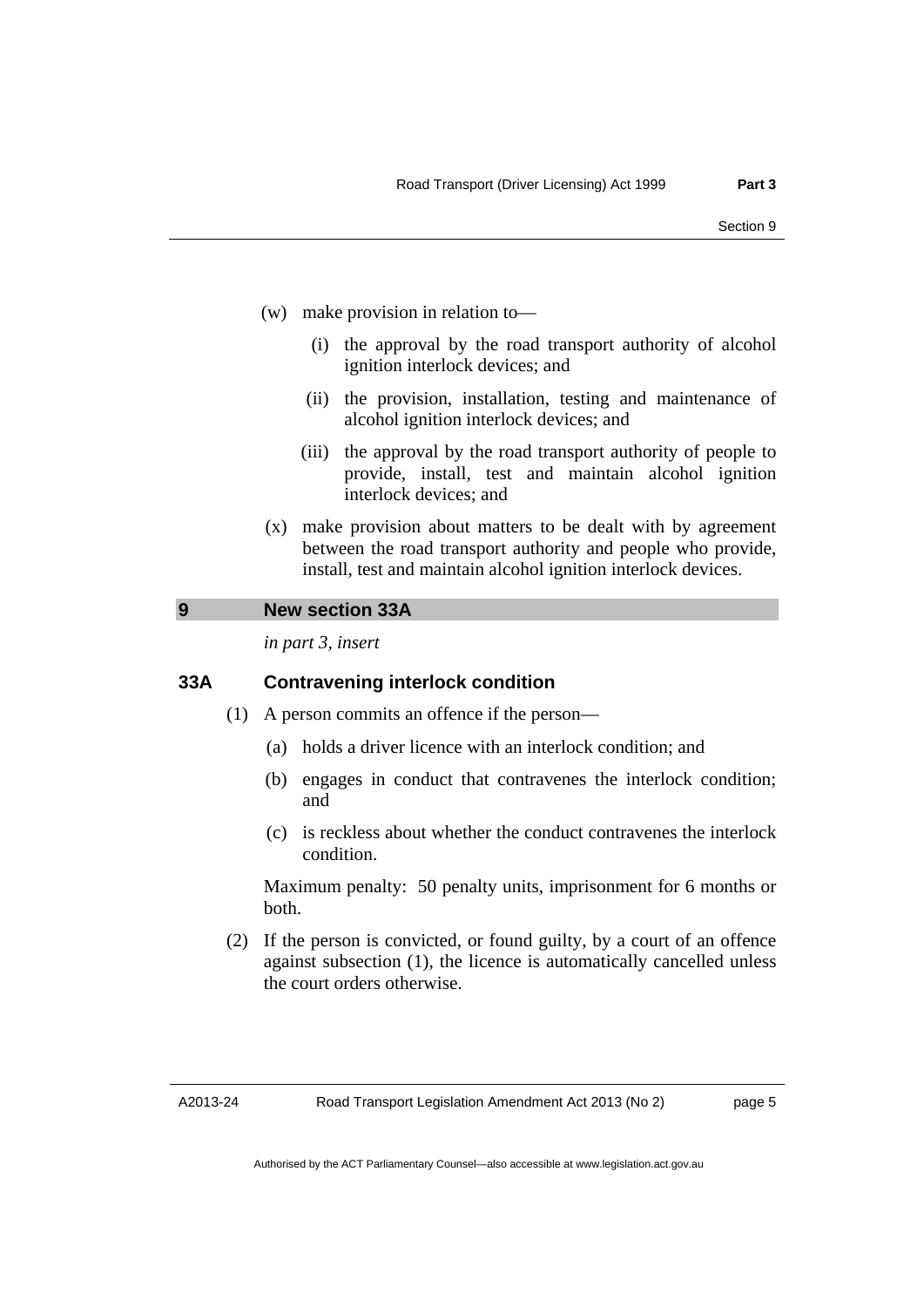- (3) If the licence is cancelled under subsection (2), the cancellation takes effect from the time of the conviction or finding or, if the court orders a later date, on the later date.
- (4) Subsection (2) does not apply if the licence is cancelled under another provision of the road transport legislation.
	- *Note* Under the *[Road Transport \(General\) Act 1999](http://www.legislation.act.gov.au/a/1999-77)*, s 66 (1) the disqualification of a person from holding or obtaining a driver licence (whether or not by order of a court) operates to cancel any driver licence held by the person.
- (5) If the person's licence is cancelled under subsection (2), the person is disqualified from applying for, or being issued with, another driver licence with an interlock condition for the remainder of the disqualification period.
- (6) In this section:

*disqualification period*––see the *[Road Transport \(Driver Licensing\)](http://www.legislation.act.gov.au/sl/2000-14)  [Regulation 2000,](http://www.legislation.act.gov.au/sl/2000-14)* section 73S.

*interlock condition*––see the *[Road Transport \(Driver Licensing\)](http://www.legislation.act.gov.au/sl/2000-14)  [Regulation 2000,](http://www.legislation.act.gov.au/sl/2000-14)* section 73W.

#### <span id="page-9-0"></span>**10 Dictionary, definition of** *probationary licence***, new paragraph (aa)**

*insert* 

 (aa) a driver licence issued with an interlock condition under the *[Road Transport \(Driver Licensing\) Regulation 2000](http://www.legislation.act.gov.au/sl/2000-14)*, section 73W; or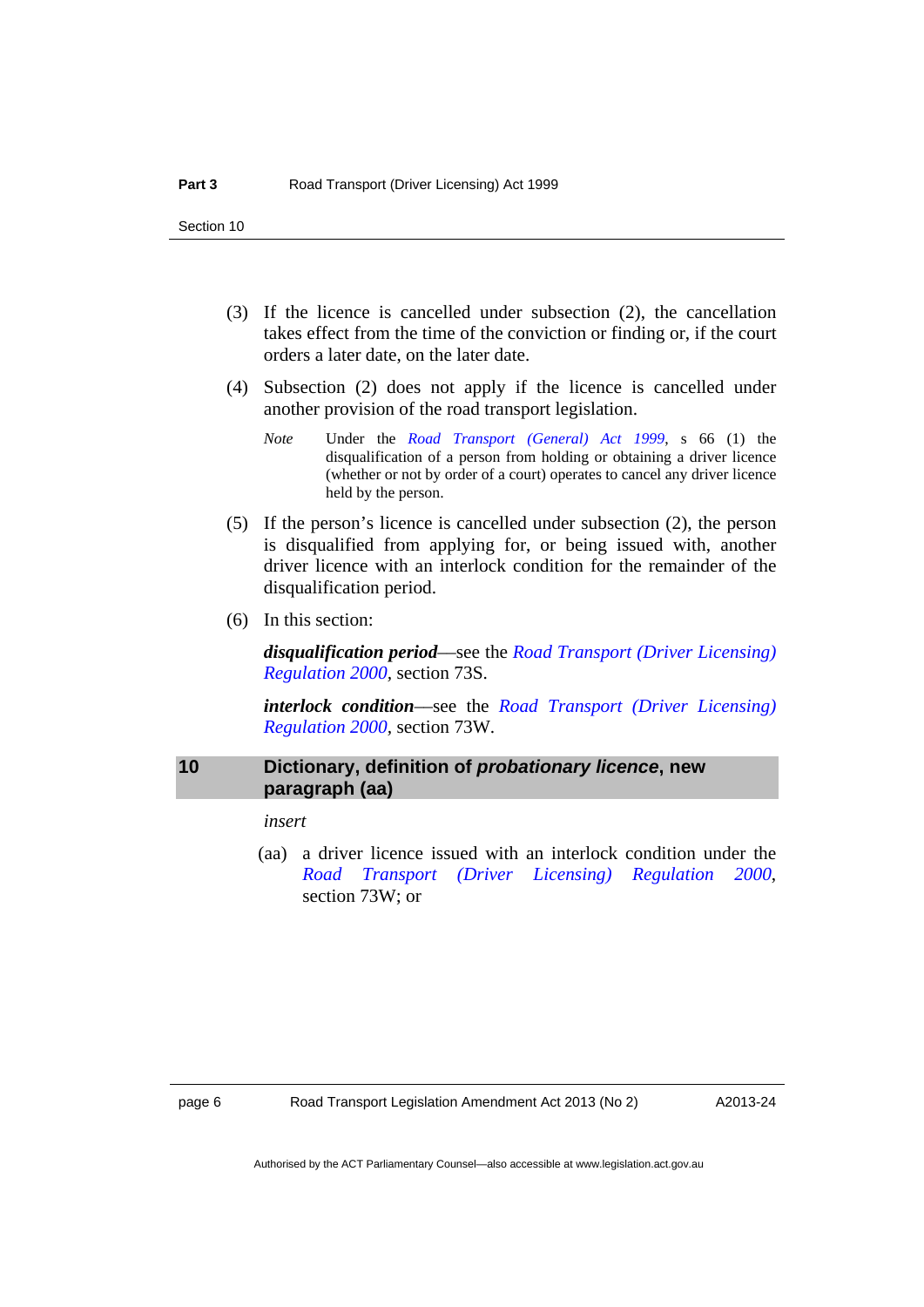### <span id="page-10-0"></span>**Part 4 Road Transport (Driver Licensing) Regulation 2000**

#### <span id="page-10-1"></span>**11 Offences against regulation—application of Criminal Code etc Section 4, note 1**

*insert* 

offences against pt 3A (Alcohol ignition interlock devices)

#### <span id="page-10-2"></span>**12 Basic kinds of driver licence Section 5 (2), note, definition of** *probationary licence***, new paragraph (ab)**

*insert* 

 (ab) a driver licence issued with an interlock condition under the *[Road Transport \(Driver Licensing\) Regulation 2000](http://www.legislation.act.gov.au/sl/2000-14)*, s 73W; or

#### <span id="page-10-3"></span>**13 Driver licence condition codes Table 10, item 4, column 2**

#### *substitute*

The licence holder must drive only a motor vehicle with an alcohol interlock ignition device.

#### <span id="page-10-4"></span>**14 When probationary licence must be issued New section 52 (2A)**

*insert* 

- (2A) This section also applies to a person if—
	- (a) the road transport authority approves an application by the person for the issue of a driver licence (other than a learner licence) of a particular class; and

A2013-24

page 7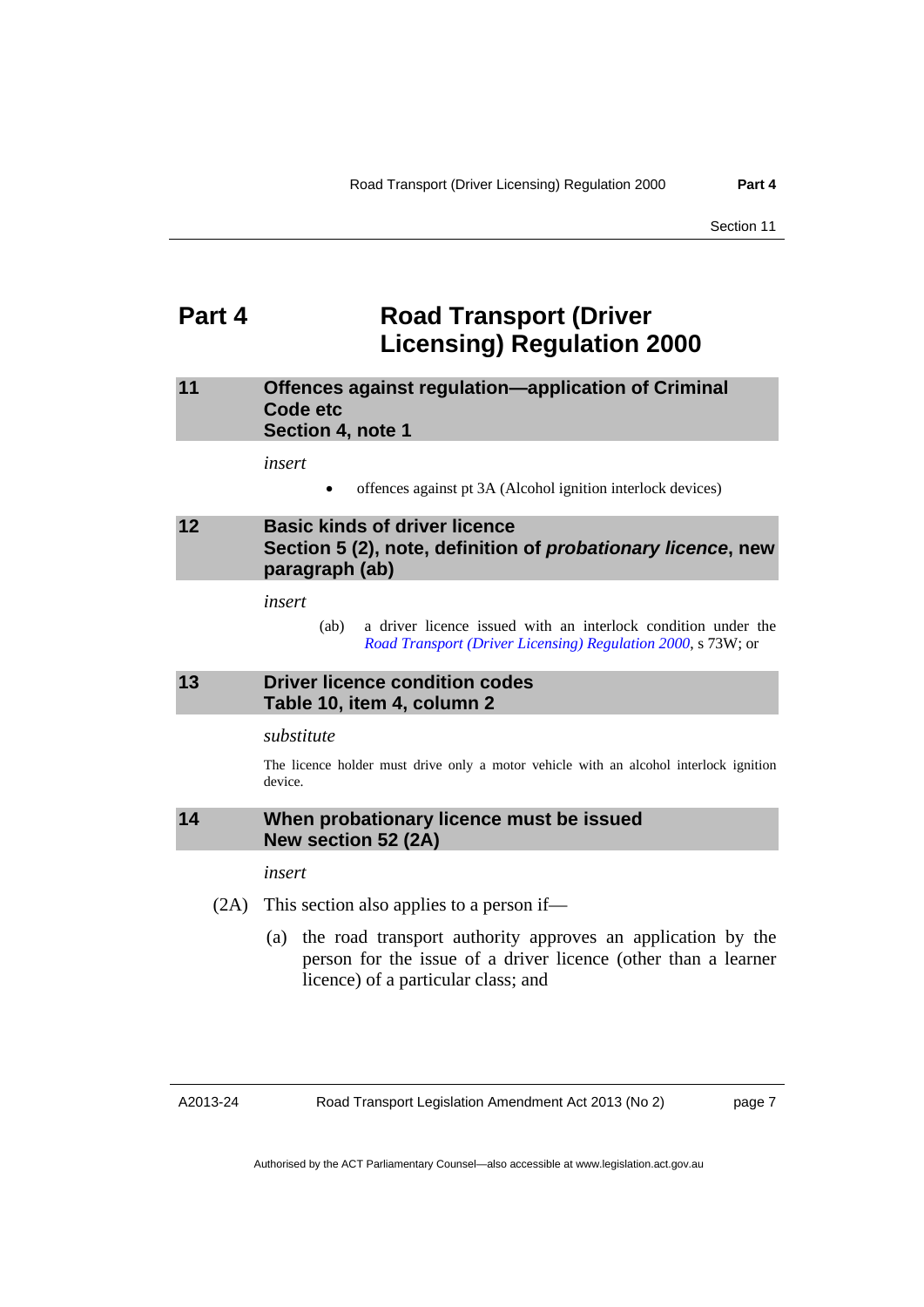- (b) the person––
	- (i) is eligible for a probationary licence with an interlock condition under section 73T (Mandatory interlock condition) or section 73V (Voluntary interlock condition); or
	- (ii) has an interlock exemption under section 73ZE.

#### <span id="page-11-0"></span>**15 Section 52 (3) and note**

#### *substitute*

- (3) Subject to subsection (4), if this section applies to the person, the road transport authority must issue a probationary licence of the class approved by the authority to the person.
	- *Note* The road transport authority must not issue a probationary licence to a person if s 73D (3) or s 73M (3) applies.
- (4) If a court has made an order under section 73U (Court-ordered therapeutic program) that a person comply with any treatment, referral or monitoring before being eligible to apply for, or be issued with a licence, the road transport authority must be satisfied that the person has complied with the order before issuing a probationary licence to the person.

#### <span id="page-11-1"></span>**16 Driver licence condition codes and explanatory notices Section 57 (3)**

*after*  code E, *insert* 

I,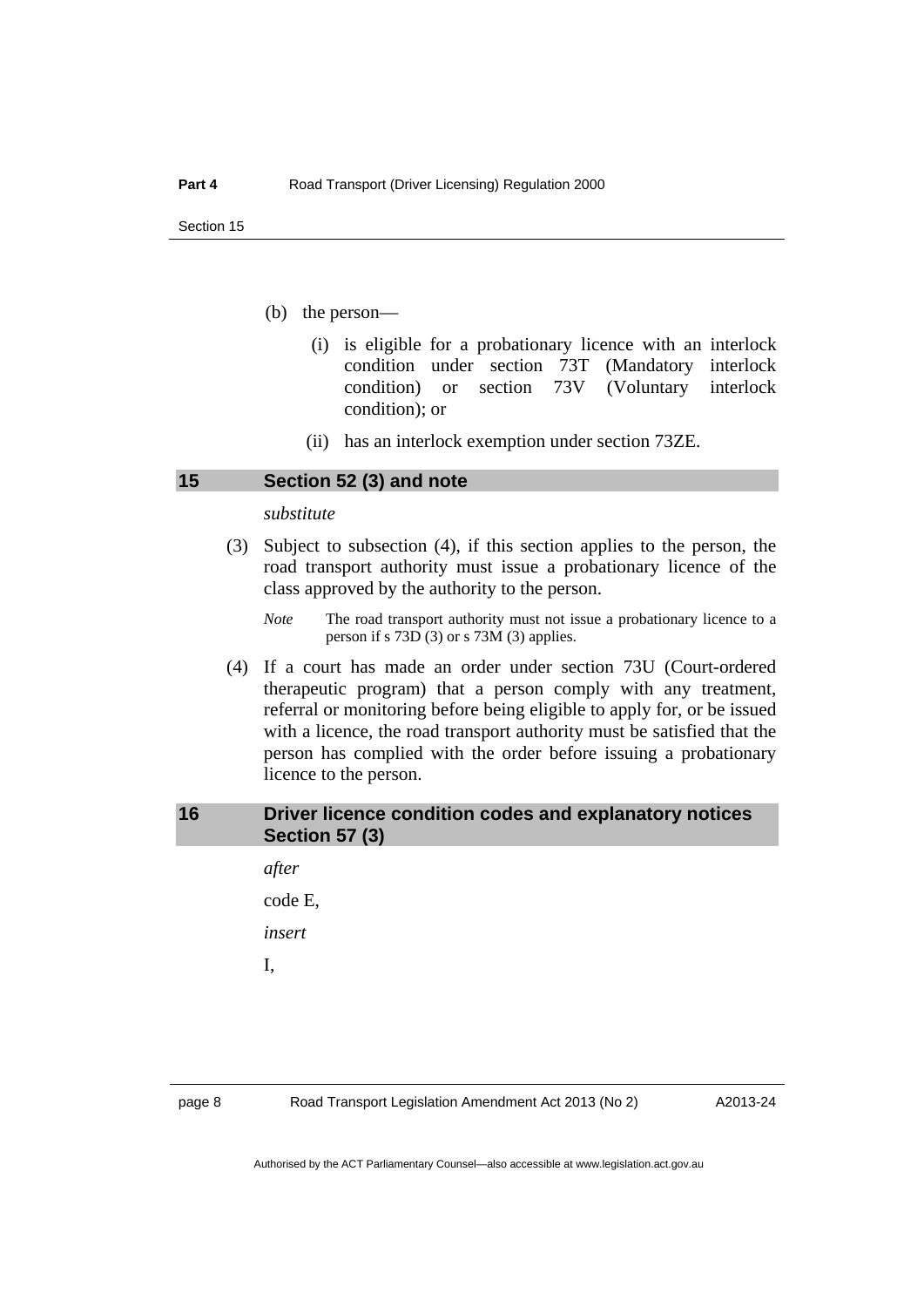### <span id="page-12-0"></span>**17 Duties of holders of conditional licences Section 59 (3) and (5)**

*after* 

code E,

*insert* 

I,

#### <span id="page-12-1"></span>**18 Conditional licence holders to comply with conditions Section 60 (2) and note**

#### *substitute*

- (2) Subsection (1) does not apply to the holder of—
	- (a) a restricted licence; or
	- (b) a driver licence with an interlock condition under section 73W.
	- *Note 1* It is an offence against the Act, s 33 for the holder of a restricted licence to contravene, without reasonable excuse, a condition to which the licence is subject.
	- *Note 2* It is an offence against the Act, s 33A for a person who holds a driver licence with an interlock condition to contravene the interlock condition.

#### <span id="page-12-2"></span>**19 Eligibility to apply for licence if disqualified or licence suspended Section 66 (4) and note**

*substitute* 

- (4) This section is subject to-
	- (a) section 49 (Issue of restricted licence by road transport authority); and
		- *Note* Section 45 deals with the circumstances in which a person may apply to the Magistrates Court for an order authorising the road transport authority to issue a restricted licence to a person.

A2013-24

Road Transport Legislation Amendment Act 2013 (No 2)

page 9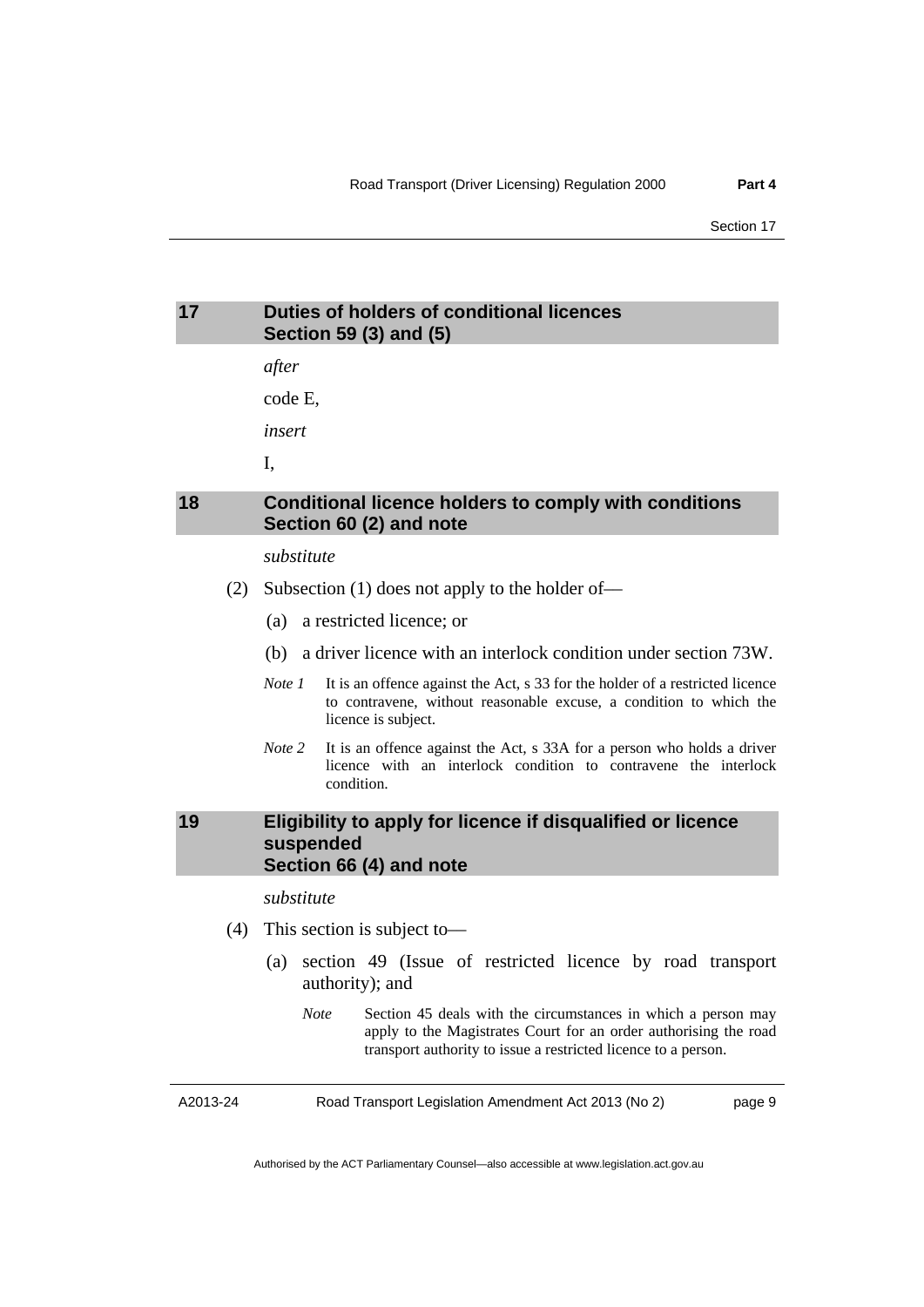- (b) section 73T (Mandatory interlock condition); and
	- *Note* A person to whom s 73T applies is eligible for a probationary licence with an interlock condition after completing half the period of disqualification.
- (c) section 73V (Voluntary interlock condition).
	- *Note* A person to whom s 73V applies is eligible for a probationary licence with an interlock condition at any time during the period of disqualification if the person is not otherwise disqualified from holding or obtaining a driver licence.

### <span id="page-13-0"></span>**20 Application––div 3.13 Section 73A**  *after*  person *insert*  (other than a person who is subject to an order under section 73U

<span id="page-13-1"></span>

| 21 | <b>Section 73B heading</b> |
|----|----------------------------|

*substitute* 

#### **73B Meaning of** *alcohol awareness course*

(Court-ordered therapeutic program))

<span id="page-13-2"></span>**22 Section 73B, definition of** *alcohol-related disqualifying offence*

*omit*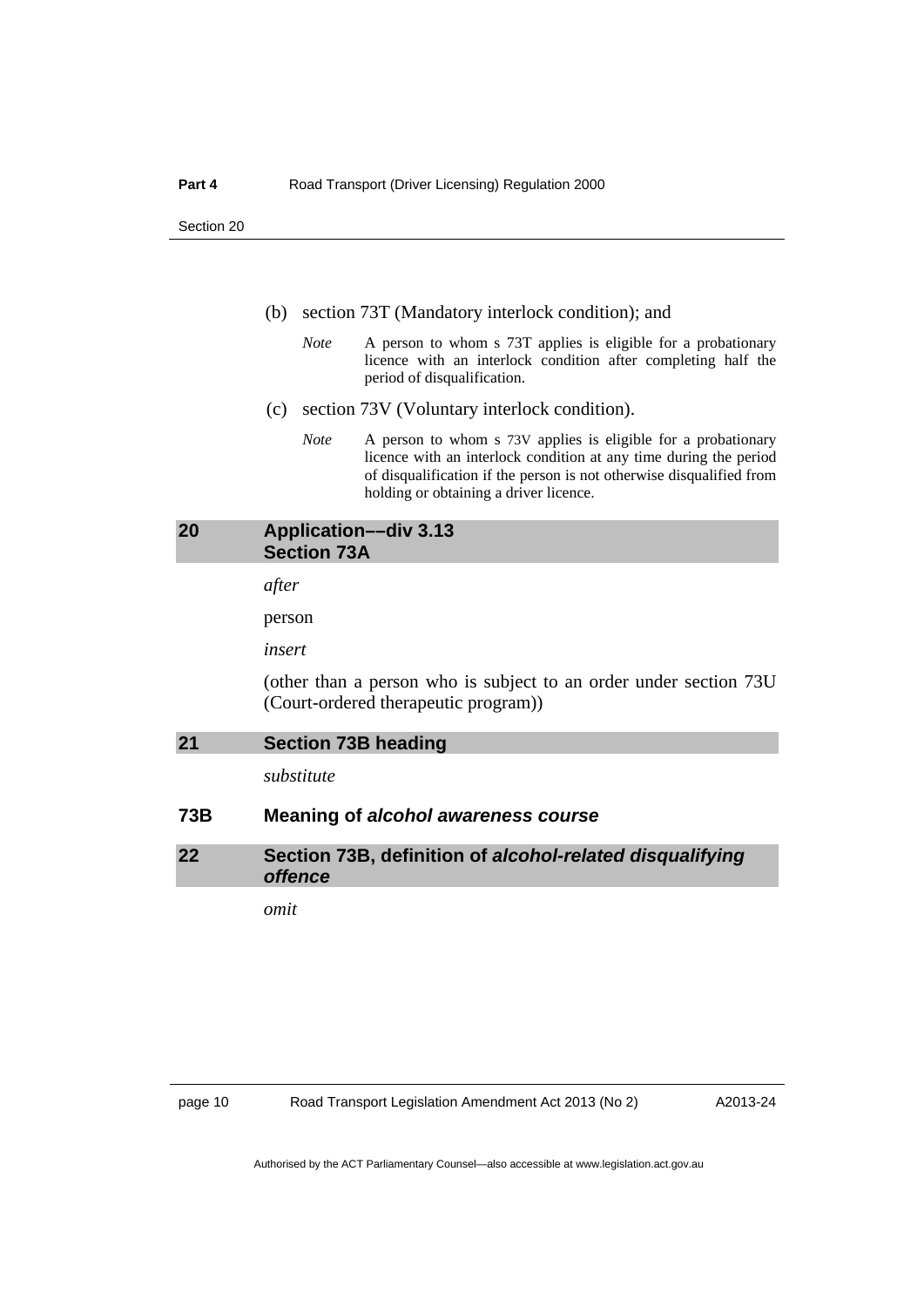#### <span id="page-14-0"></span>**23 New part 3A**

*insert* 

### **Part 3A Alcohol ignition interlock devices**

#### **Division 3A.1 General**

#### **73S Definitions––pt 3A**

In this part:

*alcohol ignition interlock device* means a device approved under section 73ZL (Alcohol ignition interlock devices––approval).

*approved interlock installer* means a person approved as an interlock installer under––

- (a) section 73ZN (Issue of approval); or
- (b) the *[Road Transport \(Driver Licensing\) Regulation 2008](http://www.legislation.nsw.gov.au/maintop/view/inforce/subordleg+397+2008+cd+0+N)* (NSW), part 10.

*approved interlock service provider* means a person approved as an interlock service provider under––

- (a) section 73ZN (Issue of approval); or
- (b) the *[Road Transport \(Driver Licensing\) Regulation 2008](http://www.legislation.nsw.gov.au/maintop/view/inforce/subordleg+397+2008+cd+0+N)* (NSW), part 10.

#### *disqualification period*––

- (a) for a person whose licence is subject to a mandatory interlock condition––see section 73T; or
- (b) for a person whose licence is subject to a voluntary interlock condition––see section 73V.

*exemption certificate*––see section 73ZG.

A2013-24

Road Transport Legislation Amendment Act 2013 (No 2)

page 11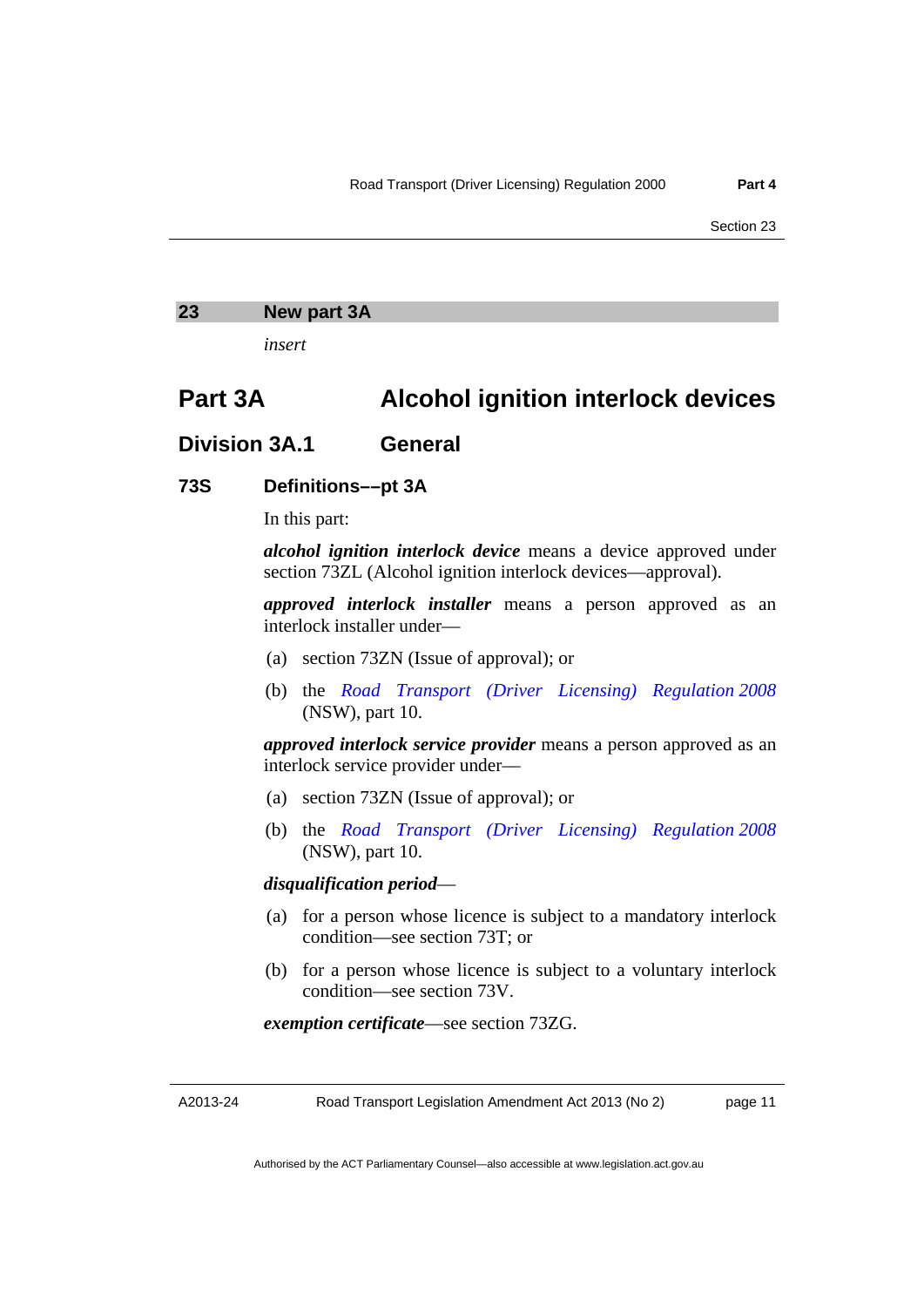*fitted interlock* means an interlock provided and installed in a motor vehicle by an approved interlock installer and maintained by an approved interlock service provider.

*interlock* means an alcohol ignition interlock device.

*interlock condition*––see section 73W.

*interlock data record* is the database of information recorded by a fitted interlock in relation to a driver.

*interlock driver* means a person whose driver licence is subject to an interlock condition.

*interlock exemption*––see section 73ZE.

*interlock period*, for a person, means the period applying to the person under section 73Y.

*mandatory interlock condition* means a condition imposed under section 73T (3) or (4).

*nominated vehicle*, for a person, means a motor vehicle nominated by the person under section 73X.

*voluntary interlock condition* means a condition imposed under section 73V (3).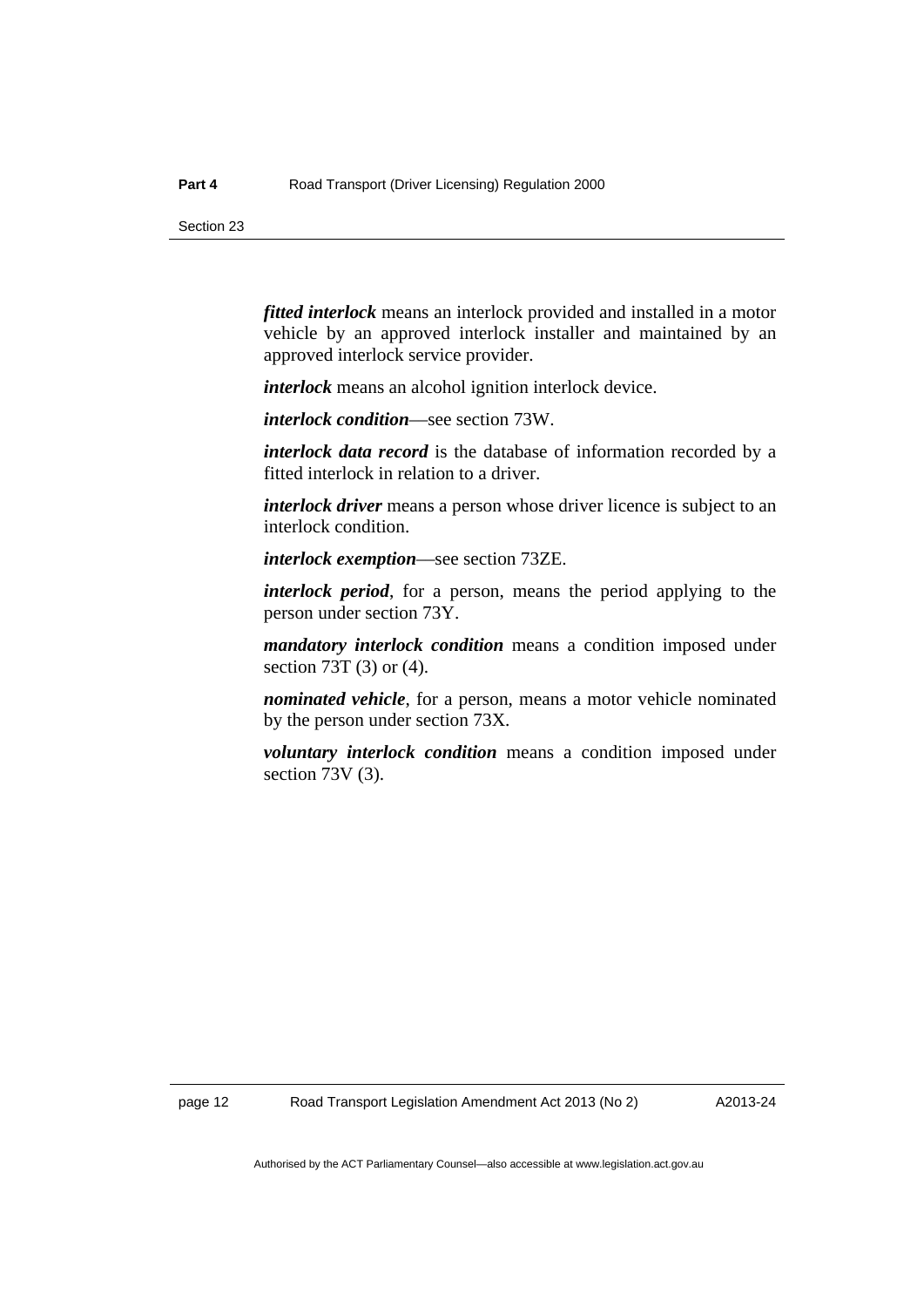### **Division 3A.2 Conditional licences––alcohol ignition interlock devices**

#### **73T Mandatory interlock condition**

- (1) This section applies to a person who is––
	- (a) either––
		- (i) convicted or found guilty of an offence against the *[Road](http://www.legislation.act.gov.au/a/1977-17)  [Transport \(Alcohol and Drugs\) Act 1977](http://www.legislation.act.gov.au/a/1977-17)*, section 19 (1) (Prescribed concentration of alcohol in blood or breath) if the court finds that the concentration of alcohol in the person's blood or breath was at level 4; or
		- (ii) a habitual offender; and
	- (b) disqualified for a period (the *disqualification period*) from holding or obtaining a driver licence.
- (2) The person is eligible to apply for, or be issued with, a probationary licence if the person––
	- (a) has completed at least half of the disqualification period; and
	- (b) is not otherwise disqualified from holding or obtaining a driver licence.
- (3) The probationary licence must be issued with an interlock condition imposed by the road transport authority.

A2013-24

page 13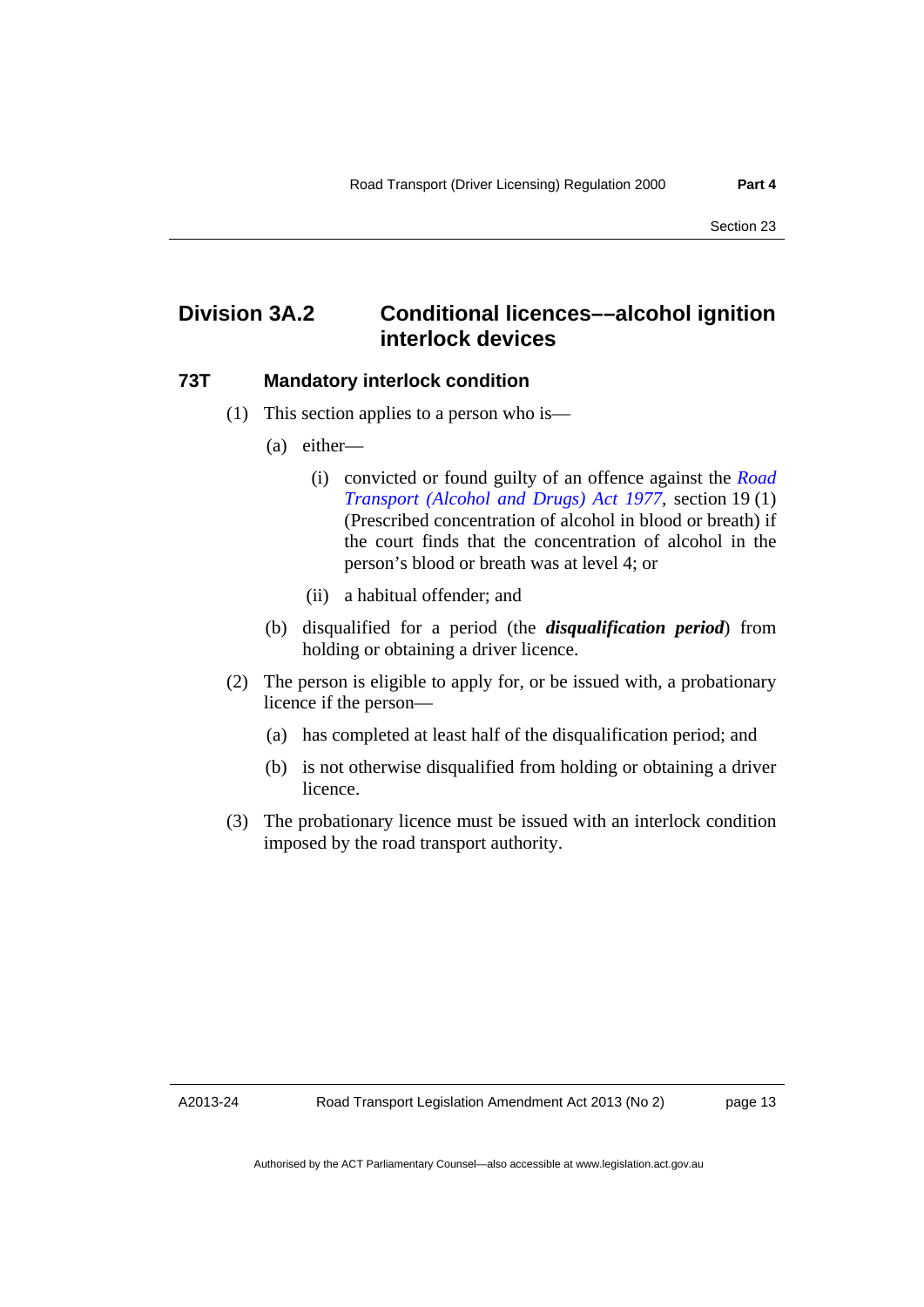- (4) If the person is not issued with a probationary licence before the end of the disqualification period, any probationary licence issued after the disqualification period must, unless the person has an interlock exemption, be issued with an interlock condition imposed by the road transport authority.
	- *Note* A person whose licence is subject to an interlock condition is a *special driver* under the *[Road Transport \(Alcohol and Drugs\) Act 1977](http://www.legislation.act.gov.au/a/1977-17)*. A special driver must not drive a motor vehicle if the driver has a concentration of alcohol of more than 0g in 100mL of blood or 210L of breath.
- (5) In this section:

*habitual offender*, means a person who––

- (a) is convicted or found guilty of an alcohol-related disqualifying offence; and
- (b) has, within 5 years before the conviction or finding of guilt, also been convicted or found guilty of 2 or more other alcohol-related disqualifying offences.

#### **73U Court-ordered therapeutic program**

- (1) This section applies to a person mentioned in section 73T (1) (Mandatory interlock condition).
- (2) Before the person is sentenced, a report must be prepared for the court by the court alcohol and drug assessment service (*CADAS*) that assesses whether any form of therapeutic treatment or program might assist the person and, if so, makes recommendations about an appropriate treatment or program.
- (3) In sentencing the person, the court must consider the report and may order that the person have treatment or undergo a program recommended in the assessment*.*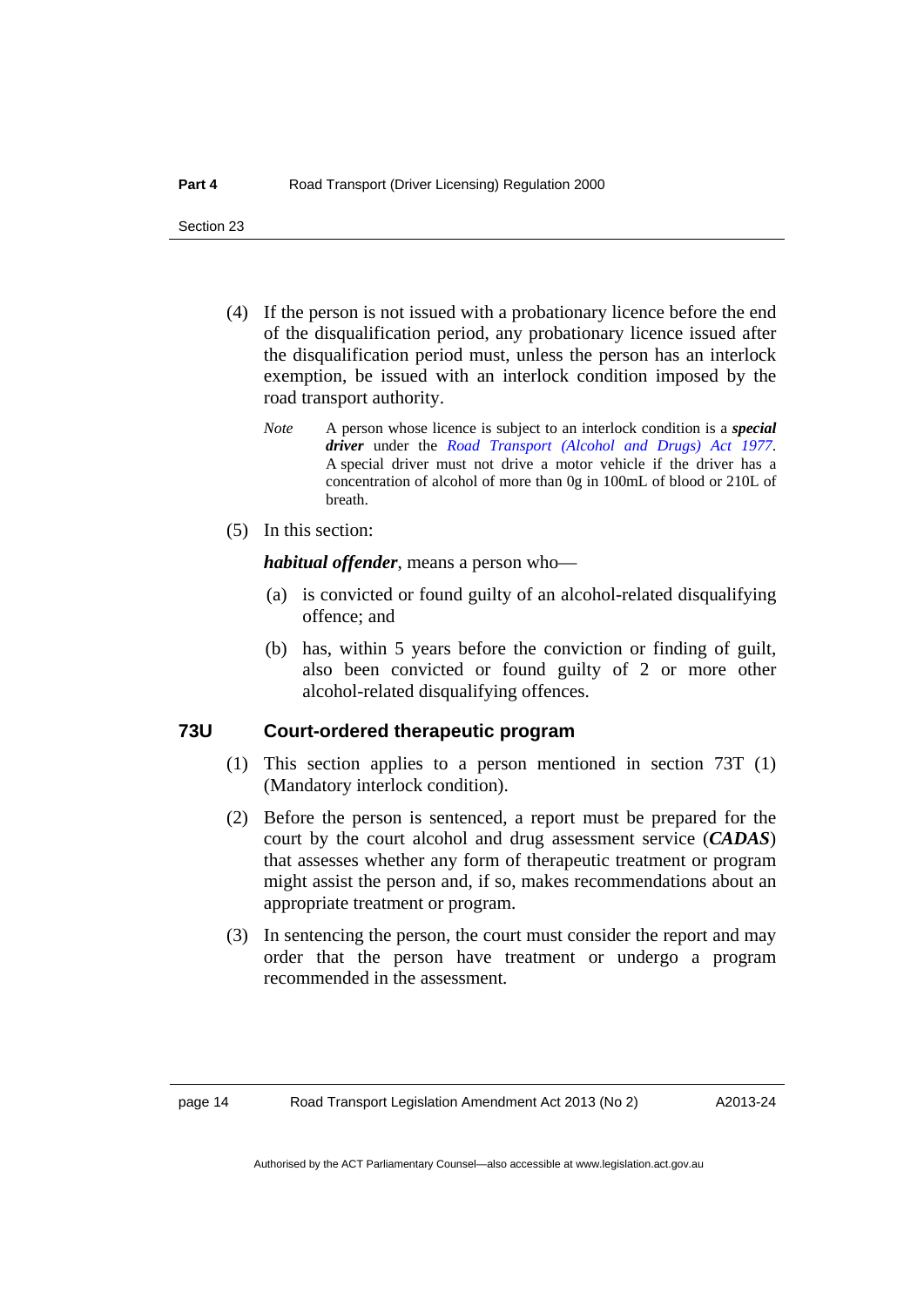#### **73V Voluntary interlock condition**

- (1) This section applies to a person (other than a person to whom section 73T applies) who is––
	- (a) convicted or found guilty of an alcohol-related disqualifying offence; and
	- (b) disqualified for a period (the *disqualification period*) from holding or obtaining a driver licence.
- (2) The person is eligible to apply for, or be issued with, a probationary licence at any time during the disqualification period if the person is not otherwise disqualified from holding or obtaining a driver licence.
- (3) The probationary licence must be issued with an interlock condition imposed by the road transport authority.
	- *Note* A person whose licence is subject to an interlock condition is a *special driver* under the *[Road Transport \(Alcohol and Drugs\) Act 1977](http://www.legislation.act.gov.au/a/1977-17)*. A special driver must not drive a motor vehicle if the driver has a concentration of alcohol of more than 0g in 100mL of blood or 210L of breath.

#### **73W Interlock condition**

- (1) An *interlock condition* is a condition of a person's driver licence that, during the interlock period applying to the person, the person may drive only—
	- (a) a motor vehicle that is a nominated vehicle for the person and has a fitted interlock; or
	- (b) if the person is receiving driver training from a driver trainer—
		- (i) a motor vehicle mentioned in paragraph (a); or
		- (ii) a motor vehicle provided by the driver trainer; or

A2013-24

Road Transport Legislation Amendment Act 2013 (No 2)

page 15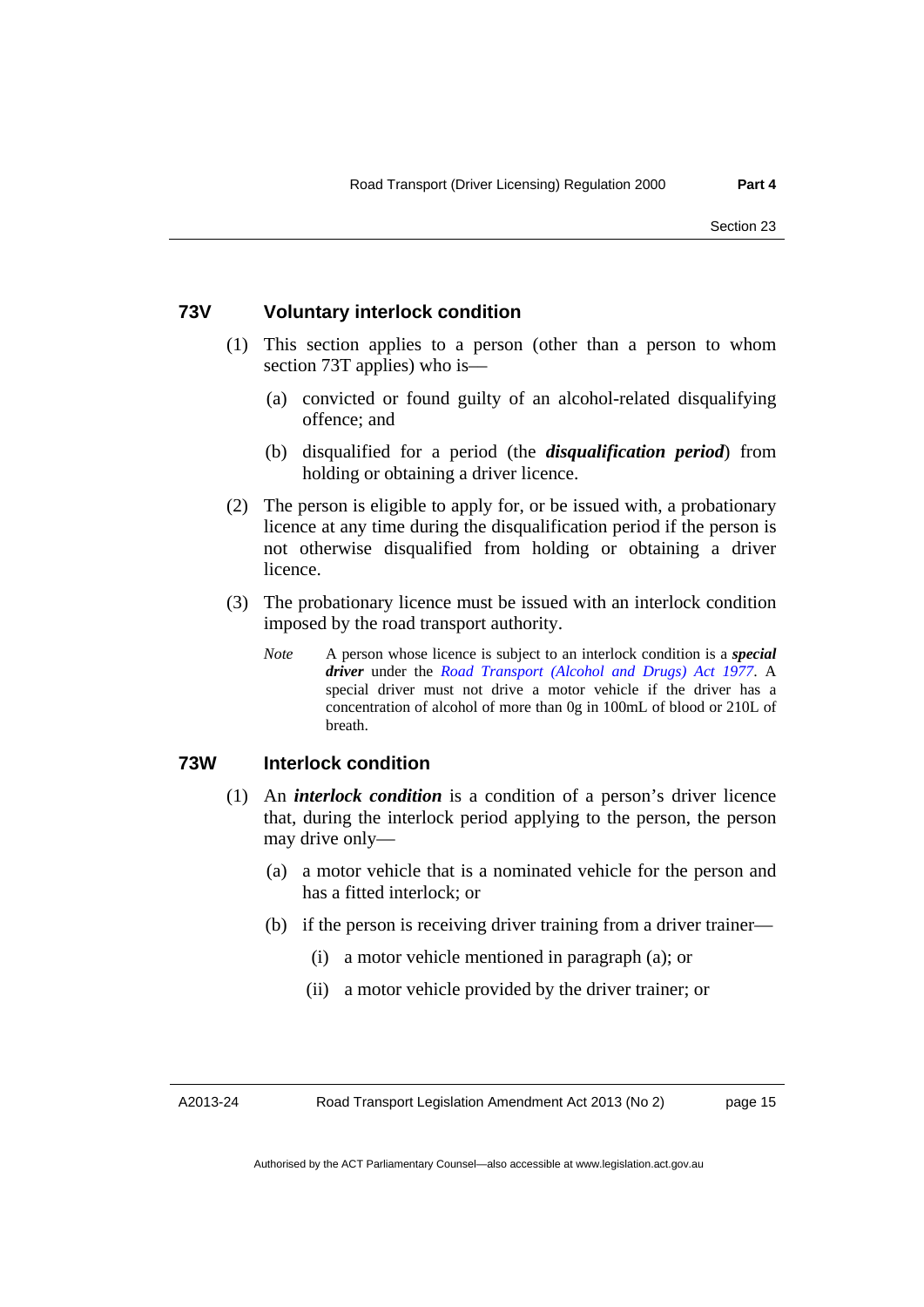- (c) if the person is taking a practical driving test required by the road transport authority under section 78 (Tests and medical examinations of drivers etc)—any motor vehicle.
- (2) In this section:

*driver trainer*––see the *[Road Transport \(Alcohol and Drugs\)](http://www.legislation.act.gov.au/a/1977-17)  [Act 1977](http://www.legislation.act.gov.au/a/1977-17)*, section 4BA.

#### **73X Nomination of vehicle**

- (1) For section 73W (1) (a), a nomination of a motor vehicle must be made to the road transport authority.
	- *Note* If a form is approved under the *[Road Transport \(General\) Act 1999](http://www.legislation.act.gov.au/a/1999-77)*, s 225 for this provision, the form must be used.
- $(2)$  A person may—
	- (a) only nominate a motor vehicle of a class shown on the person's driver licence; and
	- (b) nominate more than 1 motor vehicle.

#### **Examples**

- 1 the person's own motor vehicle
- 2 a motor vehicle owned by the person's spouse, friend or employer
- *Note* An example is part of the regulation, is not exhaustive and may extend, but does not limit, the meaning of the provision in which it appears (see [Legislation Act,](http://www.legislation.act.gov.au/a/2001-14) s 126 and s 132).

#### **73Y Interlock period**

- (1) The interlock period applying to a person whose licence is subject to a mandatory interlock condition is the period—
	- (a) starting on the day the interlock condition is imposed on the licence; and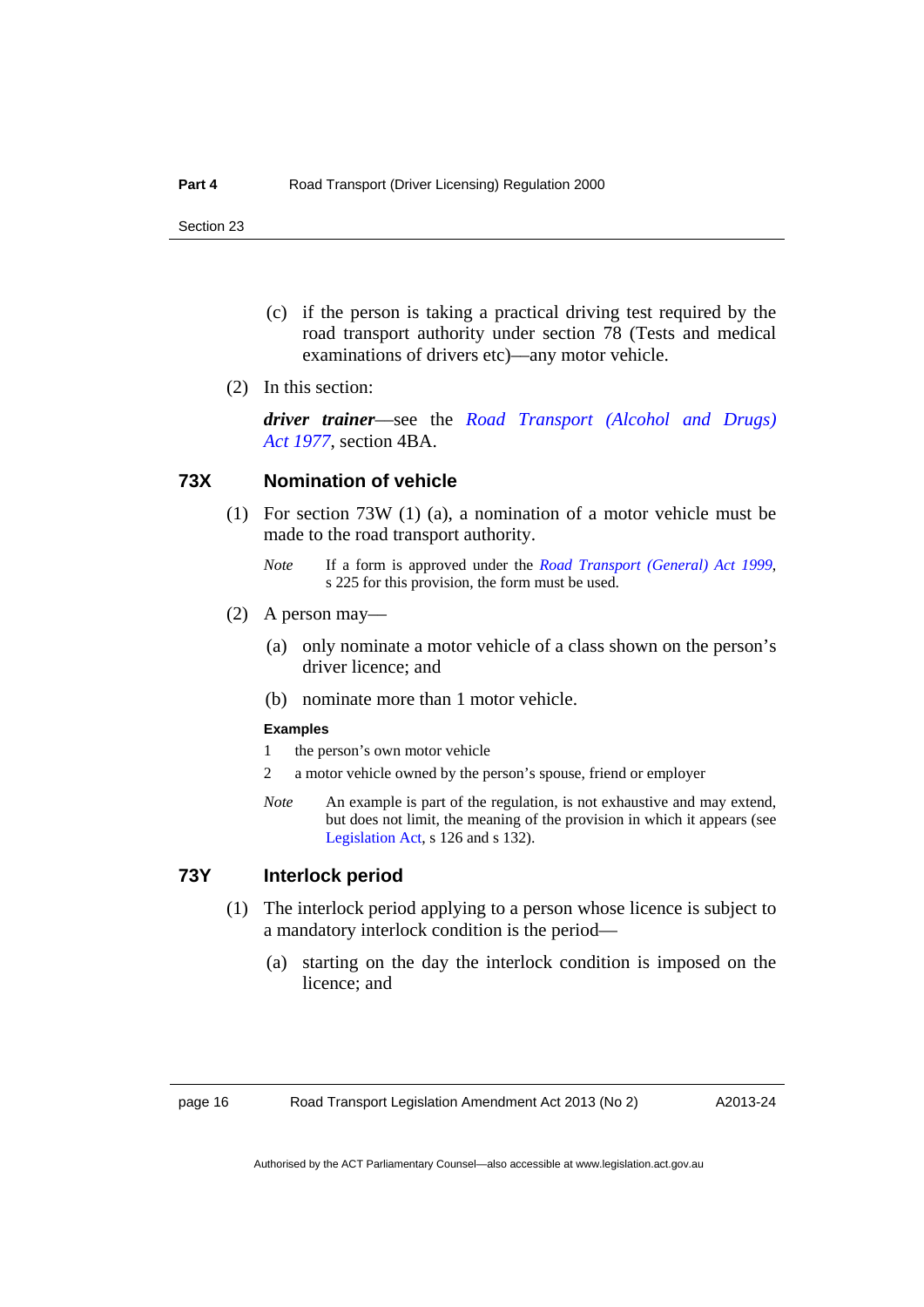- (b) ending––
	- $(i)$  at the later of
		- (A) 6 months after that day; and
		- (B) the end of the person's disqualification period mentioned in section 73T; or
	- (ii) if, at that time, the road transport authority is not satisfied under subsections (4) and (5)—when the road transport authority is satisfied under subsections (4) and (5).
- (2) The interlock period applying to a person whose licence is subject to a voluntary interlock condition is the period—
	- (a) starting on the day the interlock condition is imposed on the licence; and
	- (b) ending––
		- $(i)$  at the later of
			- (A) 6 months after that day; and
			- (B) the end of the person's disqualification period mentioned in section 73V; or
		- (ii) if, at that time, the road transport authority is not satisfied under subsection (4)—when the road transport authority is satisfied under subsection (4).
- (3) The interlock period applying to a person whose licence is subject to an interlock condition under section 73ZH (2) (When interlock exemption ends) is the period—
	- (a) starting on the day the interlock condition is imposed on the licence; and

A2013-24

page 17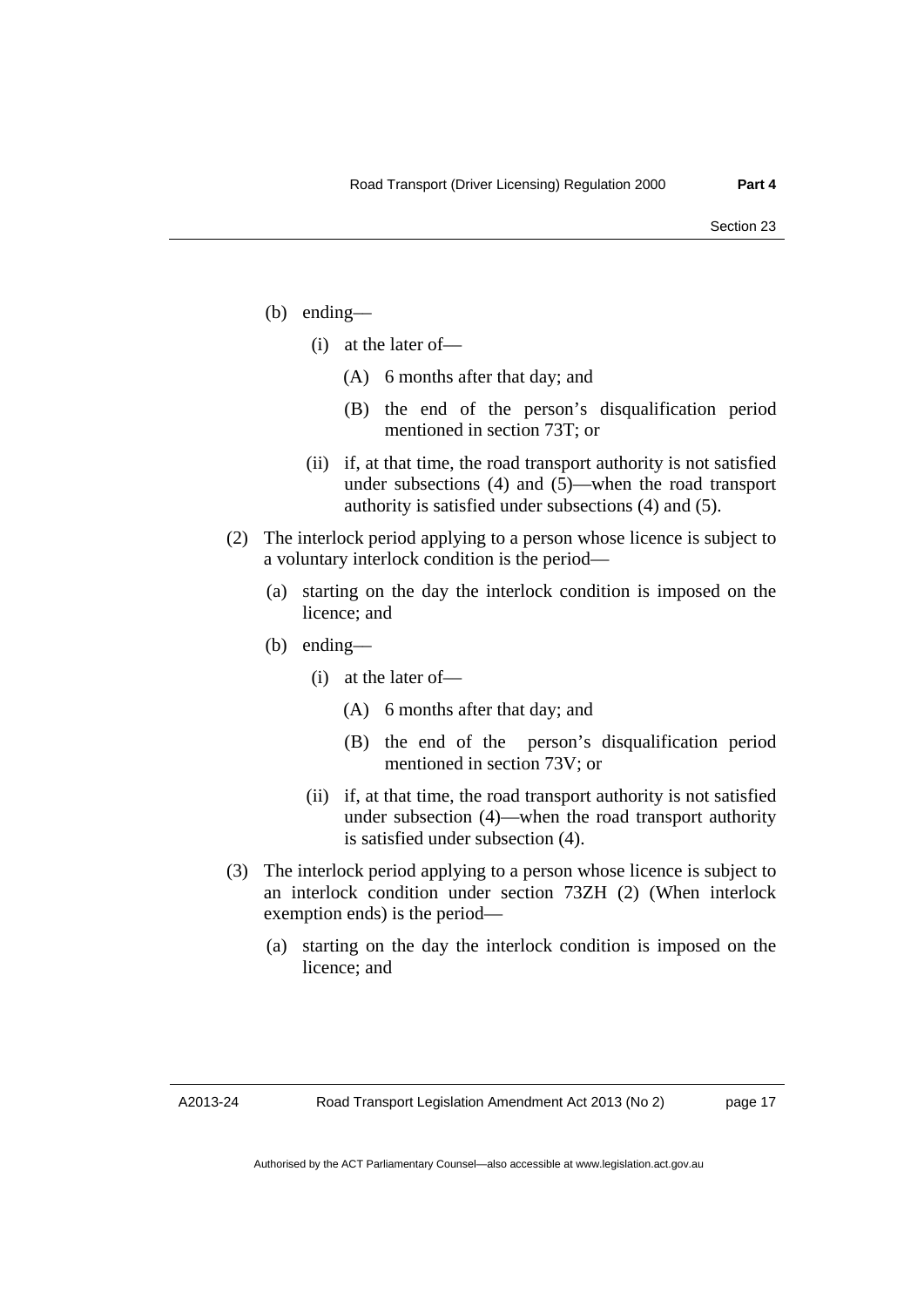- (b) ending––
	- (i) 6 months after that day; or
	- (ii) if, at that time, the road transport authority is not satisfied under subsections (4) and (5)—when the road transport authority is satisfied under subsections (4) and (5).
- (4) For subsections (1) (b) (ii), (2) (b) (ii) and (3) (b) (ii), the road transport authority must be satisfied that in the immediately preceding 3-month period, the person has not––
	- (a) driven a nominated vehicle for the person––
		- (i) without first providing the vehicle's fitted interlock with a specimen of the person's breath; or
		- (ii) when the person knew, or ought reasonably to have known, that the vehicle's fitted interlock was not operating properly or had been interfered with; or
	- (b) recorded more than 2 failed attempts to start a nominated vehicle for the person as demonstrated by the interlock data record; or

#### **Example––failed attempt**

providing a sample of breath containing alcohol to the interlock

- *Note* An example is part of the regulation, is not exhaustive and may extend, but does not limit, the meaning of the provision in which it appears (see [Legislation Act,](http://www.legislation.act.gov.au/a/2001-14) s 126 and s 132).
- (c) failed to comply with the interlock condition under section 73W.
- (5) For subsections (1) (b) (ii) and (3) (b) (ii), the road transport authority must also be satisfied that the person has complied with any order made for the person under section 73U (Court-ordered therapeutic program).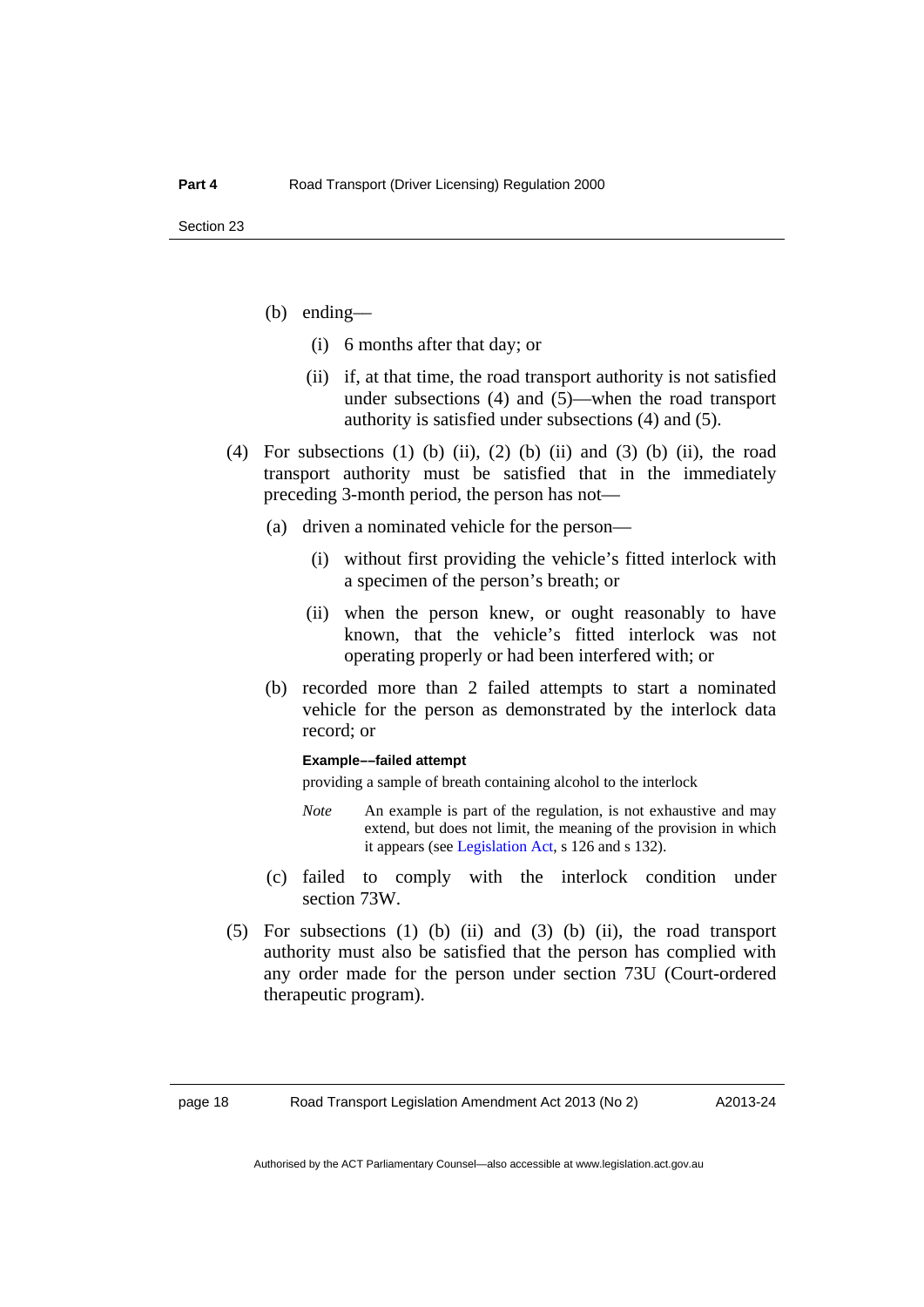(6) In this section:

*interfered with* includes tampered with, damaged, destroyed and removed.

#### **73Z When interlock condition ends**

- (1) The interlock condition of a person's licence ends when the interlock period applying to the person ends.
- (2) If a person's probationary licence period ends before the person's interlock period ends, the person––
	- (a) is not eligible for a driver licence other than a probationary licence; and
	- (b) may apply to the road transport authority to renew the person's probationary licence.
- (3) The road transport authority must issue any subsequent probationary licence with an interlock condition imposed for the remainder of the interlock period.

#### **73ZA Producing interlock data record**

- (1) During an interlock driver's interlock period, the road transport authority may, by written notice, require the driver to give the authority, not later than 7 days after the day the notice is given, the driver's interlock data record for the period stated in the notice.
- (2) The road transport authority may, by written notice, require an approved interlock installer or an approved interlock service provider to produce to the authority, not later than 7 days after the day the notice is given, a person's interlock data record for the period stated in the notice.

page 19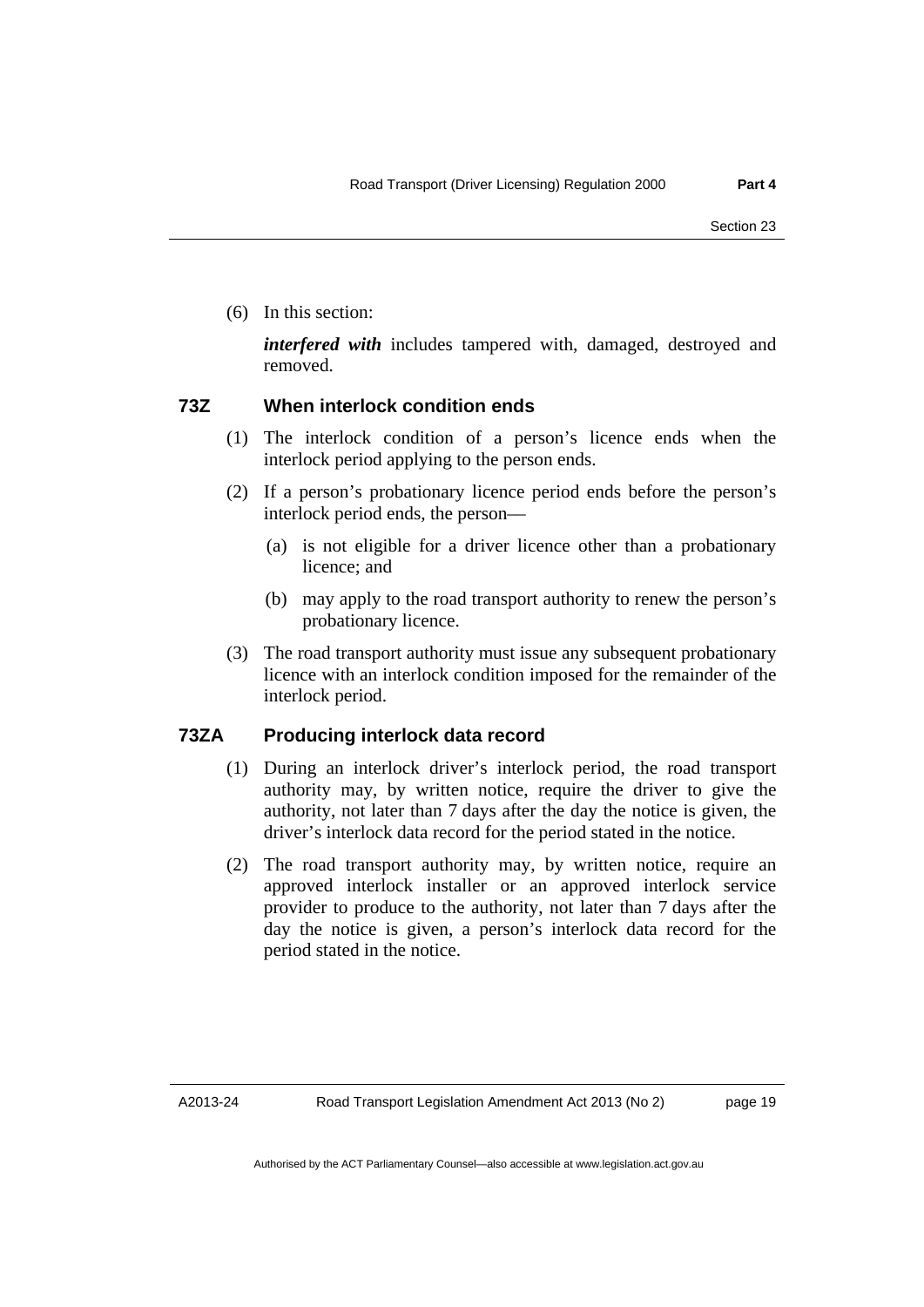(3) A person must not fail to comply with a notice given to the person under subsection (1) or (2).

Maximum penalty: 20 penalty units.

(4) An offence against this section is a strict liability offence.

#### **73ZB Destruction of interlock data record prohibited**

 (1) A person commits an offence if the person destroys an interlock data record before the end of the interlock period for the person to whom the record relates.

Maximum penalty: 20 penalty units.

(2) An offence against this section is a strict liability offence.

#### **73ZC Interlock data record destroyed, lost or stolen**

- (1) This section applies if an interlock driver becomes aware, or reasonably suspects, that the driver's interlock data record has been destroyed, lost or stolen during the driver's interlock period.
- (2) The driver must tell the road transport authority as soon as practicable, but not later than 7 days after the day the driver becomes aware, or reasonably suspects, that the interlock data record has been destroyed, lost or stolen.

Maximum penalty: 20 penalty units.

(3) An offence against this section is a strict liability offence.

#### **73ZD Offences relating to use of another person's means of identification**

- (1) A person commits an offence if––
	- (a) the person drives a motor vehicle with a fitted interlock; and
	- (b) the vehicle is also driven by another person; and

page 20 Road Transport Legislation Amendment Act 2013 (No 2)

A2013-24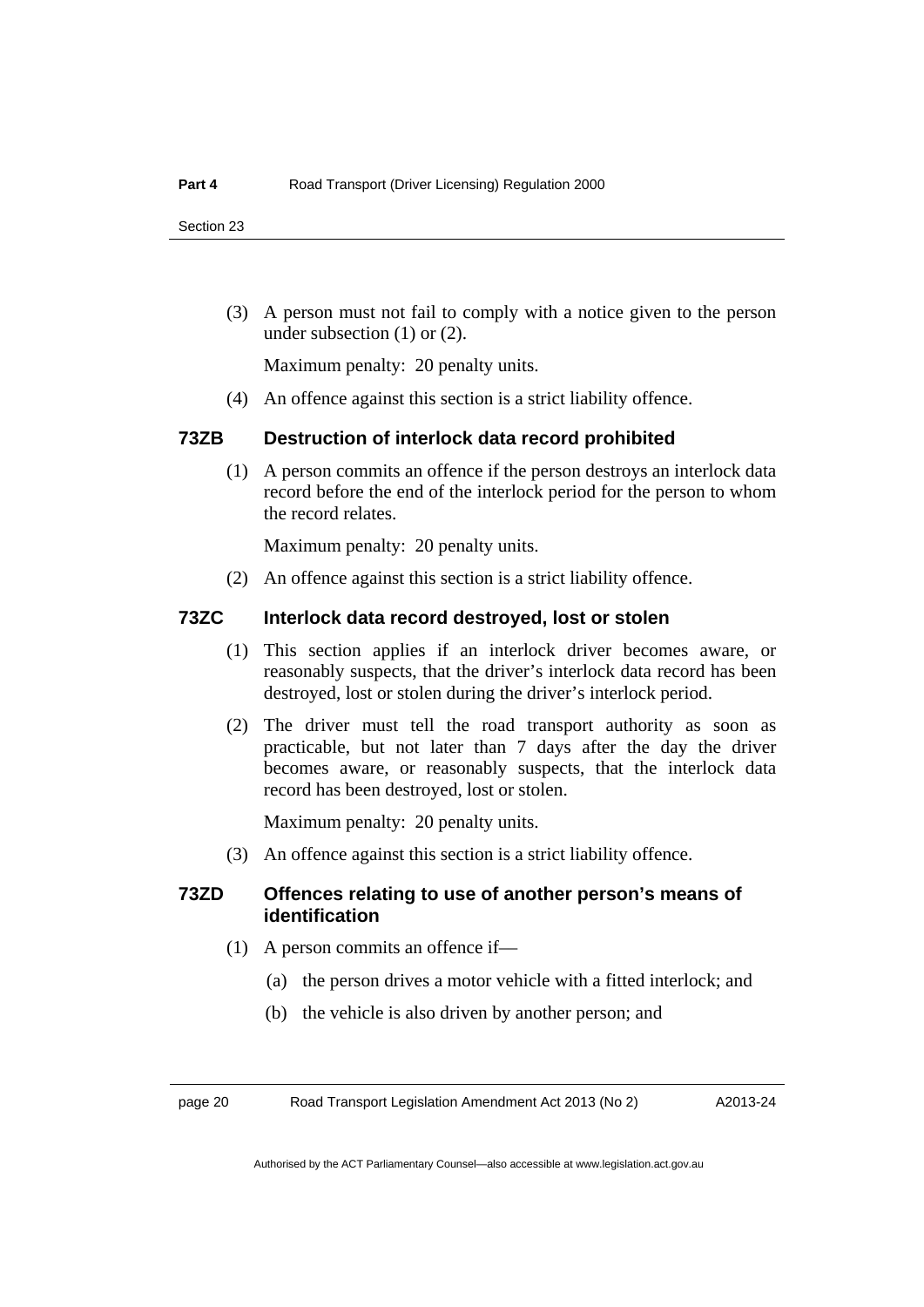- (c) the person––
	- (i) uses the other person's means of identification to operate the vehicle; or
	- (ii) allows the other person to use the person's means of identification to operate the vehicle.

Maximum penalty: 20 penalty units.

#### **Examples––means of identification**

a PIN, password or swipe card

- *Note* An example is part of the regulation, is not exhaustive and may extend, but does not limit, the meaning of the provision in which it appears (see [Legislation Act,](http://www.legislation.act.gov.au/a/2001-14) s 126 and s 132).
- (2) An offence against this section is a strict liability offence.

### **Division 3A.3 Interlock exemptions**

#### **73ZE Exemption from interlock condition––application**

- (1) This section applies to a person to whom section 73T (4) (Mandatory interlock condition) applies.
	- *Note* Section 73T (4) applies to a person who chooses to complete the disqualification period, rather than apply for a probationary licence after completing half the disqualification period under s 73T (2). Section 73T (4) provides that any probationary licence issued to the person after the disqualification period must, unless the person has an interlock exemption, be issued with an interlock condition.

A2013-24

Road Transport Legislation Amendment Act 2013 (No 2)

page 21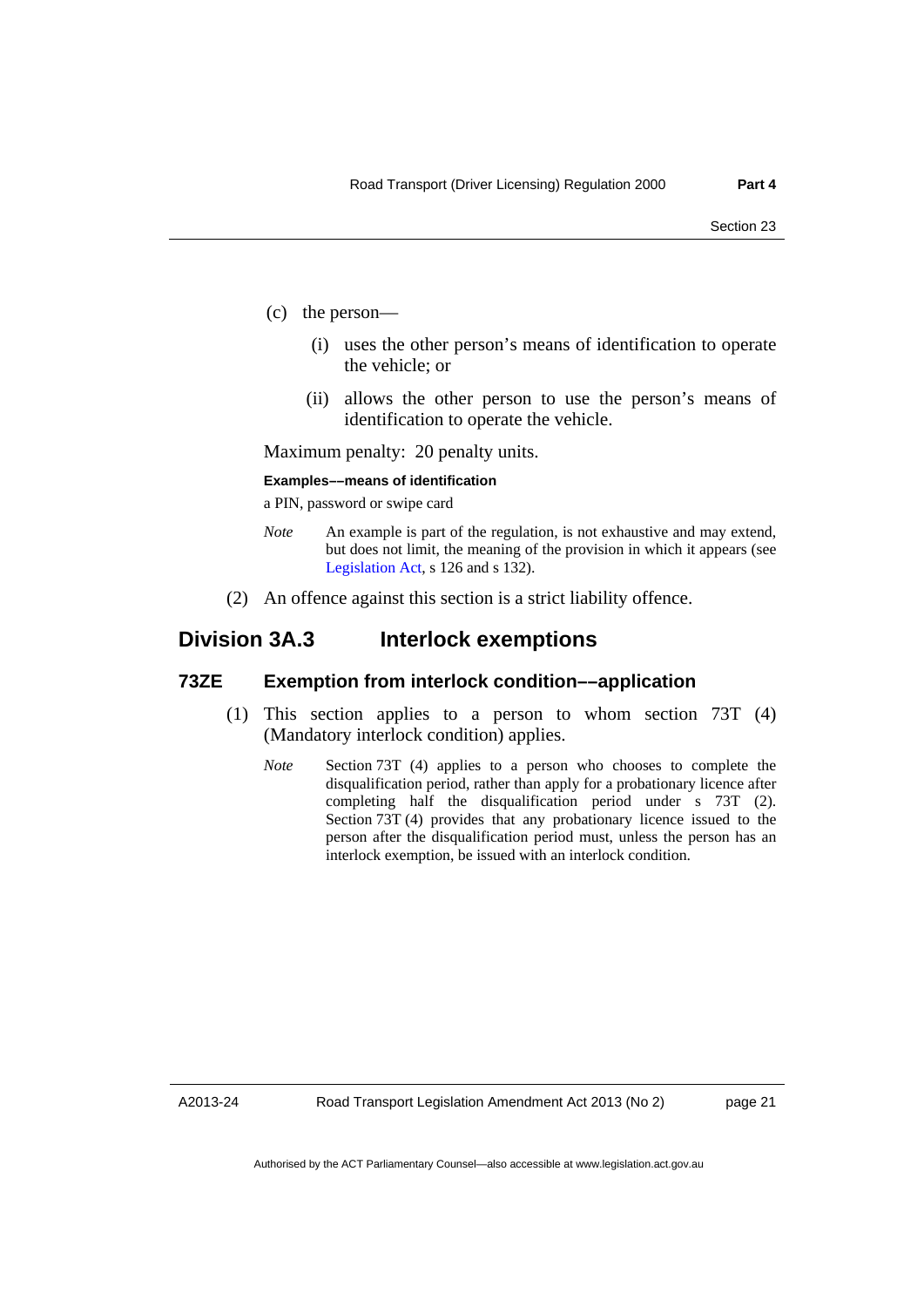(2) The person may apply to the road transport authority for an exemption from the mandatory imposition of an interlock condition on the person's probationary licence (an *interlock exemption*) because of special circumstances.

#### **Example––special circumstances**

a medical condition that prevents the applicant from providing a sufficient breath sample to operate an interlock

- *Note* An example is part of the regulation, is not exhaustive and may extend, but does not limit, the meaning of the provision in which it appears (see [Legislation Act,](http://www.legislation.act.gov.au/a/2001-14) s 126 and s 132).
- (3) The road transport authority may, in writing, require the applicant to give the authority additional information or documents that the authority reasonably needs to decide the application.
	- *Note* Giving false or misleading information and producing false or misleading documents are offences against the [Criminal Code](http://www.legislation.act.gov.au/a/2002-51), s 338 and s 339.
- (4) If the applicant does not comply with a requirement under subsection (3), the road transport authority may refuse to consider the application.

#### **73ZF Exemption from interlock condition––decision on application**

- (1) On application by a person for an interlock exemption under section 73ZE, the road transport authority must—
	- (a) grant the exemption; or
	- (b) refuse to grant the exemption.
- (2) If the road transport authority grants the exemption, the authority may impose conditions applying to the exemption.
- (3) The road transport authority may grant the exemption only if satisfied on reasonable grounds that special circumstances exist for granting the exemption.

page 22 Road Transport Legislation Amendment Act 2013 (No 2)

A2013-24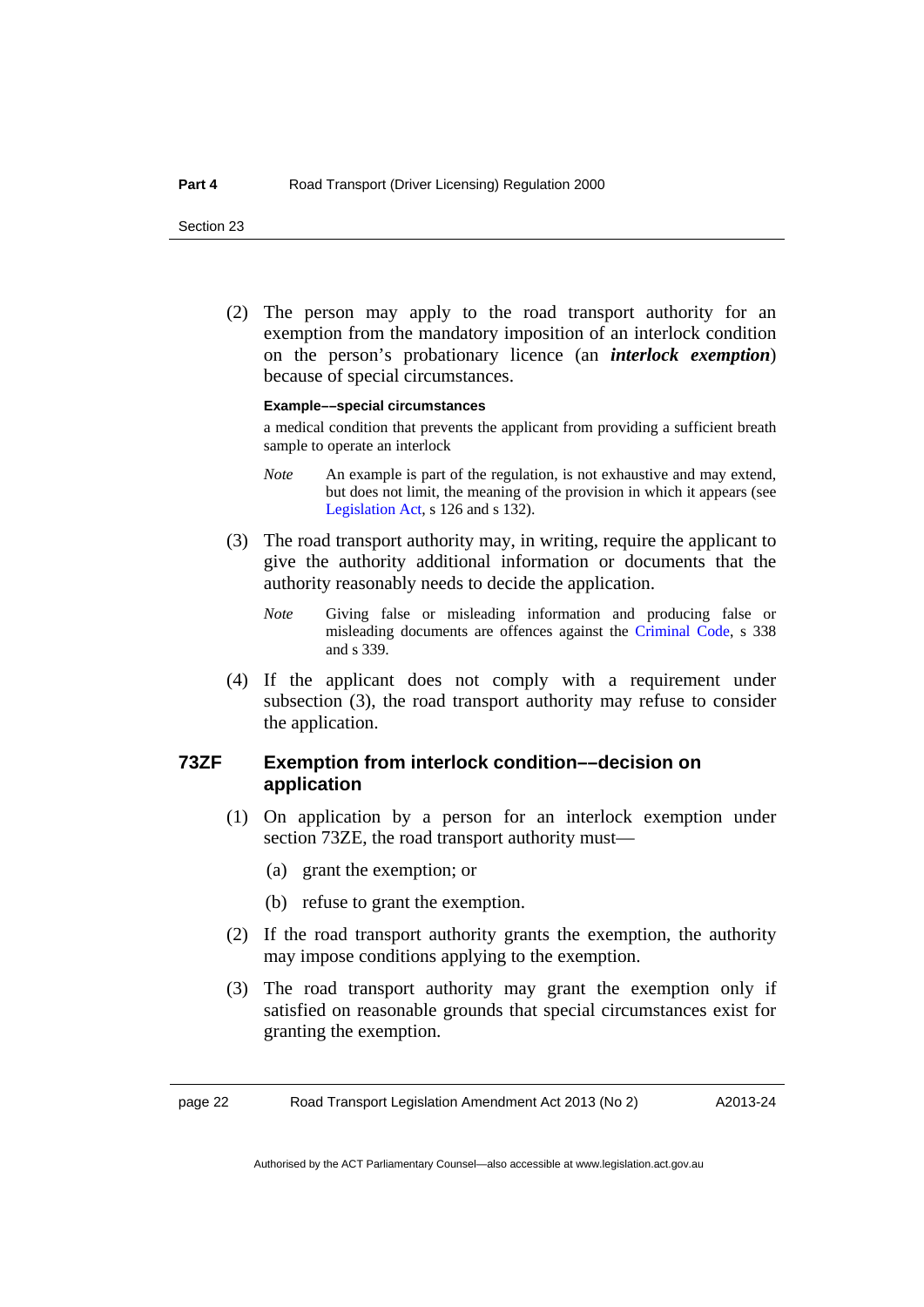(4) The road transport authority is taken to have refused to grant the exemption if the applicant does not comply with a requirement under section 73ZE (3).

#### **73ZG Exemption certificate**

- (1) This section applies if the road transport authority grants an interlock exemption under section 73ZF.
- (2) The authority must, by written notice, inform the applicant of––
	- (a) the special circumstances the authority was satisfied of under section 73ZF (3); and
	- (b) the matters about which the person must notify the authority, under section 73ZK, of any change.
- (3) The authority must also give the applicant a certificate about the exemption (an *exemption certificate*).
- (4) The exemption certificate must state––
	- (a) the expiry date of the exemption; and
	- (b) any conditions applying to the exemption.
	- *Note* If a form is approved under the *[Road Transport \(General\) Act 1999](http://www.legislation.act.gov.au/a/1999-77)*, s 225 for this provision, the form must be used.

#### **73ZH When interlock exemption ends**

- (1) A person's interlock exemption ends on the earliest of the following:
	- (a) the expiry date stated on the exemption certificate;
	- (b) 14 days after the day the person gives the road transport authority a notice under section 73ZK (Person with interlock exemption must give notice of change of circumstances);
	- (c) when the probationary licence period ends.
		- *Note* A probationary licence is generally issued for 1 year (see s 53).

A2013-24 Road Transport Legislation Amendment Act 2013 (No 2) page 23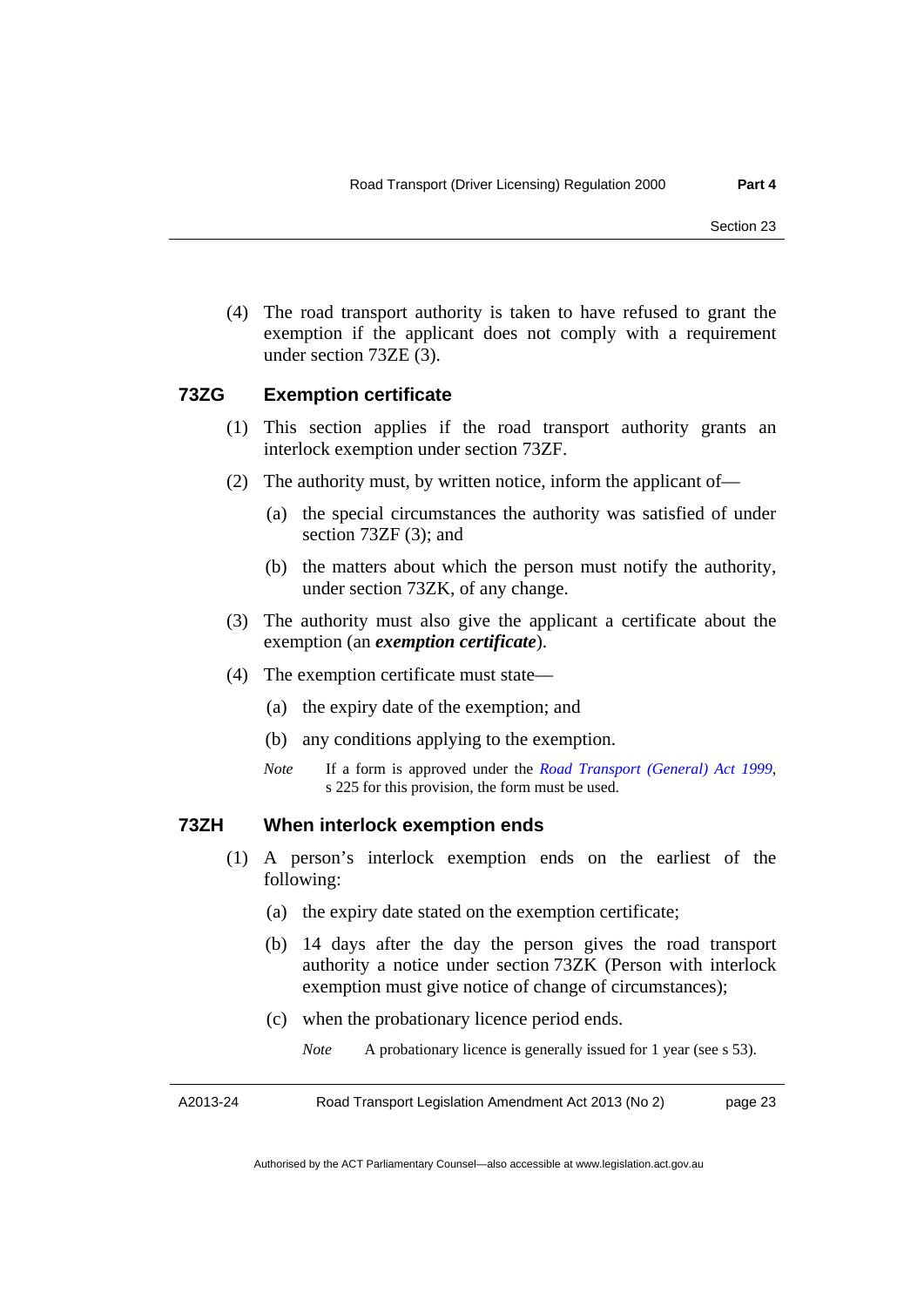- (2) If a person's interlock exemption ends under subsection (1) (a) or (b), the road transport authority may impose an interlock condition on the probationary licence.
- (3) In deciding whether to impose an interlock condition under subsection (2), the road transport authority—
	- (a) must consider—
		- (i) whether the person is complying with any order under section 73U (Court-ordered therapeutic program); and
		- (ii) for a person whose interlock exemption ended under subsection  $(1)$  (b)—the extent to which the person's circumstances have changed based on the information provided by the person in the notice under section 73ZK; and
		- (iii) the period of time remaining on the person's probationary licence; and
	- (b) may consider any other relevant matter.

#### **73ZI Production of exemption certificate to police officer or authorised person**

- (1) This section applies to a person who has an interlock exemption.
- (2) The person must, if required by a police officer or authorised person, produce for inspection the person's exemption certificate, at a place directed by the police officer or authorised person, not more than 3 days after the request is made.

Maximum penalty: 20 penalty units.

(3) An offence against this section is a strict liability offence.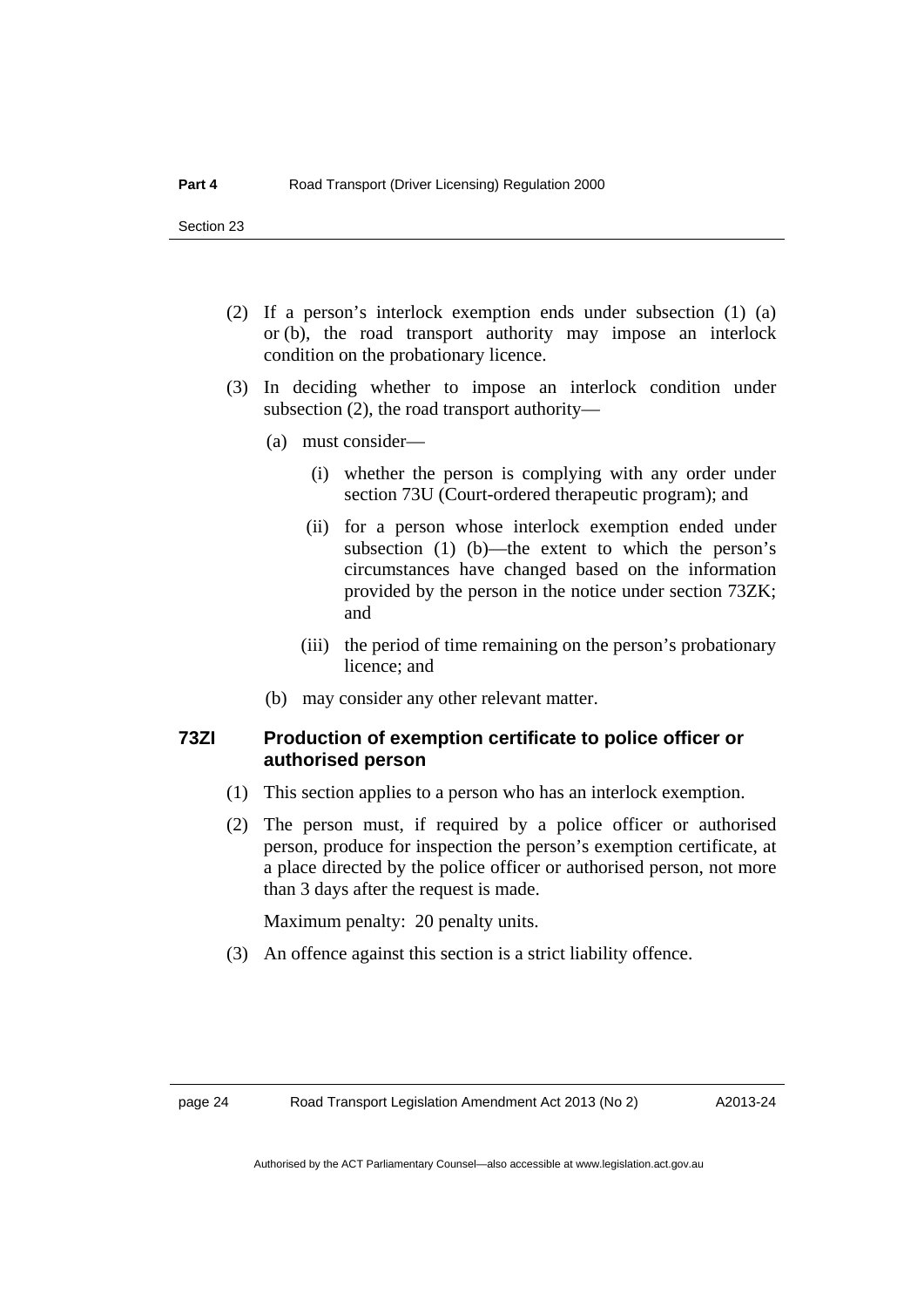#### **73ZJ Failing to comply with condition of interlock exemption**

- (1) A person who has an interlock exemption commits an offence if––
	- (a) the person's interlock exemption is subject to a condition under section 73ZF (2); and
	- (b) the person fails to comply with the condition.

Maximum penalty: 20 penalty units.

(2) An offence against this section is a strict liability offence.

#### **73ZK Person with interlock exemption must give notice of change of circumstances**

- (1) This section applies to a person who has an interlock exemption and a relevant change of circumstances happens.
- (2) The person must give written notice of the change to the road transport authority as soon as practicable, but not later than 7 days after the day the circumstances change.

Maximum penalty: 20 penalty units.

- (3) An offence against this section is a strict liability offence.
- (4) In this section:

*relevant change of circumstances* means a change in any of the matters stated, as required under section 73ZG (2) (b) (Exemption certificate), in a written notice given to the person.

### **Division 3A.4 Approval**

#### **73ZL Alcohol ignition interlock devices––approval**

 (1) The road transport authority may approve a device (an *alcohol ignition interlock device*) that prevents a motor vehicle from being started, or continuing to be driven, unless the device is provided with a sample of a person's breath containing no alcohol.

A2013-24

Road Transport Legislation Amendment Act 2013 (No 2)

page 25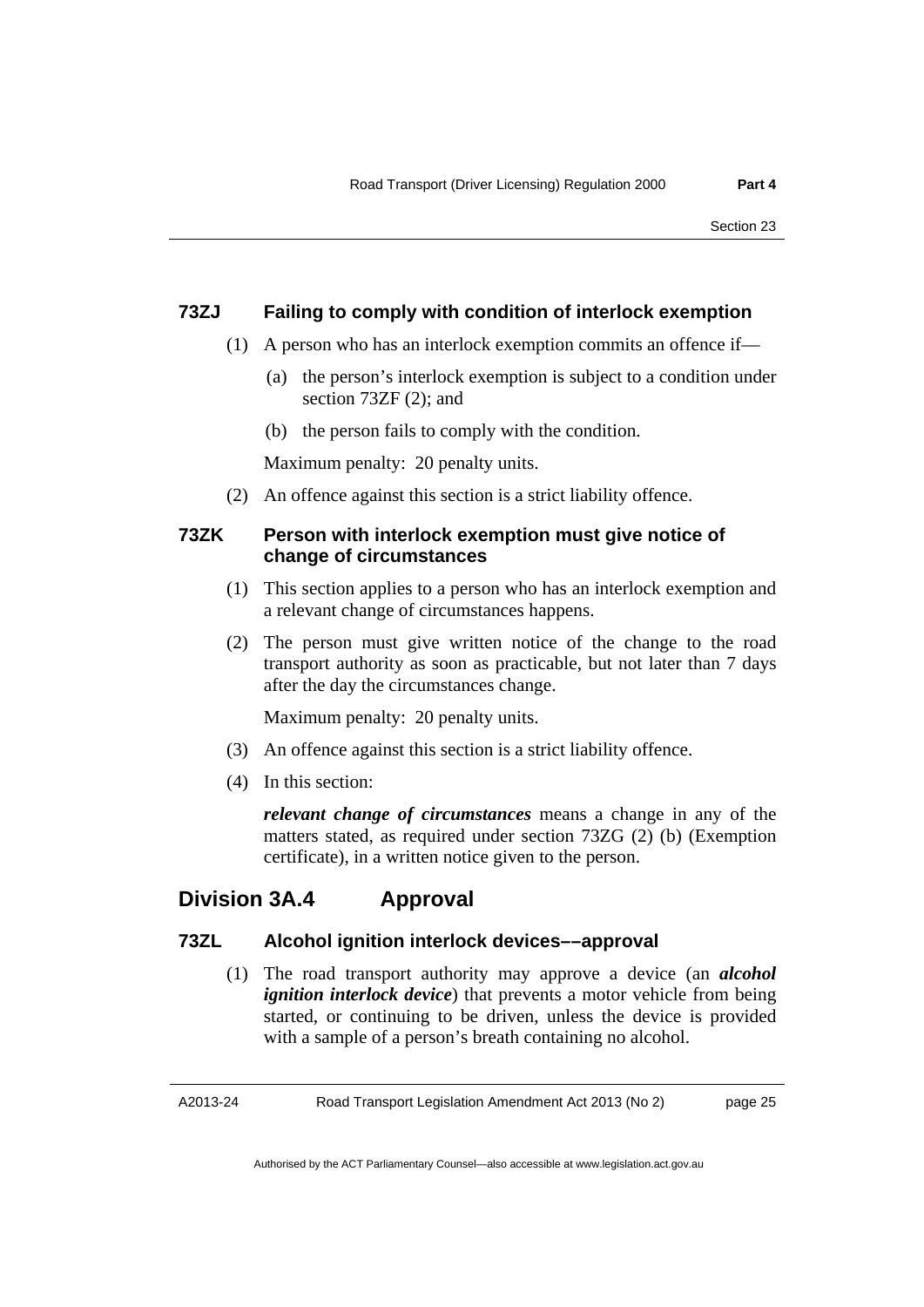- (2) The road transport authority must not approve an alcohol ignition interlock device unless the device––
	- (a) complies with AS 3547-1997 (Breath Alcohol Testing Devices for Personal Use), as in force from time to time; and
	- (b) has the technical capability to identify the driver of the vehicle at a particular time.

#### **Examples**

- 1 the driver's use of a PIN, password or swipe card issued by an approved interlock provider
- 2 a camera installed by an approved interlock provider
- *Note* An example is part of the regulation, is not exhaustive and may extend, but does not limit, the meaning of the provision in which it appears (see [Legislation Act,](http://www.legislation.act.gov.au/a/2001-14) s 126 and s 132).
- (3) The [Legislation Act](http://www.legislation.act.gov.au/a/2001-14), section 47 (6) does not apply to AS 3547-1997.
	- *Note* AS 3547-1997 does not need to be notified under the [Legislation Act](http://www.legislation.act.gov.au/a/2001-14) because s 47 (6) does not apply (see [Legislation Act](http://www.legislation.act.gov.au/a/2001-14), s 47 (7)). The standard may be purchased at [www.standards.org.au](http://www.standards.org.au/).
- (4) An approval is a notifiable instrument
	- *Note* A notifiable instrument must be notified under the [Legislation Act](http://www.legislation.act.gov.au/a/2001-14).

### **Division 3A.5 Interlock installers and service providers**

#### **73ZM Application for approval as interlock installer or interlock service provider**

- (1) A person may apply to the road transport authority for approval as either or both of the following:
	- (a) a person who may provide, install and remove an interlock in a motor vehicle (an *approved interlock installer*);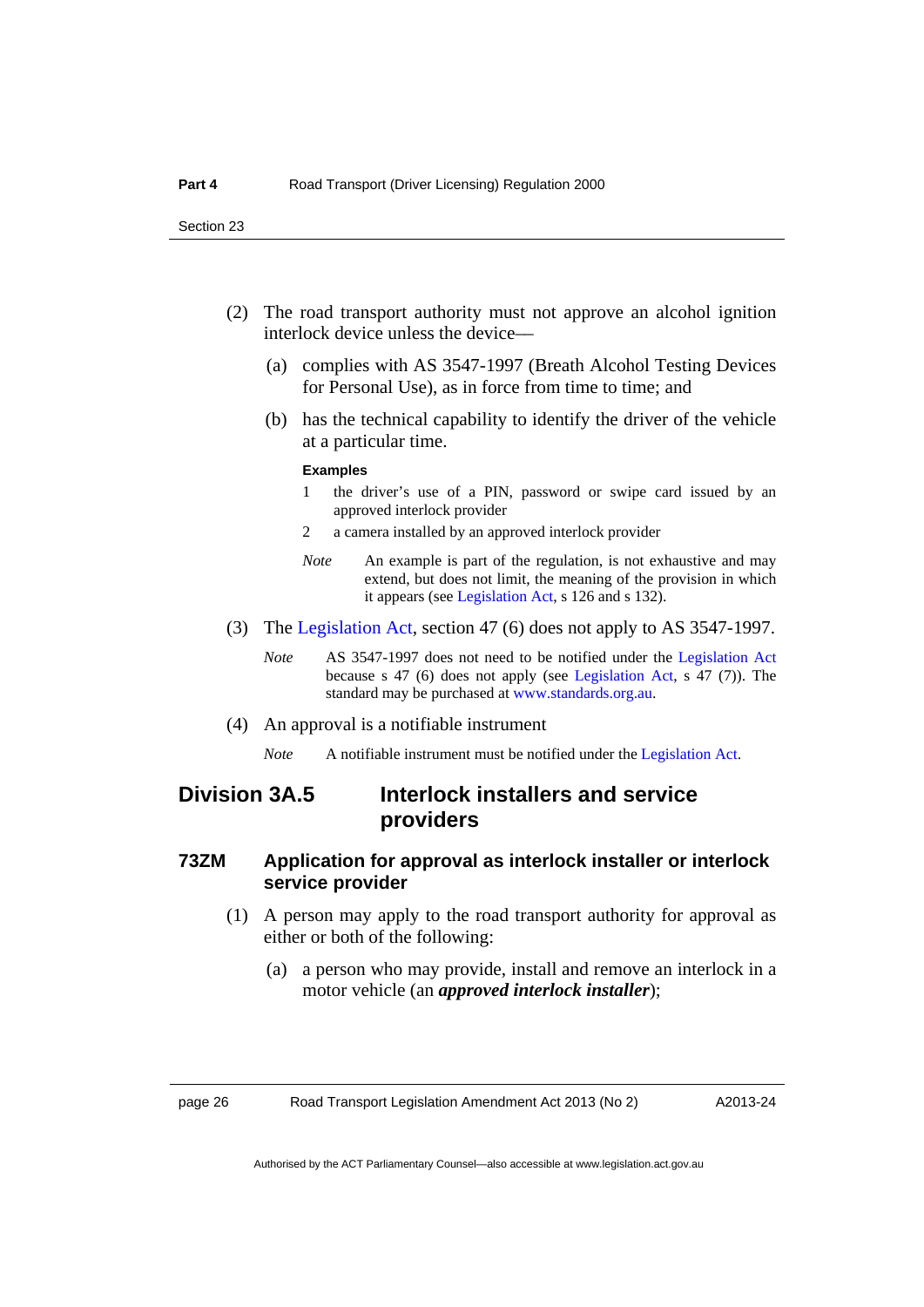- (b) a person who may carry out maintenance to ensure the proper operation of an interlock or conduct inspections of an interlock (an *approved interlock service provider*).
- (2) The road transport authority may, in writing, require the applicant to give the authority additional information or documents that the authority reasonably needs to decide the application.
	- *Note* Giving false or misleading information and producing false or misleading documents are offences against the [Criminal Code](http://www.legislation.act.gov.au/a/2002-51), s 338 and s 339.
- (3) If the applicant does not comply with a requirement under subsection (2), the road transport authority may refuse to consider the application.
	- *Note 1* If a form is approved under the *[Road Transport \(General\) Act 1999](http://www.legislation.act.gov.au/a/1999-77)*, s 225 for this provision, the form must be used.
	- *Note 2* A fee may be determined under the *[Road Transport \(General\) Act 1999](http://www.legislation.act.gov.au/a/1999-77)*, s 96 for this provision.

#### **73ZN Issue of approval**

- (1) If a person applies for approval under section 73ZM the road transport authority must—
	- (a) issue the approval; or
	- (b) refuse to issue the approval.
- (2) The road transport authority must not issue the approval unless the applicant is eligible for approval under section 73ZO.
	- *Note* An approval may be subject to conditions imposed by the road transport authority (see s 73ZQ).
- (3) However, the authority may refuse to issue the approval only if—
	- (a) the authority has given the applicant written notice of the proposed refusal; and

A2013-24

Road Transport Legislation Amendment Act 2013 (No 2)

page 27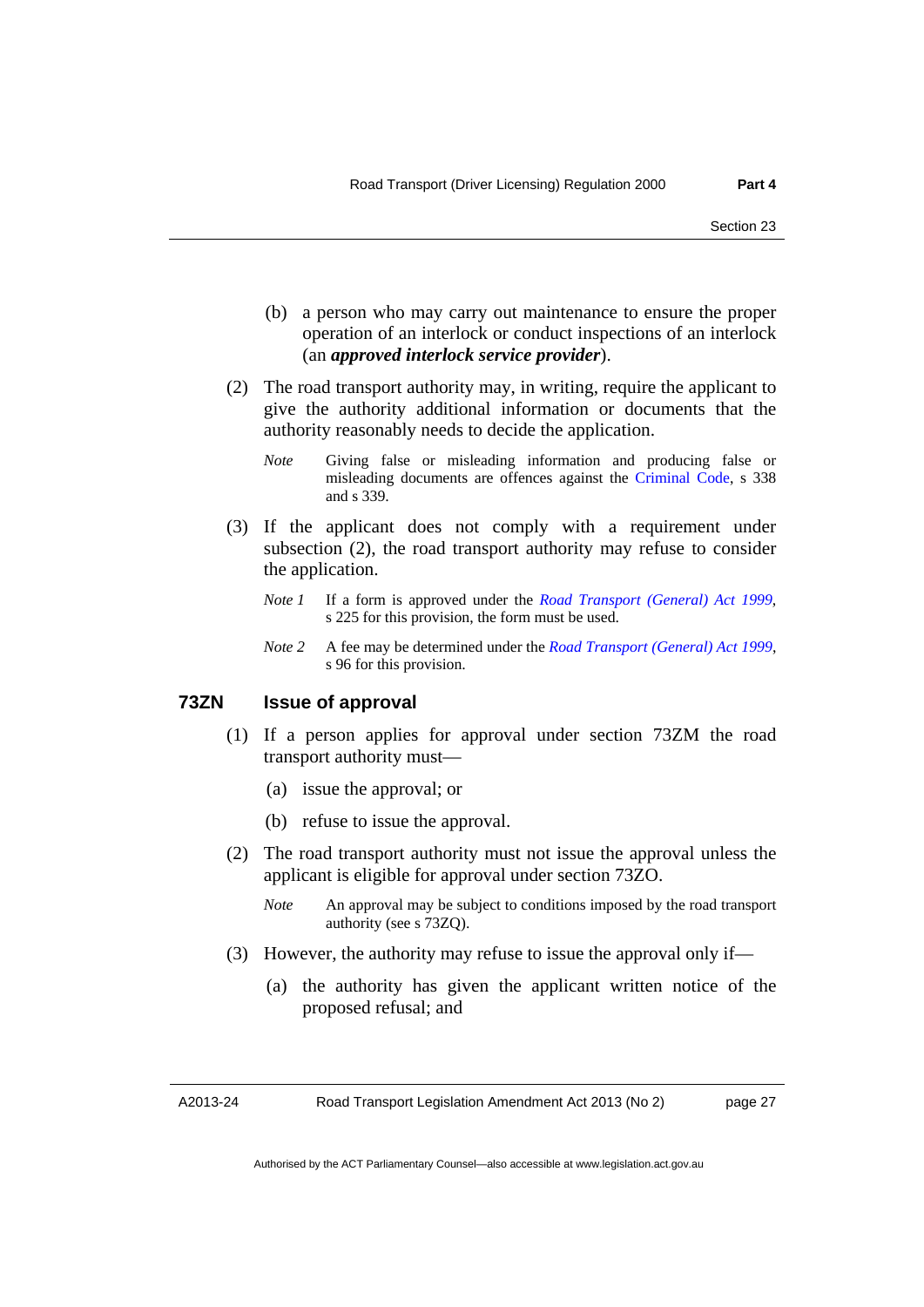- (b) the notice states––
	- (i) the reasons for the proposed refusal; and
	- (ii) that written comments on the proposed refusal may be made to the authority before the end of a stated period of at least 14 days after the day the notice is given to the applicant; and
- (c) the authority has considered any comments made by the applicant before the end of the stated period.
- (4) The road transport authority is taken to have refused to issue the approval if the applicant does not comply with a requirement under section 73ZM (2).

#### **73ZO Eligibility for approval**

- (1) A person is eligible to be an approved interlock installer or an approved interlock service provider if the road transport authority is satisfied on reasonable grounds that the person––
	- (a) is at least 18 years old; and
	- (b) is a suitable person to hold an approval having regard to the matters mentioned in section 73ZP; and
	- (c) for an approved interlock installer––
		- (i) is suitably qualified and has the abilities, skills, knowledge and experience to perform the functions of an approved interlock installer; and
		- (ii) has access to equipment and facilities necessary to enable the person to provide, install and remove interlocks in motor vehicles; and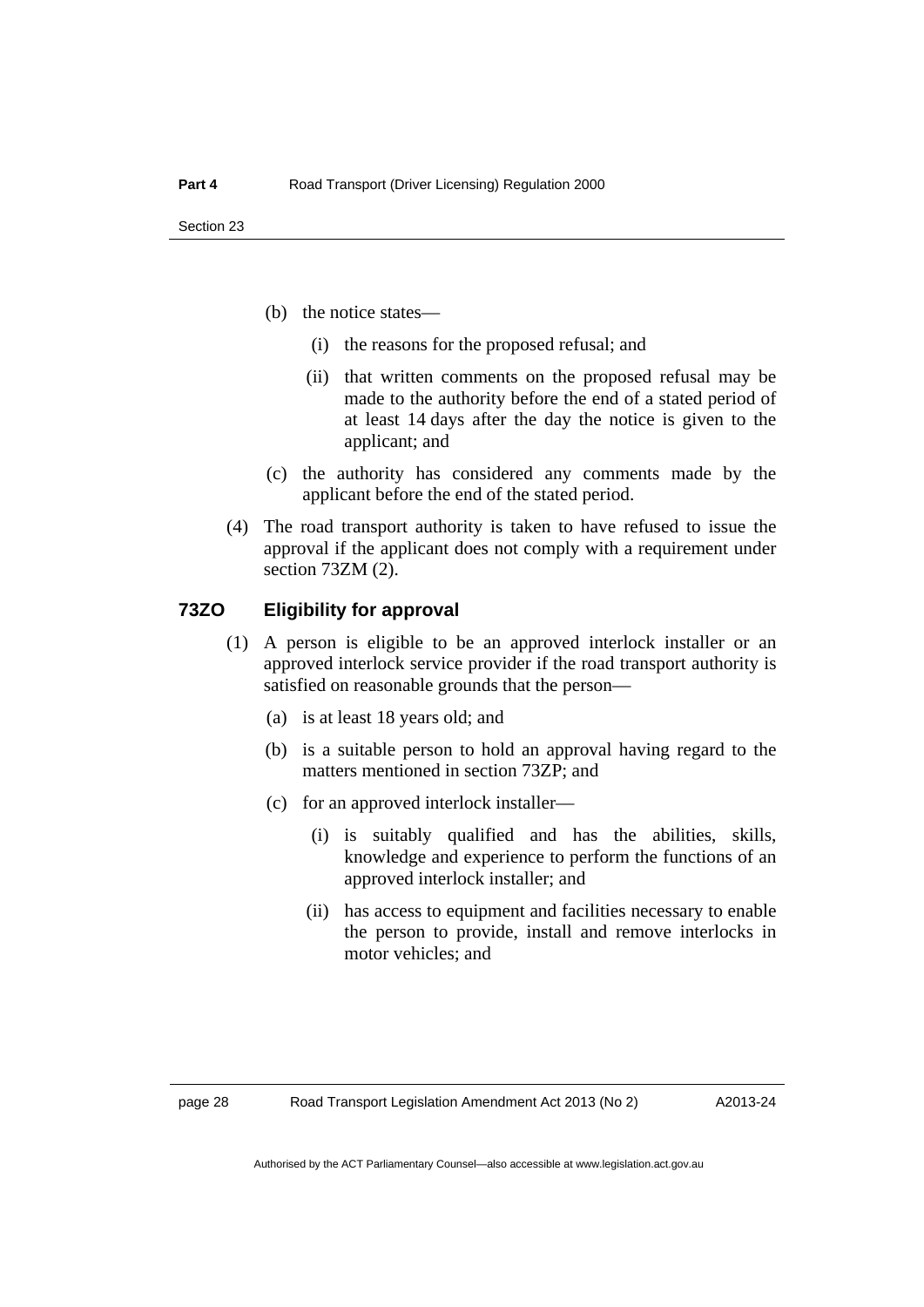- (d) for an approved interlock service provider––
	- (i) is suitably qualified and has the abilities, skills, knowledge and experience to perform the functions of an approved interlock service provider; and
	- (ii) has access to equipment and facilities necessary to enable the person to carry out maintenance to ensure the proper operation of interlocks in motor vehicles and to inspect interlocks.
- (2) A person is not eligible to be an approved interlock installer or an approved interlock service provider if the road transport authority is satisfied on reasonable grounds that the person––
	- (a) is unable to perform the functions of an approved interlock installer or an approved interlock service provider because of illness or mental or physical incapacity; or
	- (b) has at any time had an approval as an approved interlock installer or an approved interlock service provider revoked; or
	- (c) has failed to properly perform the functions of an approved interlock installer or an approved interlock service provider.

#### **73ZP Suitable person**

- (1) In deciding whether an applicant is a suitable person to be an approved interlock installer or approved interlock service provider, the road transport authority must have regard to the following matters:
	- (a) whether the person has been convicted or found guilty of a relevant offence within 5 years before the person applies for the approval;
	- (b) whether the person is, or at any time in the last 5 years has been, bankrupt or personally insolvent;
		- *Note Bankrupt or personally insolvent*––see the [Legislation Act,](http://www.legislation.act.gov.au/a/2001-14) dictionary, pt 1.

A2013-24

Road Transport Legislation Amendment Act 2013 (No 2)

page 29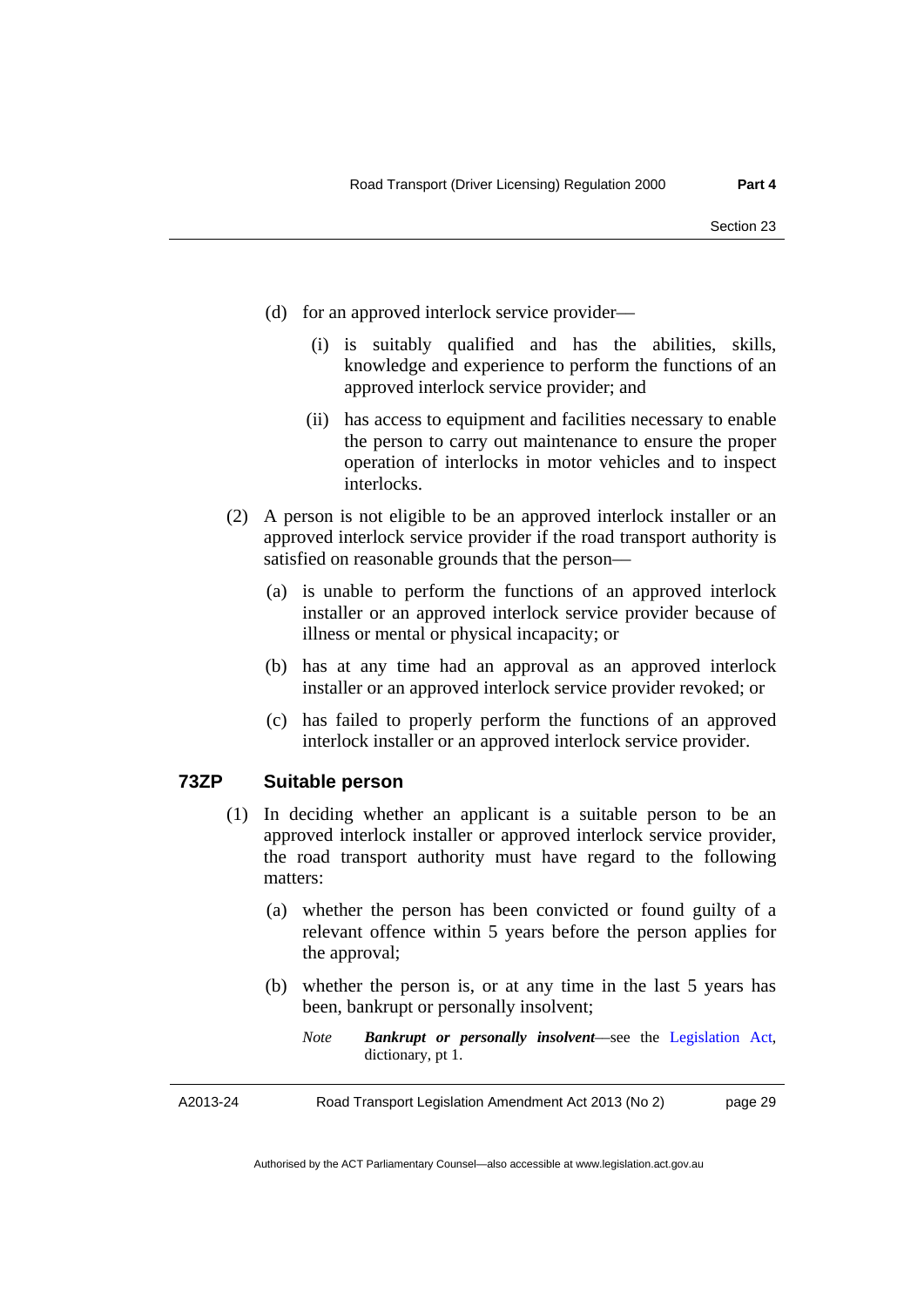- (c) whether the person has at any time had a driver licence with an interlock condition suspended or cancelled.
- (2) In this section:

*corresponding jurisdiction* means the Commonwealth, a State or New Zealand.

*Note State* includes the Northern Territory (see [Legislation Act](http://www.legislation.act.gov.au/a/2001-14), dict, pt 1).

*relevant offence*, means any of the following offences:

- (a) an offence involving dishonesty;
- (b) a relevant offence under the *[Road Transport \(Alcohol and](http://www.legislation.act.gov.au/a/1977-17)  [Drugs\) Act 1977](http://www.legislation.act.gov.au/a/1977-17)*, section 4F;
- (c) an offence in a corresponding jurisdiction that would have been an offence under paragraph (a) or (b) if committed in the ACT.

#### **73ZQ Approval conditions**

- (1) The road transport authority may issue an approval under section 73ZN, or a renewal under section 73ZT, with conditions.
- (2) The road transport authority may impose additional conditions or vary or revoke a condition after the approval is issued.
- (3) Conditions may include but are not limited to the following:
	- (a) conditions relating to the provision, installation, removal, inspection or carrying out of maintenance on interlocks;
	- (b) conditions relating to the interlock data record and the provision of the data to the road transport authority, people nominated by the authority and interlock drivers.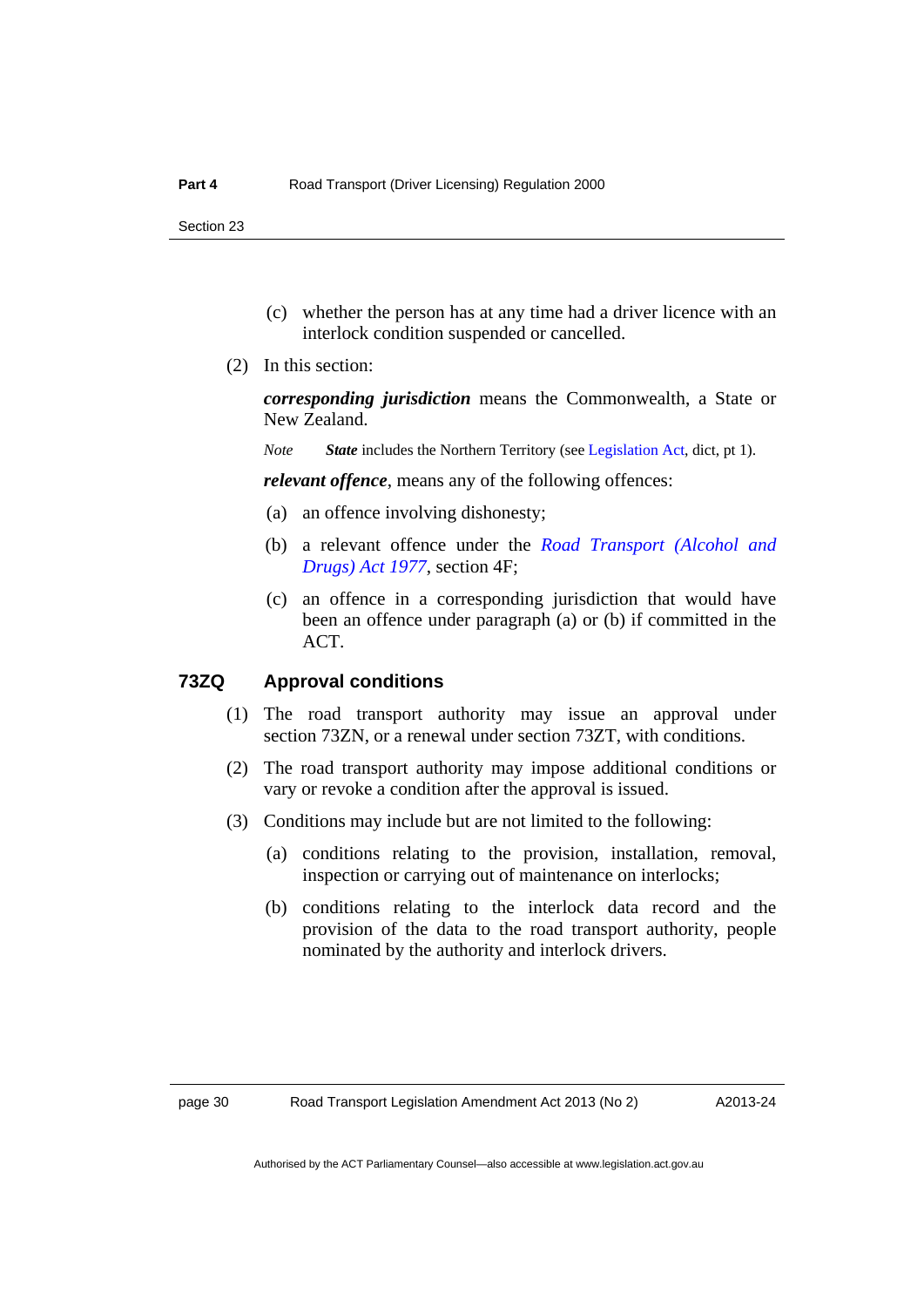- (4) However, the authority may impose an additional condition, or vary or revoke a condition under subsection (2), only if—
	- (a) the authority has given the approval holder written notice of the proposed additional condition, variation or revocation of a condition; and
	- (b) the notice states—
		- (i) the reasons for the proposed additional condition, variation or revocation of a condition; and
		- (ii) that written comments on the proposed additional condition, variation or revocation of a condition may be made to the authority before the end of a stated period of at least 14 days after the day the notice is given to the approval holder; and
	- (c) the authority has considered any comments made by the approval holder before the end of the stated period.

#### **73ZR Term of approval**

- (1) An approval issued under section 73ZN––
	- (a) is issued for a period of not more than 3 years; and
	- (b) starts on the day the approval is issued or, if a start date is stated in the approval, on the date stated.
- (2) An approval may be renewed under section 73ZT.

#### **73ZS Form of approval**

An approval issued under section 73ZN must include the following:

- (a) the name and business address of the approved interlock installer or approved interlock service provider;
- (b) the date of issue of the approval;
- (c) the start date of the approval (if it is not the date of issue);

A2013-24 Road Transport Legislation Amendment Act 2013 (No 2) page 31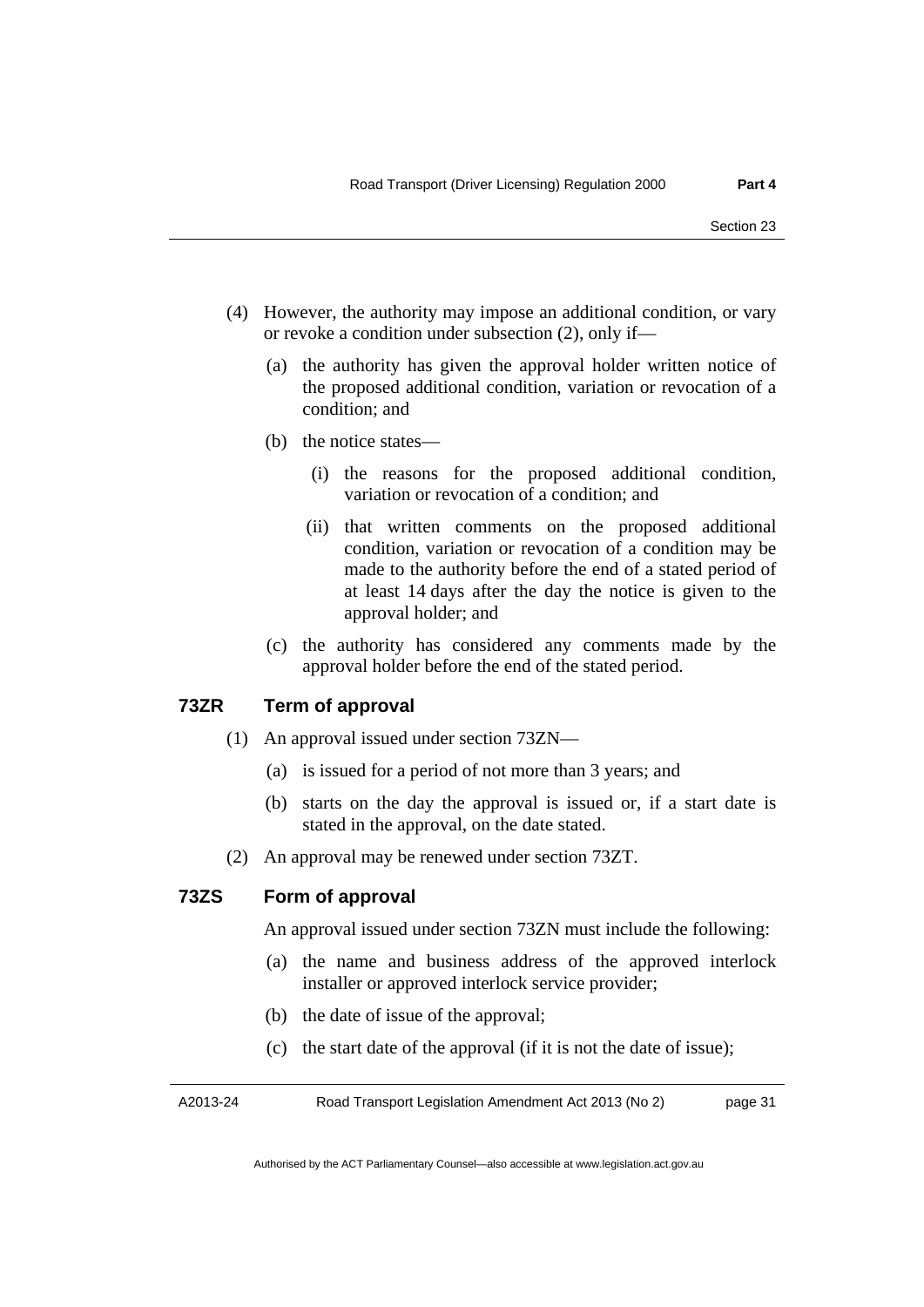- (d) the end date of the approval;
- (e) any condition imposed on the approval under section 73ZQ;
- (f) an identifying number for the approval.

#### **73ZT Renewal of approval**

- (1) An approved interlock installer or an approved interlock service provider may apply, in writing, to the road transport authority to renew an approval before the approval term ends.
	- *Note 1* If a form is approved under the *[Road Transport \(General\) Act 1999](http://www.legislation.act.gov.au/a/1999-77)*, s 225 for this provision, the form must be used.
	- *Note 2* A fee may be determined under the *[Road Transport \(General\) Act 1999](http://www.legislation.act.gov.au/a/1999-77)*, s 96 for this provision.
- (2) If a person applies to renew an approval under this section, the approval remains in force until the application is decided.
- (3) The road transport authority may, in writing, require the applicant to give the authority additional information or documents that the authority reasonably needs to decide the application.
	- *Note* Giving false or misleading information and producing false or misleading documents are offences against the [Criminal Code](http://www.legislation.act.gov.au/a/2002-51), s 338 and s 339.
- (4) If the applicant does not comply with a requirement under subsection (3), the road transport authority may refuse to consider the application.

#### **73ZU Issue of renewed approval**

- (1) If an approved interlock installer or an approved interlock service provider applies under section 73ZT to renew an approval, the road transport authority must—
	- (a) renew the approval; or
	- (b) refuse to renew the approval.

page 32 Road Transport Legislation Amendment Act 2013 (No 2)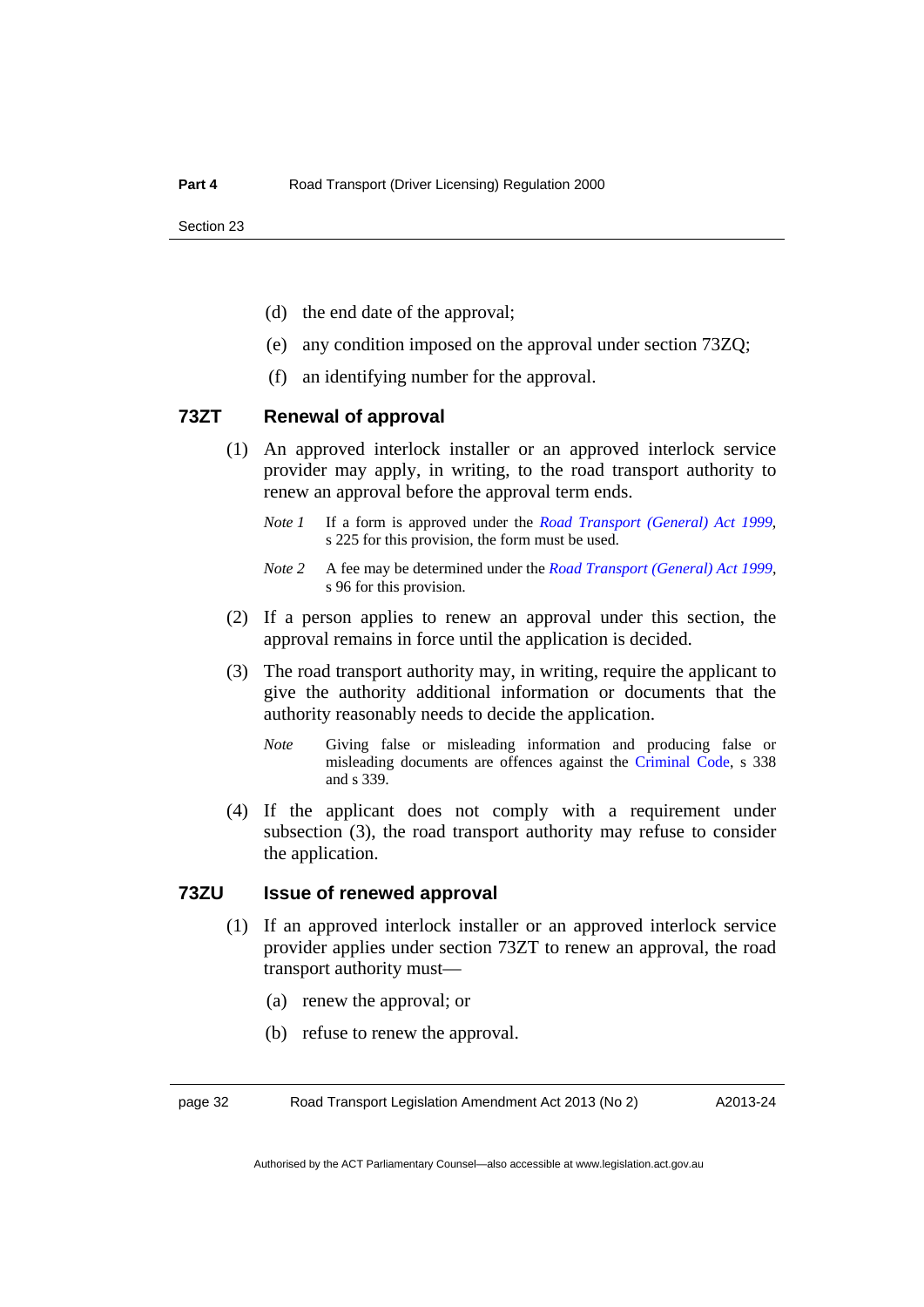- (2) The authority must not renew the approval unless satisfied that the applicant––
	- (a) is eligible for approval under section 73ZO; and
	- (b) is complying with any condition of the approval.
- (3) However, the authority may refuse to renew the approval only if—
	- (a) the authority has given the approval holder written notice of the proposed refusal; and
	- (b) the notice states––
		- (i) the reasons for the proposed refusal; and
		- (ii) that written comments on the proposed refusal may be made to the authority before the end of a stated period of at least 14 days after the day the notice is given to the approval holder; and
	- (c) the authority has considered any comments made by the approval holder before the end of the stated period.
- (4) A renewed approval is effective from the end date of the approval held immediately before renewal.

#### **73ZV Revocation of approval**

- (1) The road transport authority may revoke the approval of an approved interlock installer or an approved interlock service provider if the approval holder—
	- (a) fails to comply with a condition of the approval; or
	- (b) is no longer eligible for approval under section 73ZO; or
	- (c) contravenes a provision of this part.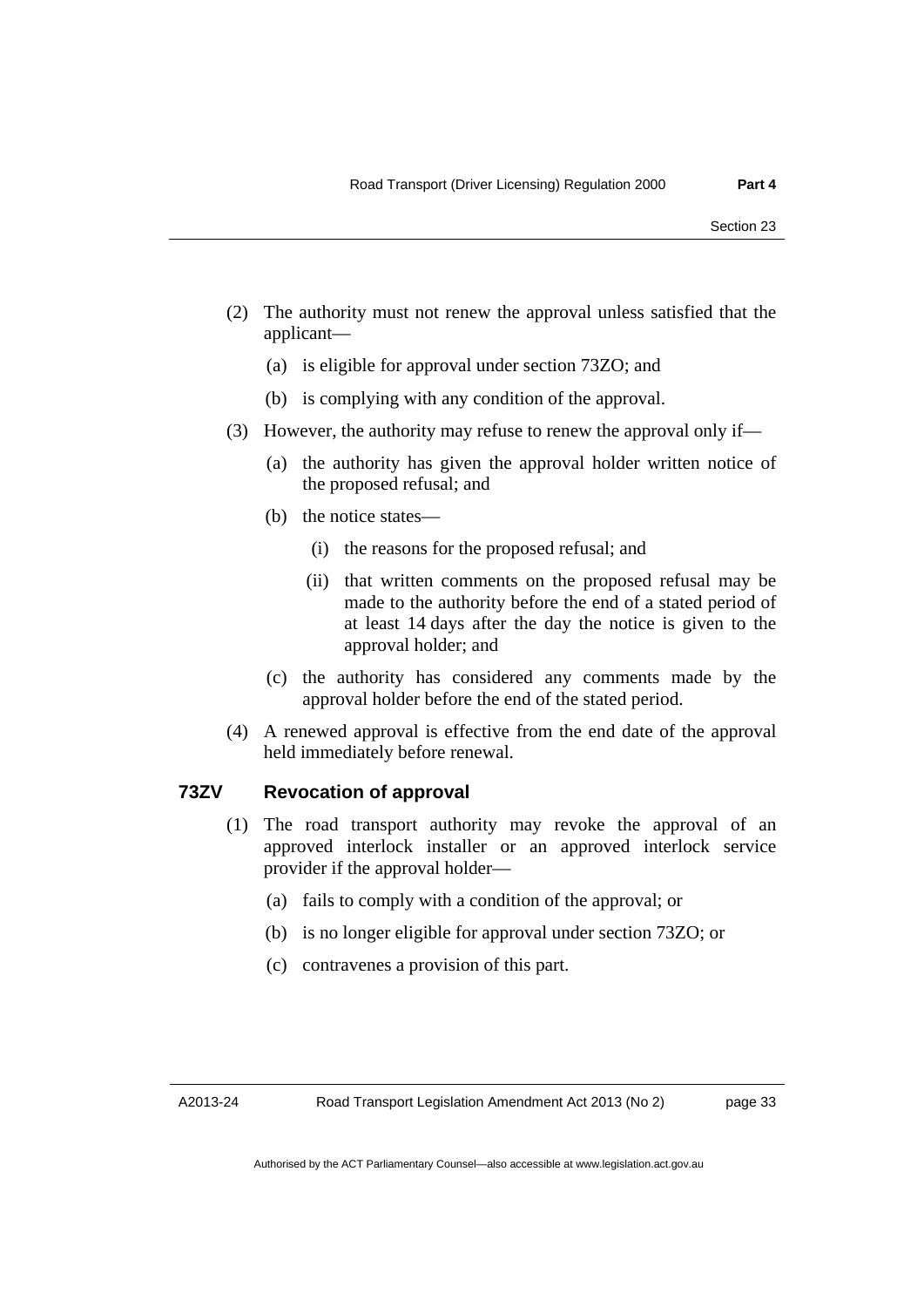- (2) However, the road transport authority may revoke the approval only if—
	- (a) the authority has given the approval holder written notice of the proposed revocation; and
	- (b) the notice states—
		- (i) the reasons for the proposed revocation; and
		- (ii) that written comments on the proposed revocation may be made to the authority before the end of a stated period of at least 14 days after the day the notice is given to the approval holder; and
	- (c) the authority has considered any comments made by the approval holder before the end of the stated period.

#### **73ZW Failure to comply with condition of approval**

- (1) A person commits an offence if the person––
	- (a) is an approved interlock installer or an approved interlock service provider; and
	- (b) fails to comply with a condition of the approval.

Maximum penalty: 20 penalty units.

(2) An offence against this section is a strict liability offence.

#### **73ZX Installation or removal of interlock without approval**

- (1) A person commits an offence if the person––
	- (a) installs an interlock in, or removes an interlock from, a motor vehicle; and
	- (b) is not an approved interlock installer.

Maximum penalty: 20 penalty units.

(2) An offence against this section is a strict liability offence.

page 34 Road Transport Legislation Amendment Act 2013 (No 2)

A2013-24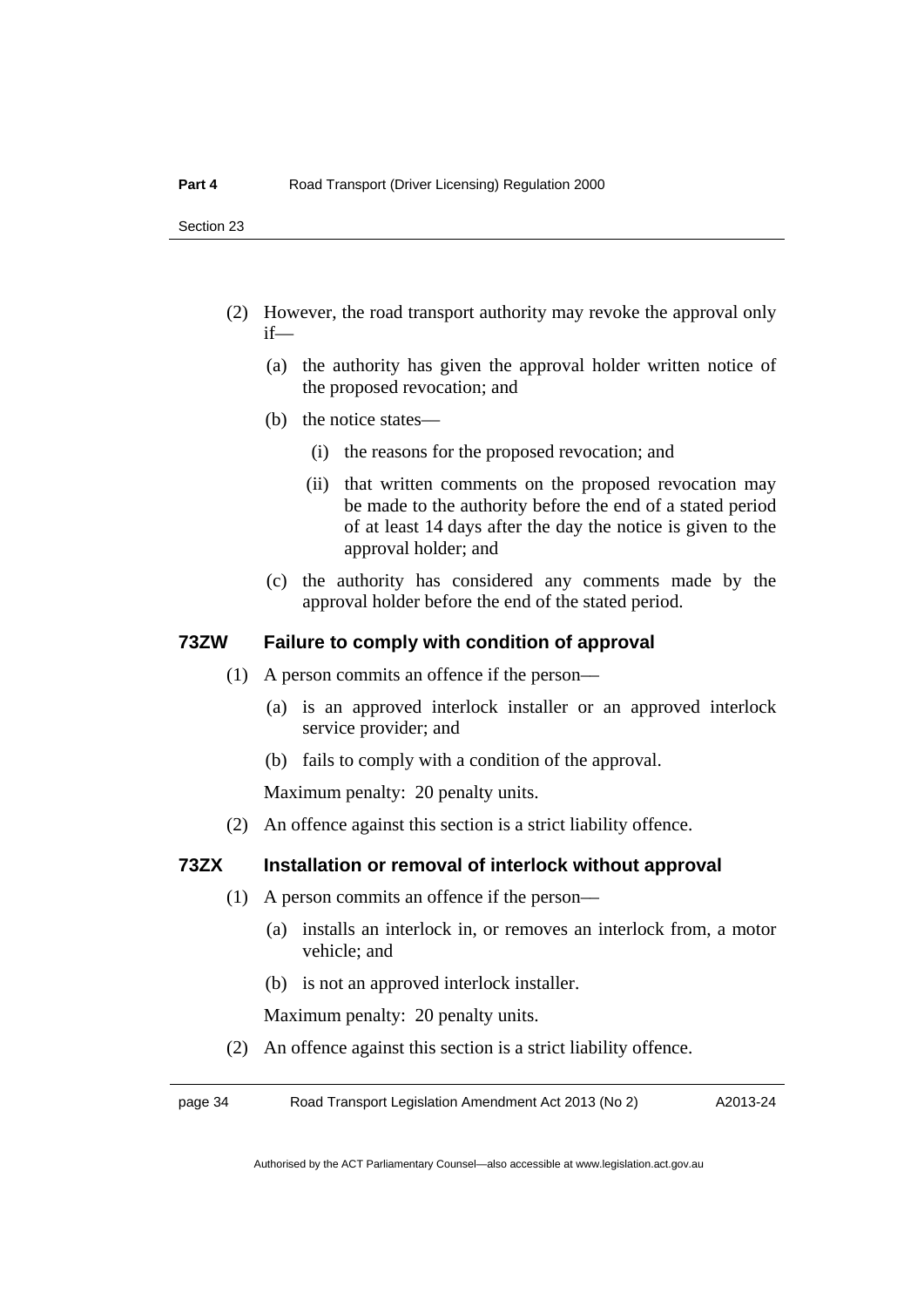#### **73ZY Maintenance or inspection of interlock without approval**

- (1) A person commits an offence if the person––
	- (a) carries out maintenance on, or conducts an inspection of, an interlock; and
	- (b) is not an approved interlock service provider.

Maximum penalty: 20 penalty units.

(2) An offence against this section is a strict liability offence.

#### **73ZZ Notification of removal of fitted interlocks**

- (1) An approved interlock installer commits an offence if the person—
	- (a) removes a fitted interlock from a motor vehicle; and
	- (b) fails to give the road transport authority written notice of the removal not later than 7 days after the day of its removal.

Maximum penalty: 20 penalty units.

- *Note* Giving false or misleading information and producing false or misleading documents are offences against the [Criminal Code](http://www.legislation.act.gov.au/a/2002-51), s 338 and s 339.
- (2) An offence against this section is a strict liability offence.

#### **73ZZA Tampering or otherwise interfering with fitted interlocks**

 (1) A person commits an offence if the person tampers or otherwise interferes with a fitted interlock in a motor vehicle.

Maximum penalty: 20 penalty units.

#### **Example––tampering**

removing or interfering with a tamper-evident seal on the fitted interlock

- *Note* An example is part of the regulation, is not exhaustive and may extend, but does not limit, the meaning of the provision in which it appears (see [Legislation Act,](http://www.legislation.act.gov.au/a/2001-14) s 126 and s 132).
- (2) An offence against this section is a strict liability offence.

A2013-24 Road Transport Legislation Amendment Act 2013 (No 2) page 35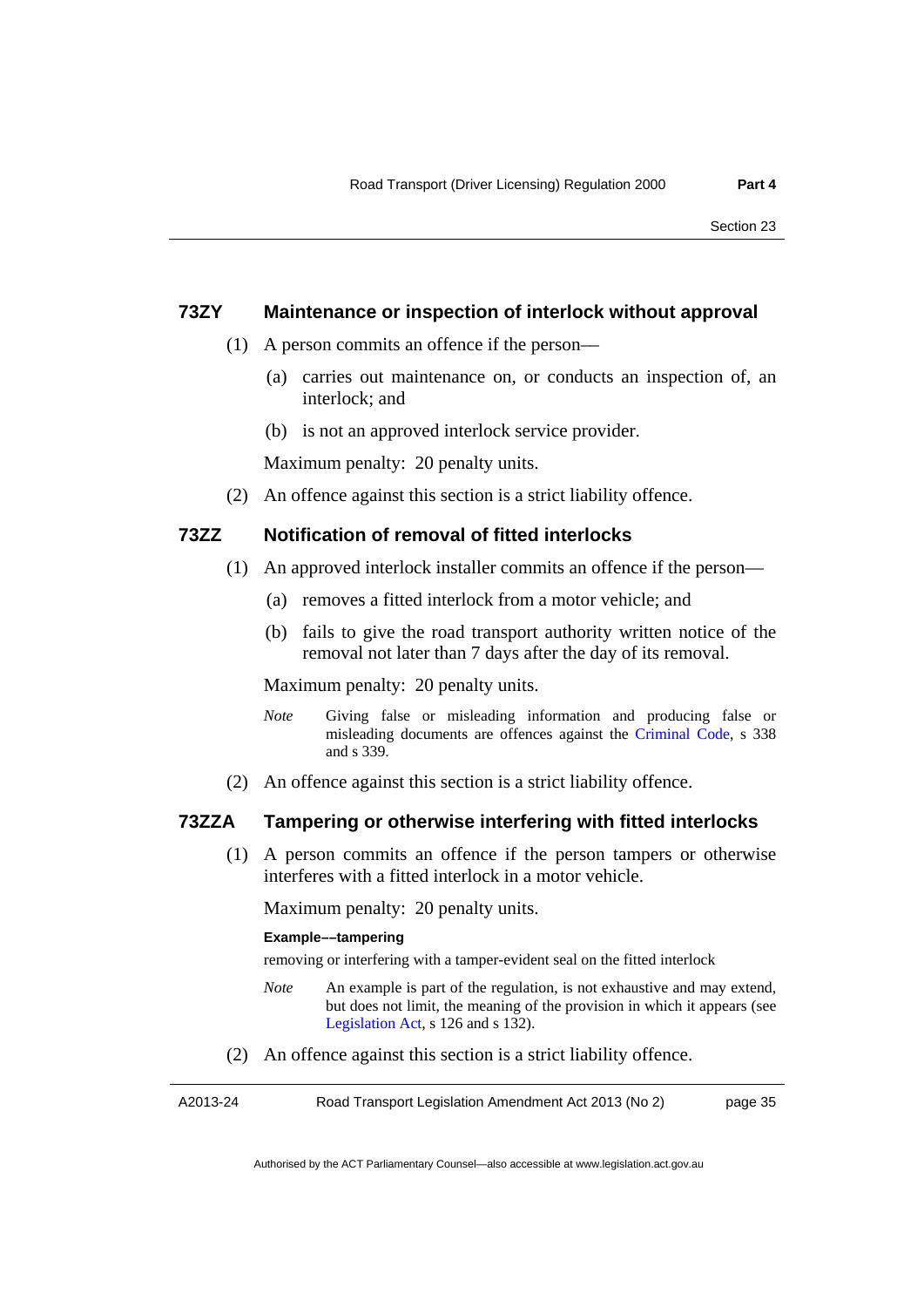#### **73ZZB Suspected tampering or otherwise interfering with fitted interlocks**

- (1) An approved interlock installer or approved interlock service provider commits an offence if the person––
	- (a) becomes aware that a fitted interlock has been tampered or otherwise interfered with; and
	- (b) fails to give the road transport authority written notice of the tampering or interference not later than 7 days after the day the person becomes aware of it.

Maximum penalty: 20 penalty units.

- *Note* Giving false or misleading information and producing false or misleading documents are offences against the [Criminal Code](http://www.legislation.act.gov.au/a/2002-51), s 338 and s 339.
- (2) An offence against this section is a strict liability offence.

### **Division 3A.6 Other matters**

#### **73ZZC Agreements relating to interlocks**

- (1) The road transport authority may enter into an agreement with a person (not inconsistent with the Act or this regulation) about the supply, or provision of services relating to the installation, removal, maintenance and inspection of interlocks under this regulation.
- (2) An agreement may make provision about the following matters:
	- (a) pricing arrangements for the supply, installation, maintenance and inspection of interlocks;
	- (b) setting and maintaining service standards under the agreement;
	- (c) compliance with standards;
	- (d) the provision, sharing and protection of data recorded on interlocks;

page 36 Road Transport Legislation Amendment Act 2013 (No 2)

A2013-24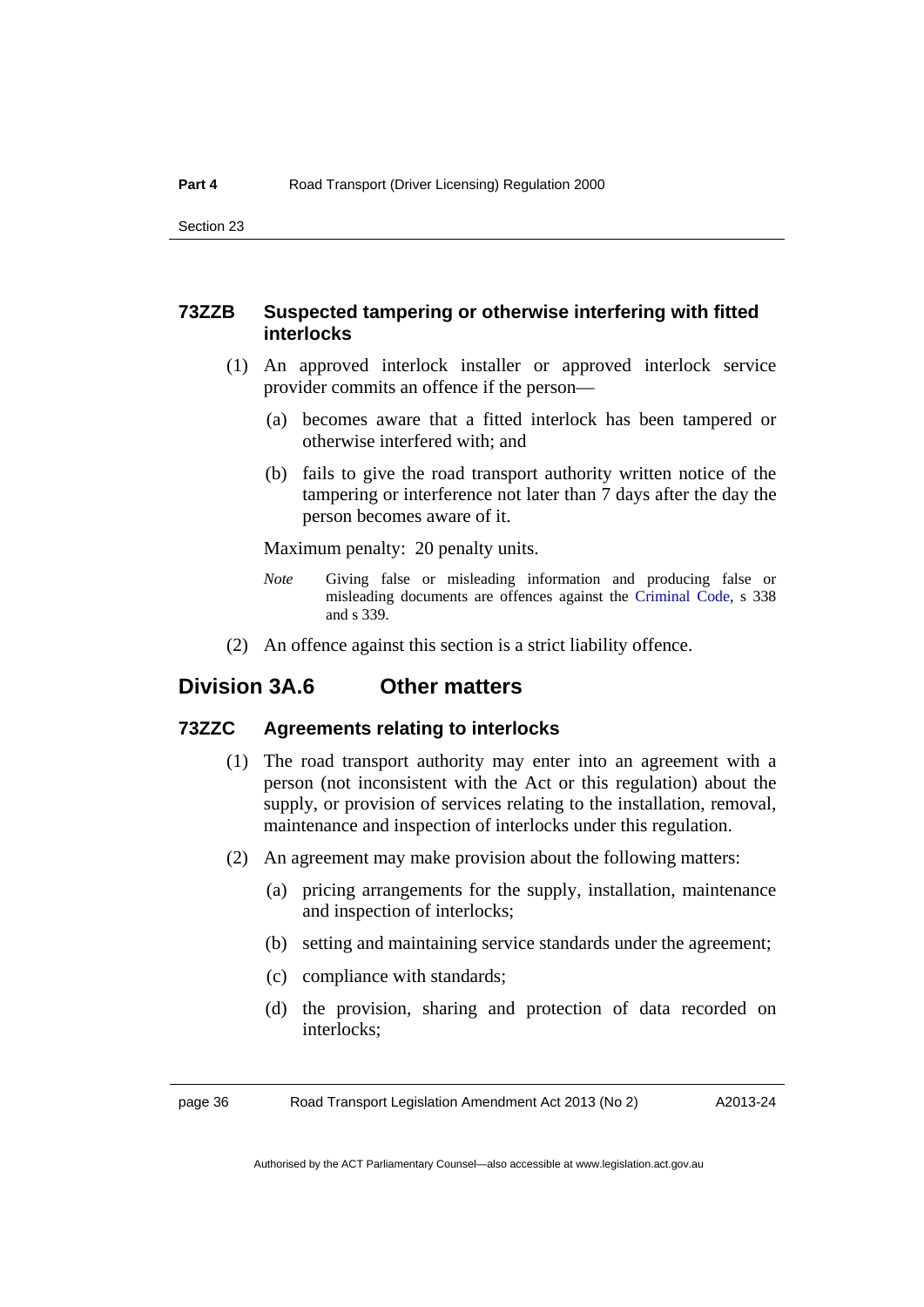- (e) the records (including accounts) to be made and kept, how they are to be made and kept, and their inspection;
- (f) evaluation and reporting requirements in relation to interlocks.
- (3) Subsection (2) does not limit the matters about which an agreement may make provision.

#### **73ZZD Security and disclosure of interlock-related information**

- (1) The road transport authority must ensure that interlock-related information is kept securely and disclosed only in accordance with this regulation or another law in force in the ACT.
	- *Note* The Information Privacy Principles apply to the road transport authority. The Principles deal with the collection, storage, security and exchange of personal information (see *[Privacy Act 1988](http://www.comlaw.gov.au/Series/C2004A03712)* (Cwlth), s 14 to s 16).
- (2) In exercising its functions under this part, the road transport authority may disclose interlock-related information to the following people:
	- (a) an approved interlock installer or an approved interlock service provider;
	- (b) a person who has entered into an agreement with the authority under section 73ZZC;
	- (c) a person who provides any services to a person mentioned in paragraph (a) or (b) in connection with interlocks;
	- (d) a police officer or prosecutor in connection with the enforcement of the road transport legislation.
- (3) In this section:

*interlock-related information* means interlock data records, photographic images from an interlock and information entered in the driver licence register in relation to interlocks.

Road Transport Legislation Amendment Act 2013 (No 2)

page 37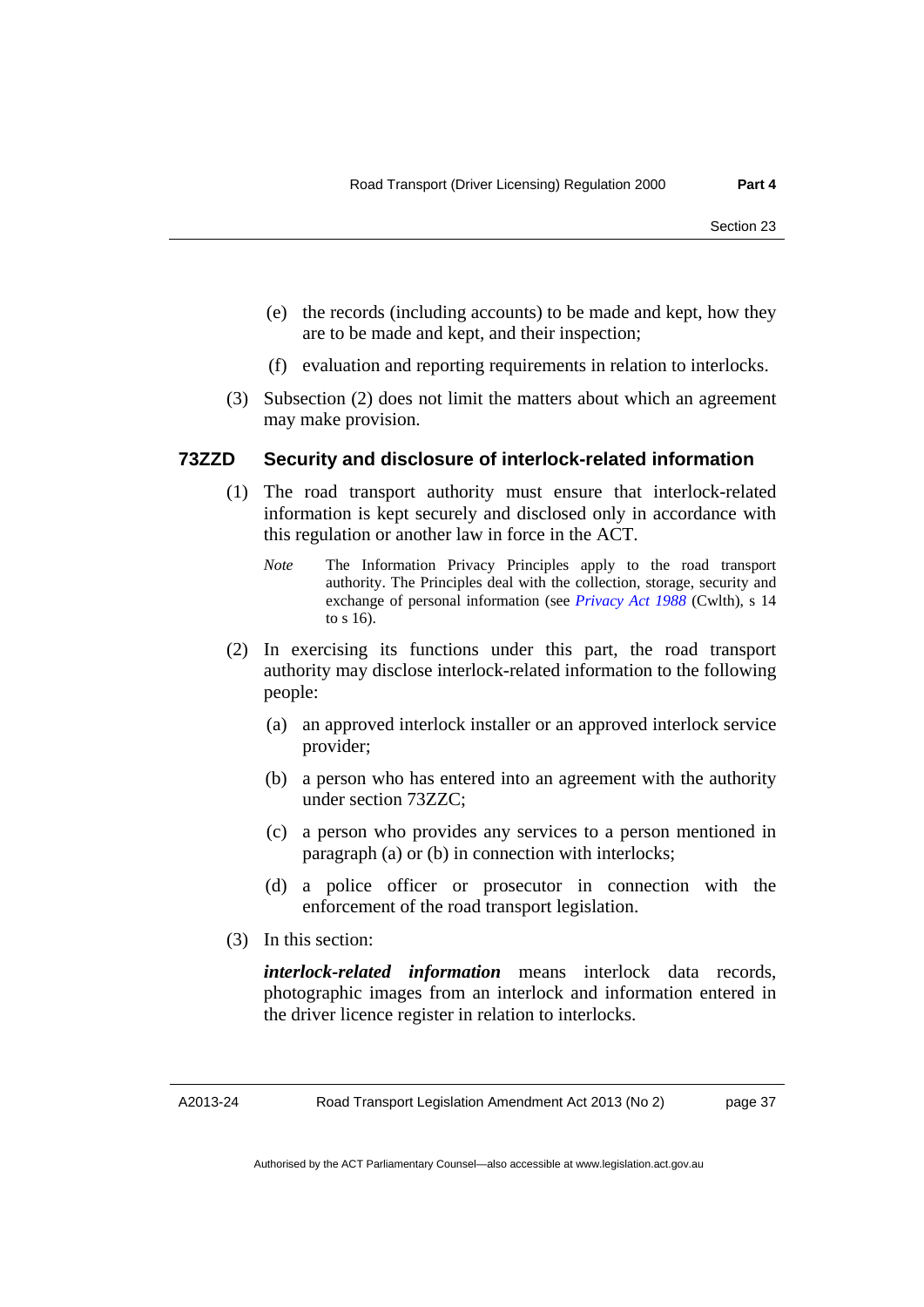#### <span id="page-41-0"></span>**24 Exemption of overseas drivers—Act, s 31 (1) (b) New section 94 (4) (c)**

#### *insert*

- (c) the person is convicted or found guilty of an offence in the ACT, that would, if committed by the holder of a driver licence, result in the holder being subject to section 73T (Mandatory interlock condition).
	- *Note* Section 73T provides for a mandatory interlock licence condition for certain high-risk drink driving offenders.

#### <span id="page-41-1"></span>**25 New division 6.5**

*insert* 

### **Division 6.5 Overseas driver licence holders – eligibility for probationary licence**

#### **103AA Overseas drivers––eligibility criteria**

- (1) This section applies to a person who ceases to be exempt from holding an Australian driver licence under section 94 (4) (c) (Exemption of overseas drivers––Act, section 31 (1) (b)).
- (2) Part 3A (Alcohol ignition interlock devices) applies to the person as if the person were subject to section 73T (Mandatory interlock condition).
- (3) However, for the person to be eligible to apply for, or be issued with, a probationary licence, the road transport authority must, in addition to section 73T (2), be satisfied of the following matters:
	- (a) that the person has undertaken tests or assessments, or provided other evidence, of the person's driving ability or knowledge of safe driving practices or road law to hold a driver licence or a driver licence of the class or kind applied for;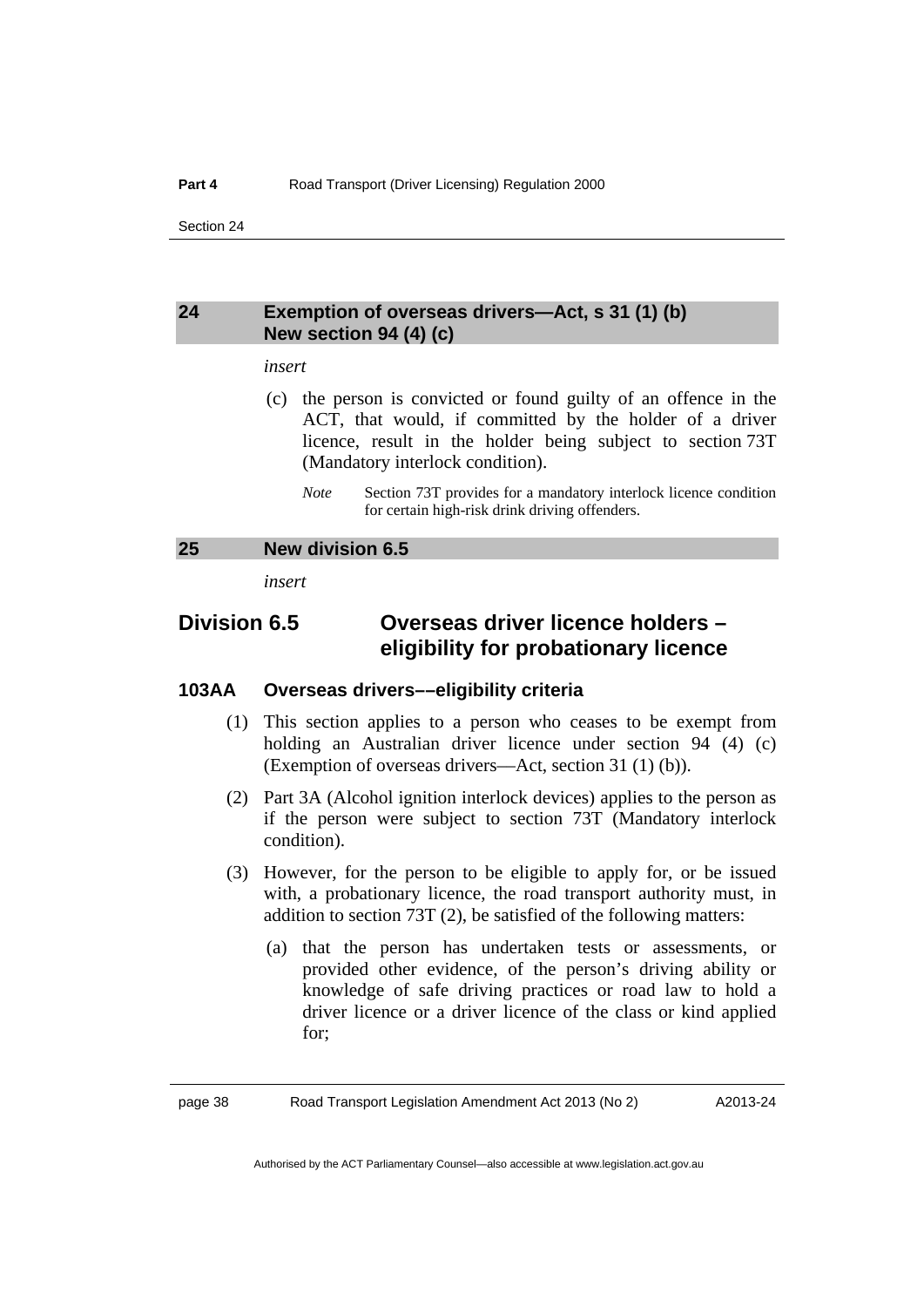- (b) that the person provided other evidence of the person's suitability to hold a driver licence or a driver licence of the class or kind applied for;
- (c) that the person has undergone, at the person's own cost, a medical examination by a doctor or allied professional practitioner (or a stated doctor or allied professional practitioner) in accordance with the required medical standards;
- (d) that the person provided a report of the examination or other evidence of compliance with the required medical standards;
- (e) that the person provided information about—
	- (i) an illness, injury or incapacity suffered by the person; or
	- (ii) the effects on the person of treatment (including the taking of a drug) for any illness, injury or incapacity suffered by the person;
- (f) that the person provided any documents in the person's possession or control relevant to the person's medical fitness to hold a driver licence or a driver licence of the class or kind applied for.
- *Note* Under s 73T (2), a person is eligible for a probationary licence if the person has completed at least half of the disqualification period and is not otherwise disqualified from holding or obtaining a driver licence.

#### <span id="page-42-0"></span>**26 Dictionary, note 2**

*insert* 

AS (see s 164 (1))

A2013-24

Road Transport Legislation Amendment Act 2013 (No 2)

page 39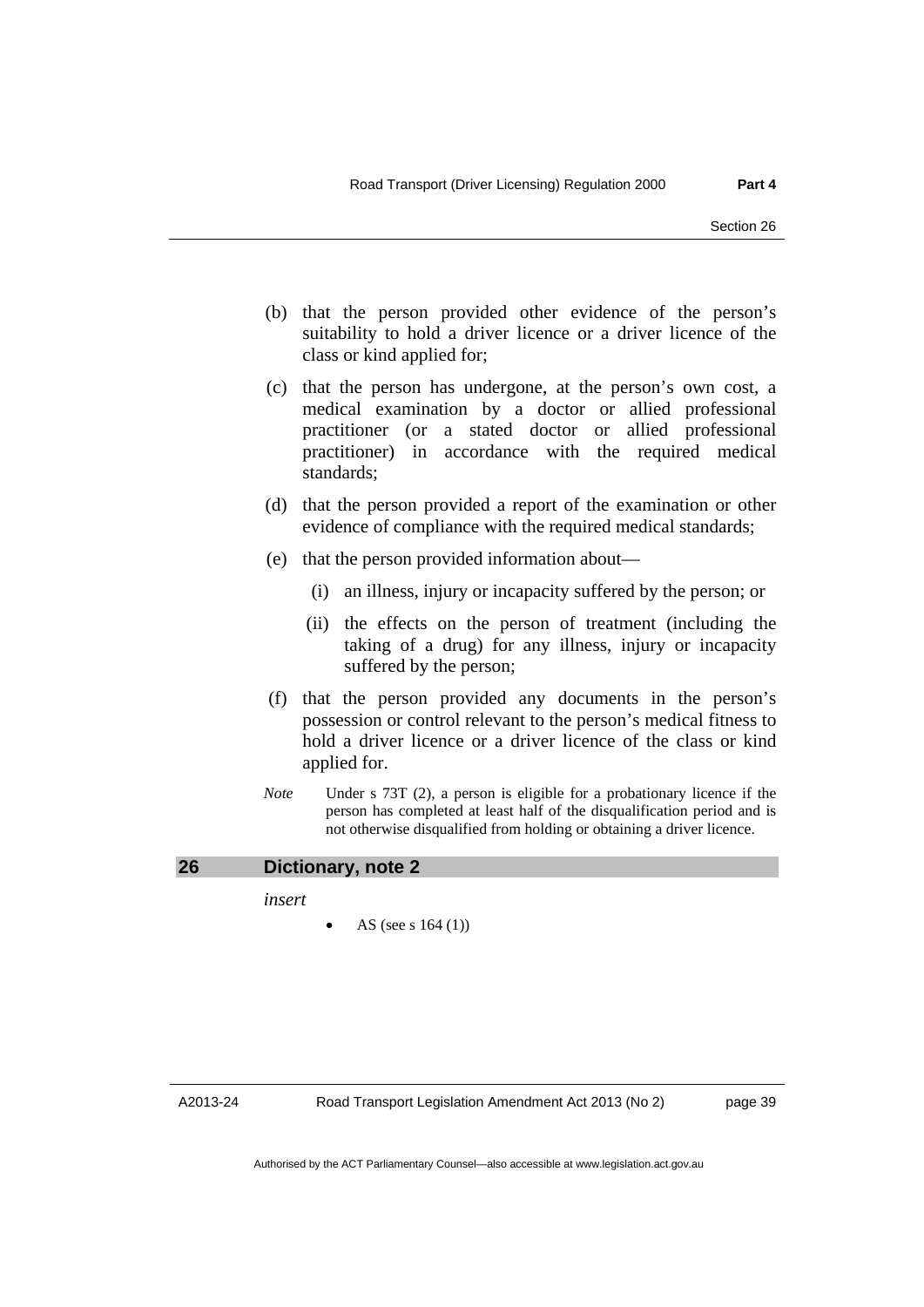#### <span id="page-43-0"></span>**27 Dictionary, new definition of** *alcohol ignition interlock device*

#### *insert*

*alcohol ignition interlock device*, for part 3A (Alcohol ignition interlock devices)––see section 73ZL.

#### <span id="page-43-1"></span>**28 Dictionary, definition of** *alcohol-related disqualifying offence*

#### *substitute*

#### *alcohol-related disqualifying offence* means—

- (a) an alcohol-related offence against––
	- (i) the *[Road Transport \(Alcohol and Drugs\) Act 1977](http://www.legislation.act.gov.au/a/1977-17),* section 19 (Prescribed concentration of alcohol in blood or breath); or
	- (ii) the *[Road Transport \(Alcohol and Drugs\) Act 1977](http://www.legislation.act.gov.au/a/1977-17),*  section 22 (Refusing to provide breath sample); or
	- (iii) the *[Road Transport \(Alcohol and Drugs\) Act 1977](http://www.legislation.act.gov.au/a/1977-17),*  section 23 (Refusing blood test etc); or
	- (iv) the *[Road Transport \(Alcohol and Drugs\) Act 1977](http://www.legislation.act.gov.au/a/1977-17),*  section 24 (Driving under the influence of intoxicating liquor or a drug); or
- (b) an equivalent offence against a law of another jurisdiction that corresponds to an offence mentioned in paragraph (a).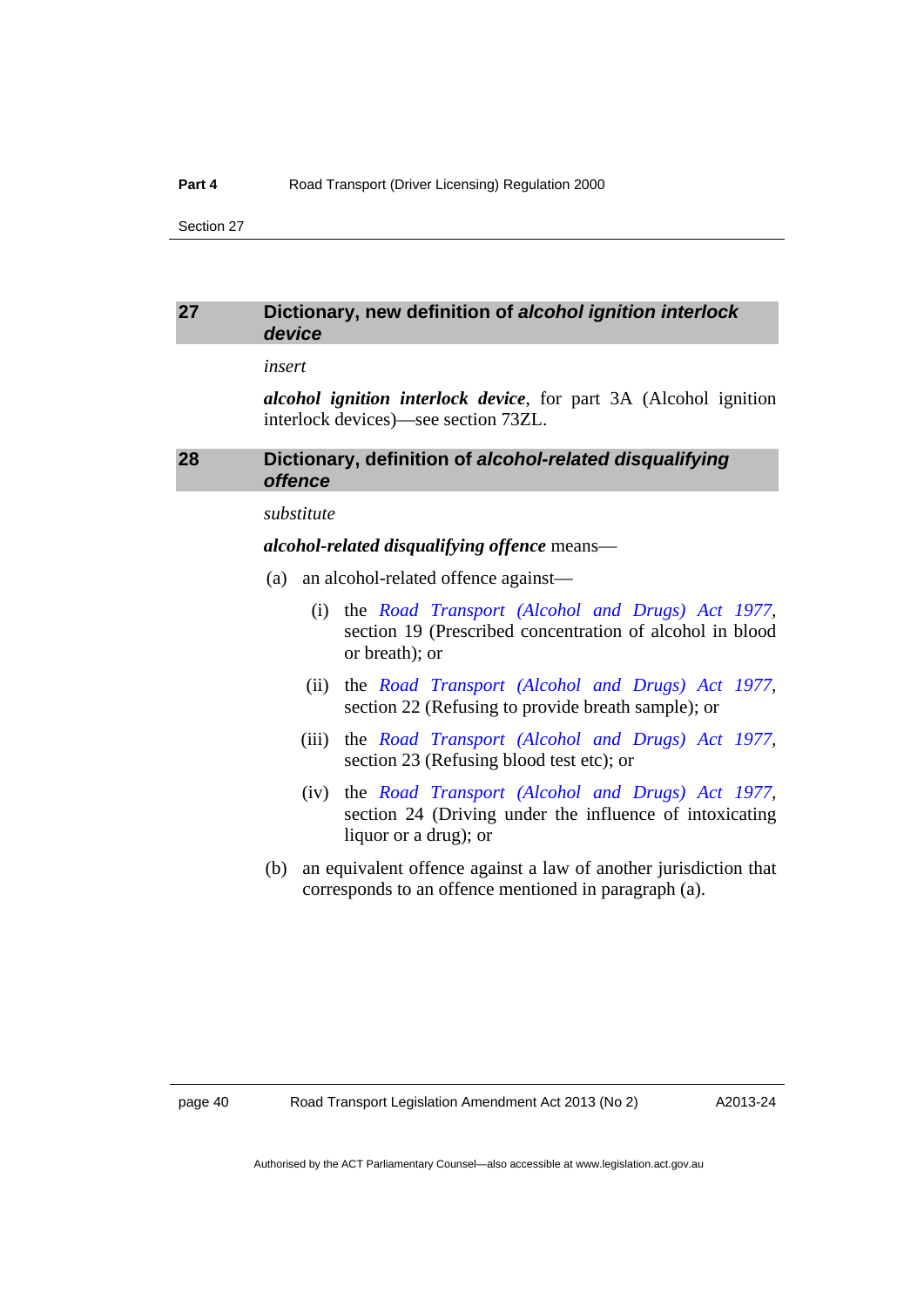#### <span id="page-44-0"></span>**29 Dictionary, new definitions**

*insert* 

*approved interlock installer*, for part 3A (Alcohol ignition interlock devices)––see section 73S.

*approved interlock service provider*, for part 3A (Alcohol ignition interlock devices)––see section 73S.

*disqualification period*, for part 3A (Alcohol ignition interlock devices)––see section 73S.

*exemption certificate*, for part 3A (Alcohol ignition interlock devices)––see section 73ZG.

*fitted interlock*, for part 3A (Alcohol ignition interlock devices)–– see section 73S.

*interlock*, for part 3A (Alcohol ignition interlock devices)––see section 73S.

*interlock condition*, for part 3A (Alcohol ignition interlock devices)––see section 73W.

*interlock data record*, for part 3A (Alcohol ignition interlock devices)––see section 73S.

*interlock driver*, for part 3A (Alcohol ignition interlock devices) see section 73S.

*interlock exemption*, for part 3A (Alcohol ignition interlock devices)––see section 73ZE.

*interlock period*, for a person, for part 3A (Alcohol ignition interlock devices)––see section 73S.

*level*, for a concentration of alcohol in blood or breath––see the *[Road Transport \(Alcohol and Drugs\) Act 1977](http://www.legislation.act.gov.au/a/1977-17)*, section 4E.

*mandatory interlock condition*, for part 3A (Alcohol ignition interlock devices)––see section 73T (3) or (4).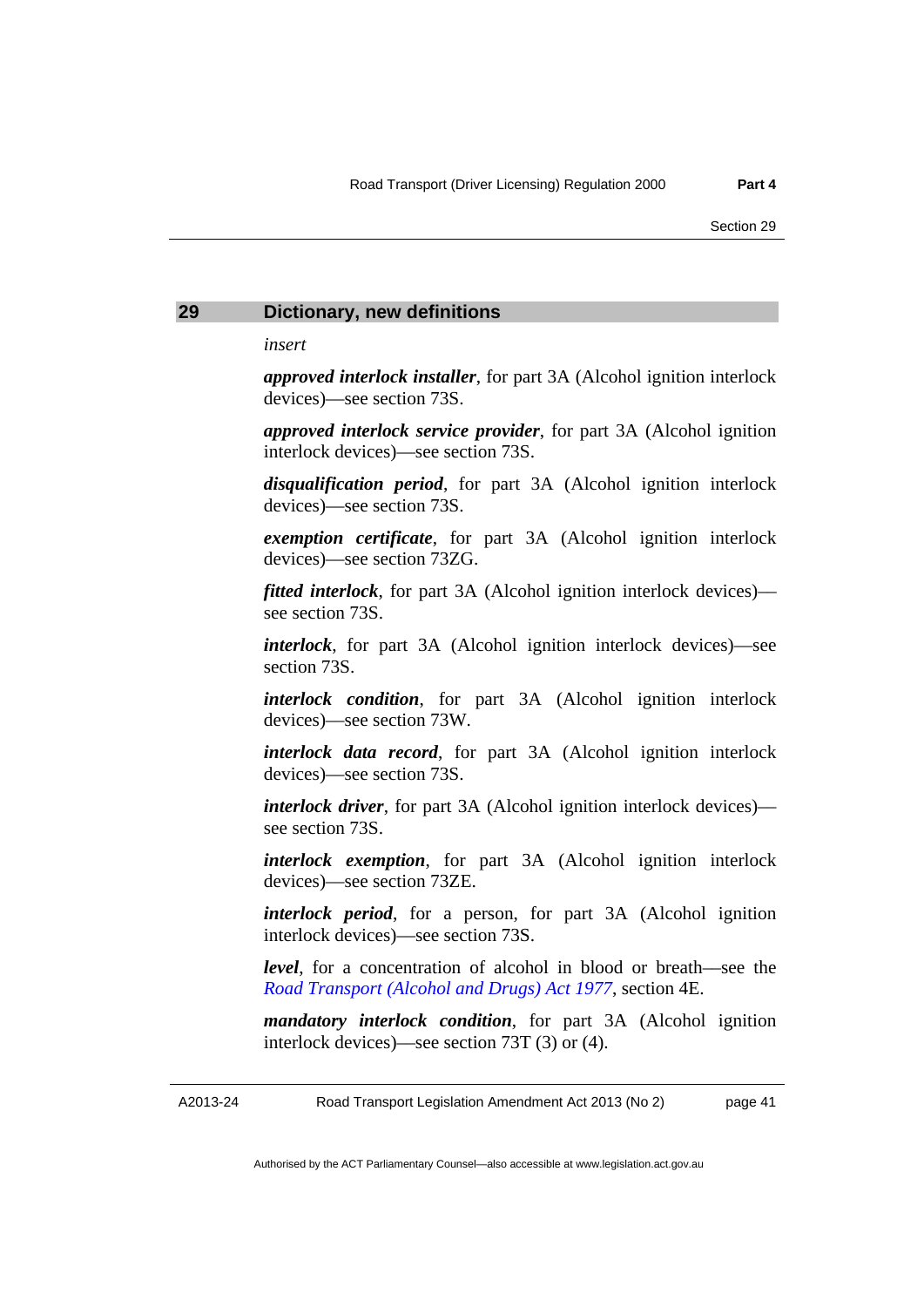*nominated vehicle*, for a person, for part 3A (Alcohol ignition interlock devices)––see section 73S.

*voluntary interlock condition*, for part 3A (Alcohol ignition interlock devices)––see section 73V (3).

page 42 Road Transport Legislation Amendment Act 2013 (No 2)

A2013-24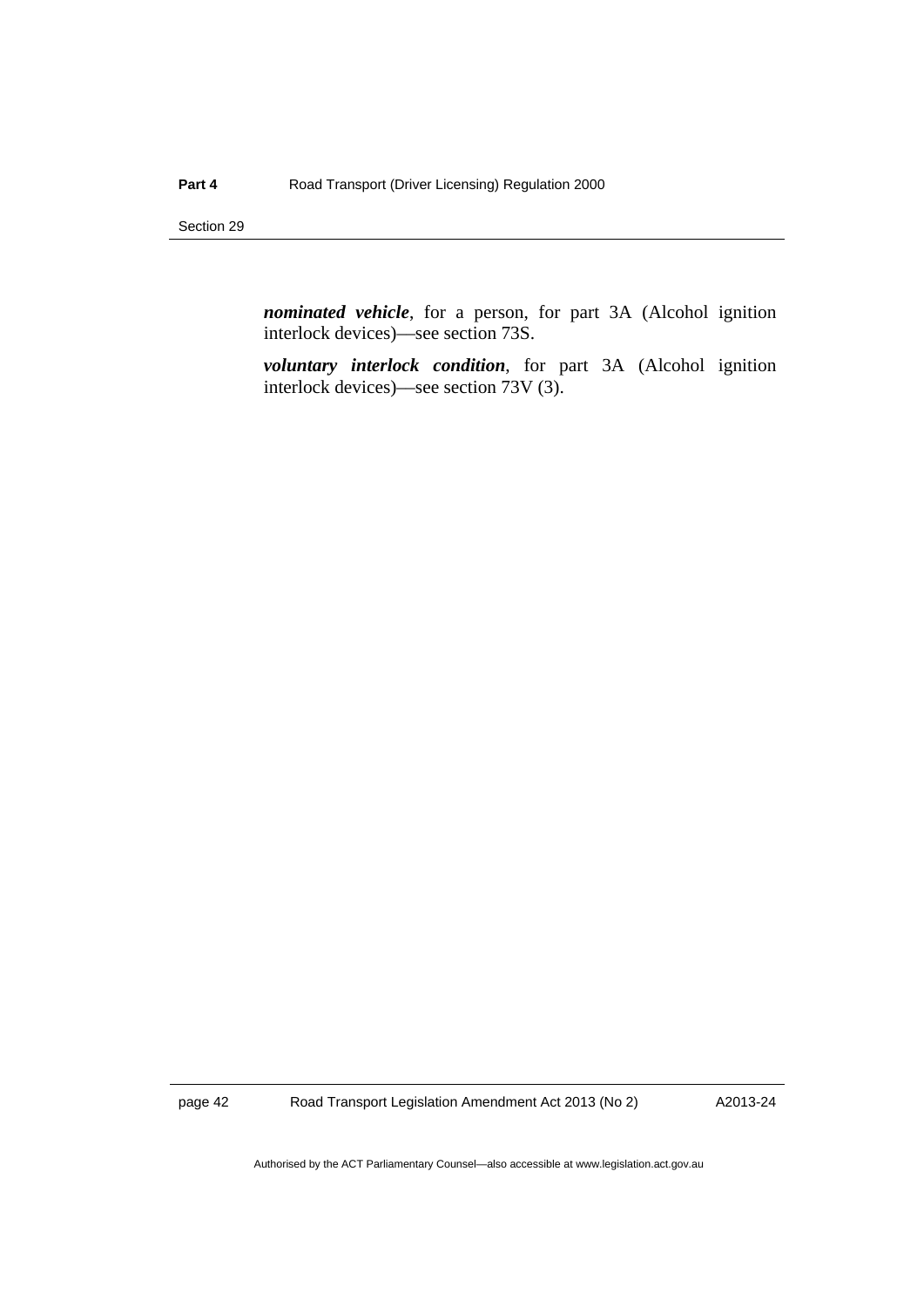### <span id="page-46-0"></span>**Part 5 Road Transport (General) Act 1999**

#### <span id="page-46-1"></span>**30 Effect of disqualification Section 66 (6)**

*after* 

restricted licence,

*insert* 

or a driver licence with an interlock condition,

#### <span id="page-46-2"></span>**31 Section 66 (6), new note**

*insert* 

*Note 3* The *[Road Transport \(Driver Licensing\) Regulation 2000](http://www.legislation.act.gov.au/sl/2000-14)*, pt 3A (Alcohol ignition interlock devices) and s 103AA (Overseas drivers–– eligibility criteria) set out the circumstances in which a person may be eligible for a driver licence with an interlock condition.

#### <span id="page-46-3"></span>**32 New section 66 (7)**

*after the notes, insert* 

(7) In this section:

*interlock condition*––see the *[Road Transport \(Driver Licensing\)](http://www.legislation.act.gov.au/sl/2000-14)  [Regulation 2000](http://www.legislation.act.gov.au/sl/2000-14)*, section 73W.

#### <span id="page-46-4"></span>**33 Certificate evidence and other evidentiary provisions New section 72 (1) (ba) to (bd)**

#### *insert*

 (ba) a matter that appears in, or can be worked out from a person's interlock data record under the *[Road Transport \(Driver](http://www.legislation.act.gov.au/sl/2000-14)  [Licensing\) Regulation 2000](http://www.legislation.act.gov.au/sl/2000-14)*;

A2013-24

Road Transport Legislation Amendment Act 2013 (No 2)

page 43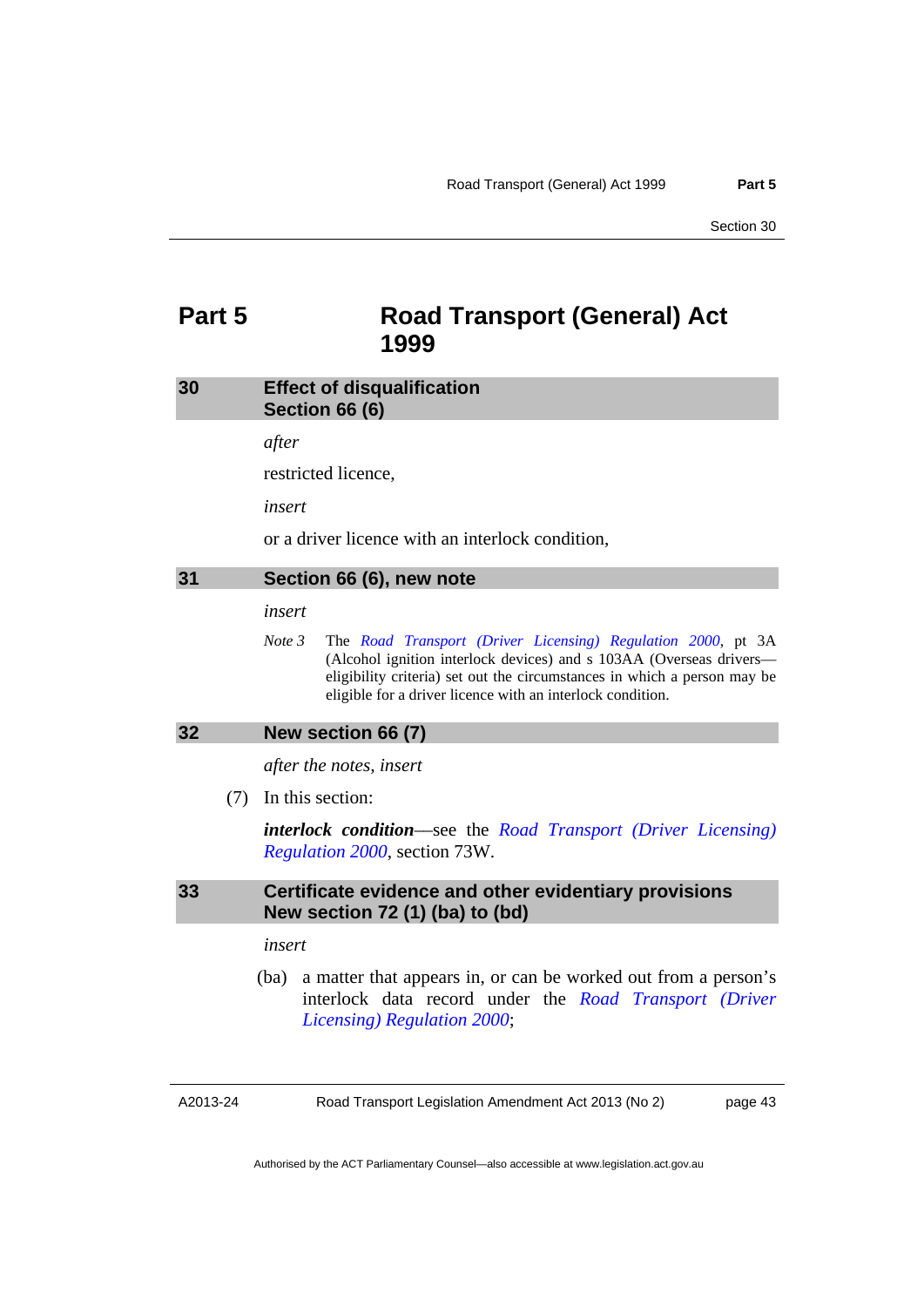- (bb) whether a stated vehicle was or was not the nominated vehicle for a stated person under the *[Road Transport \(Driver](http://www.legislation.act.gov.au/sl/2000-14)  [Licensing\) Regulation 2000](http://www.legislation.act.gov.au/sl/2000-14)*, section 73X (Nomination of vehicle);
- (bc) whether a stated nominated vehicle for a stated person under the *[Road Transport \(Driver Licensing\) Regulation 2000](http://www.legislation.act.gov.au/sl/2000-14)*, section 73X (Nomination of vehicle) had or did not have a fitted interlock;
- (bd) whether a stated person had or did not have an interlock exemption with or without conditions, under the *[Road](http://www.legislation.act.gov.au/sl/2000-14)  [Transport \(Driver Licensing\) Regulation 2000](http://www.legislation.act.gov.au/sl/2000-14)*, division 3A.3 (Interlock exemptions);

#### <span id="page-47-0"></span>**34 New section 72 (1A)**

*insert* 

 (1A) A certificate that appears to be signed by or on behalf of an approved interlock installer or an approved interlock service provider under the *[Road Transport \(Driver Licensing\)](http://www.legislation.act.gov.au/sl/2000-14)  [Regulation 2000](http://www.legislation.act.gov.au/sl/2000-14)* and states that a matter that appears in, or can be worked out from, a person's interlock data record under that regulation is evidence of the matter.

#### <span id="page-47-1"></span>**35 Section 72 (2)**

*after*  subsection (1) *insert*  or  $(1A)$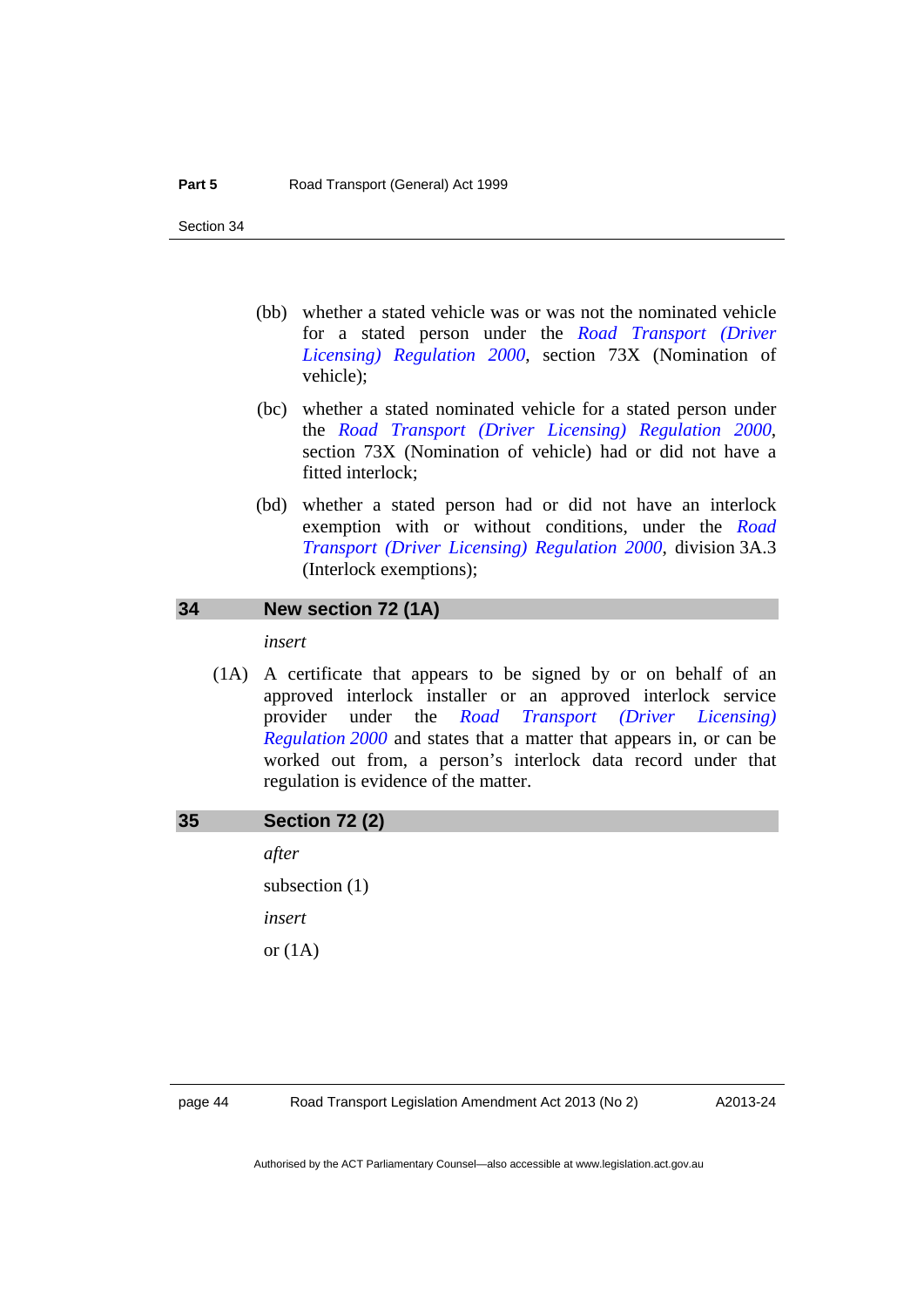#### <span id="page-48-0"></span>**36 Division 5.1 heading**

*substitute* 

### **Division 5.1 Other powers**

#### <span id="page-48-1"></span>**37 New section 81A**

*in division 5.1, insert* 

#### **81A Power to inspect interlocks in motor vehicle**

- (1) This section applies if a police officer or authorised person suspects on reasonable grounds that—
	- (a) a person is driving a motor vehicle on a road or road related area; and
	- (b) the person is an interlock driver.
- (2) The police officer or authorised person may––
	- (a) stop and detain the motor vehicle; and
	- (b) enter the vehicle to inspect and test any interlock that is installed in the vehicle to find out whether the interlock––
		- (i) is a fitted interlock; and
		- (ii) is operating correctly or has been tampered with.

#### **Example––tampering**

removing or interfering with a tamper-evident seal on the fitted interlock

- *Note* An example is part of the Act, is not exhaustive and may extend, but does not limit, the meaning of the provision in which it appears (see [Legislation Act,](http://www.legislation.act.gov.au/a/2001-14) s 126 and s 132).
- (3) In exercising a power under subsection (2) in relation to a vehicle, a police officer or authorised person—
	- (a) may use the assistance that is necessary; and

A2013-24

Road Transport Legislation Amendment Act 2013 (No 2)

page 45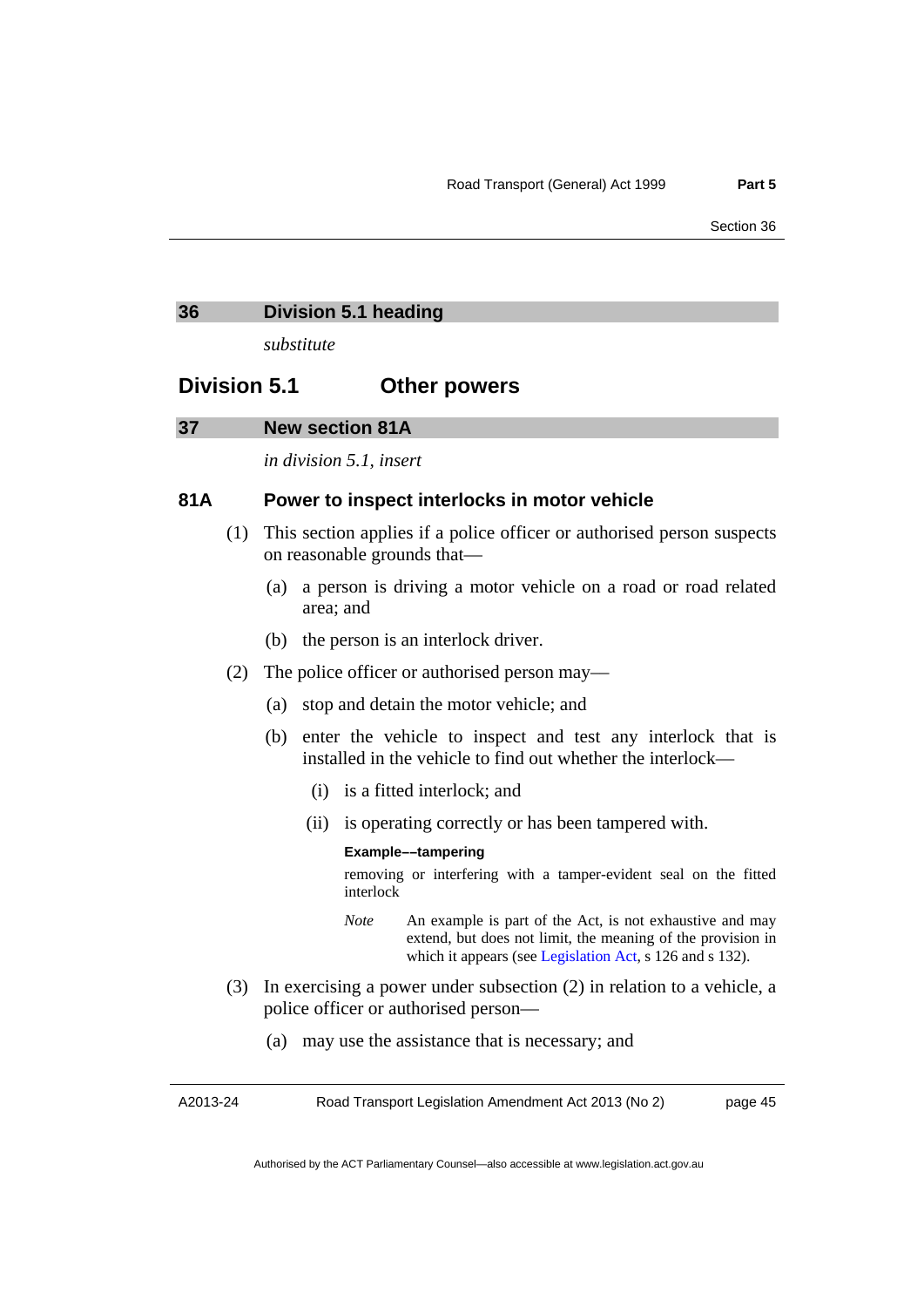- (b) must search the vehicle in a public place or somewhere else to which members of the public have ready access; and
- (c) must not detain the vehicle for longer than is necessary and reasonable to search it; and
- (d) may use the force that is necessary and reasonable in the circumstances, but must not damage the vehicle by forcing open a part of the vehicle unless—
	- (i) someone apparently in charge of the vehicle has been given a reasonable opportunity to open that part; or
	- (ii) it is not possible to give anyone apparently in charge of the vehicle a reasonable opportunity to open that part.
- (4) In this section:

*fitted interlock––*see the *[Road Transport \(Driver Licensing\)](http://www.legislation.act.gov.au/sl/2000-14)  [Regulation 2000](http://www.legislation.act.gov.au/sl/2000-14)*, section 73S.

*interlock––*see the *[Road Transport \(Driver Licensing\)](http://www.legislation.act.gov.au/sl/2000-14)  [Regulation 2000](http://www.legislation.act.gov.au/sl/2000-14)*, section 73S.

*interlock driver––*see the *[Road Transport \(Driver Licensing\)](http://www.legislation.act.gov.au/sl/2000-14)  [Regulation 2000](http://www.legislation.act.gov.au/sl/2000-14)*, section 73S.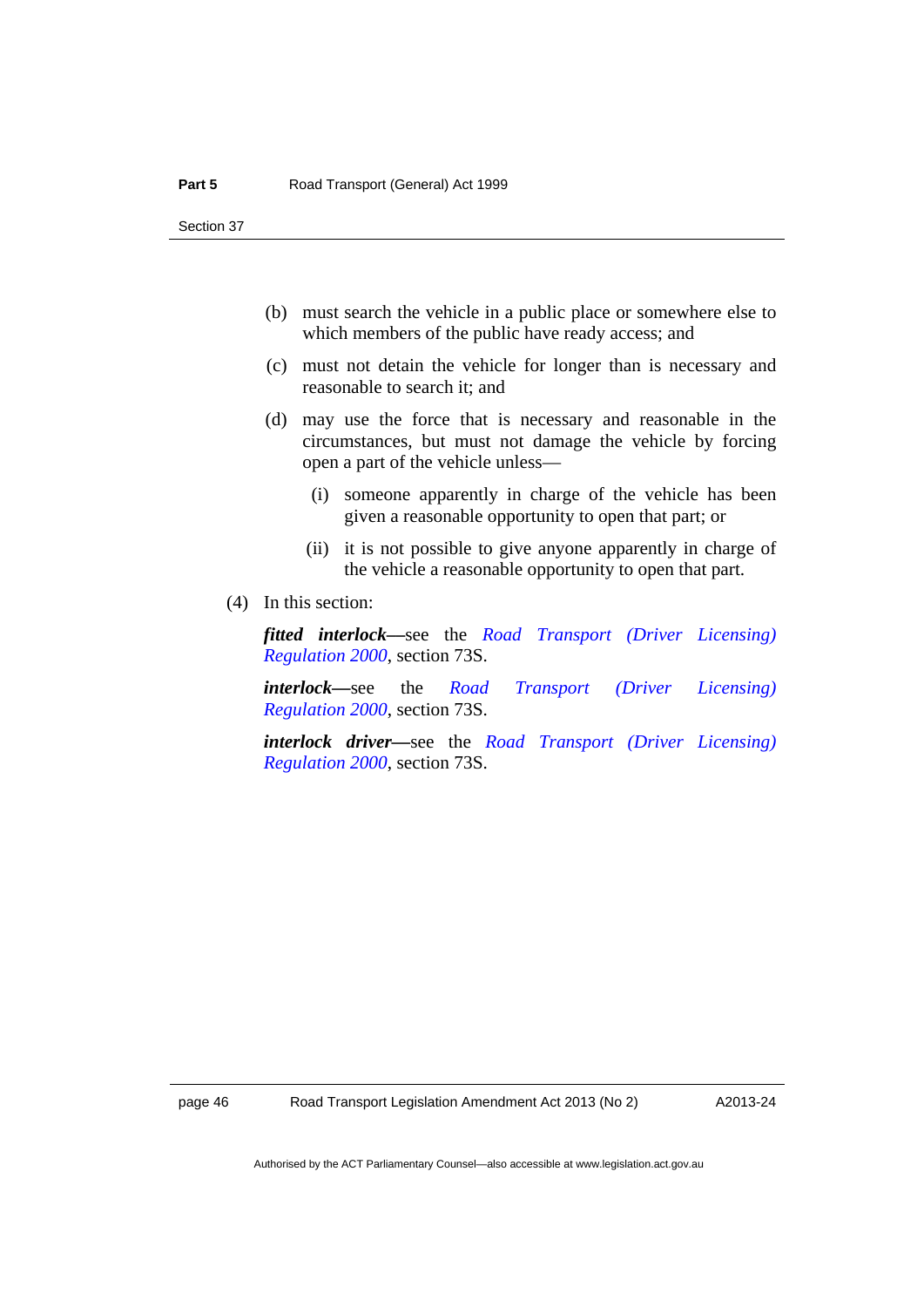### <span id="page-50-0"></span>**Part 6 Road Transport (General) Regulation 2000**

### <span id="page-50-1"></span>**38 Internally reviewable decisions Schedule 1, part 1.4, new item 4A**

|    | insert |                                                                                                                                                                                                                     |
|----|--------|---------------------------------------------------------------------------------------------------------------------------------------------------------------------------------------------------------------------|
| 4Α | 52(4)  | road transport authority—refuse to issue<br>probationary licence with interlock condition<br>because not satisfied person has complied<br>with court order under section 73U<br>(Court-ordered therapeutic program) |

| 39 | Schedule 1, part 1.4, new items 28A to 28M |
|----|--------------------------------------------|
|    |                                            |

<span id="page-50-2"></span>

|     | insert            |                                                                                                                                                                                                                                                                                                                                |
|-----|-------------------|--------------------------------------------------------------------------------------------------------------------------------------------------------------------------------------------------------------------------------------------------------------------------------------------------------------------------------|
| 28A | $73Y(1)$ (b) (ii) | road transport authority—refuse to end<br>person's interlock period because not<br>satisfied person has complied with<br>section $73Y(4)$ and $(5)$ (which is about<br>maintaining clean driving record in previous<br>3 months and complying with any court order<br>under section 73U (Court-ordered therapeutic<br>program) |
| 28B | $73Y(2)$ (b) (ii) | road transport authority—refuse to end<br>person's interlock period because not<br>satisfied person has complied with<br>section 73Y (4) (which is about maintaining<br>clean driving record in previous 3 months)                                                                                                             |

A2013-24

Road Transport Legislation Amendment Act 2013 (No 2)

page 47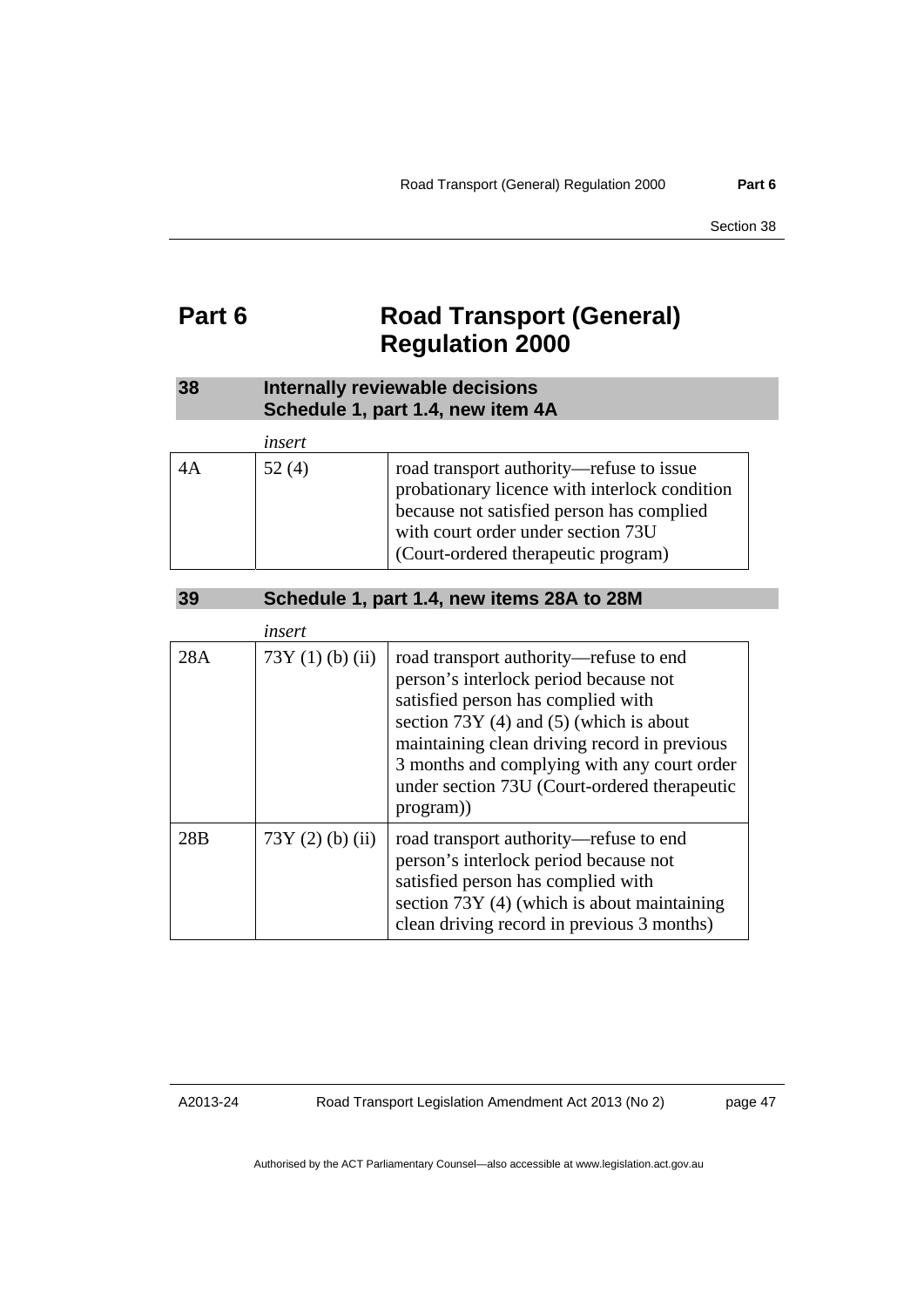#### Part 6 **Part 6 Road Transport (General) Regulation 2000**

Section 39

| 28C        | $73Y(3)$ (b) (ii) | road transport authority-refuse to end<br>person's interlock period because not<br>satisfied person has complied with<br>section 73Y (4) and (5) (which is about<br>maintaining clean driving record in previous<br>3 months and complying with any court order<br>under section 73U (Court-ordered therapeutic<br>program) |
|------------|-------------------|-----------------------------------------------------------------------------------------------------------------------------------------------------------------------------------------------------------------------------------------------------------------------------------------------------------------------------|
| 28D        | $73ZF(1)$ (b)     | road transport authority—refuse to grant<br>exemption from interlock condition                                                                                                                                                                                                                                              |
| 28E        | 73ZF(2)           | road transport authority—impose condition<br>on exemption from interlock condition                                                                                                                                                                                                                                          |
| 28F        | 73ZH(2)           | road transport authority—impose interlock<br>condition on probationary licence when<br>interlock exemption ends                                                                                                                                                                                                             |
| 28G        | 73ZL(1)           | road transport authority—refuse to approve<br>alcohol ignition interlock device                                                                                                                                                                                                                                             |
| 28H        | $73ZN(1)$ (b)     | road transport authority—refuse to issue<br>approval as approved interlock installer or<br>approved interlock service provider                                                                                                                                                                                              |
| <b>28I</b> | 73ZQ(1)           | road transport authority-impose condition<br>on approval of interlock installer or interlock<br>service provider under section 73ZN, or<br>renewal of approval under section 73ZT                                                                                                                                           |
| 28J        | 73ZQ(2)           | road transport authority-impose additional<br>conditions or vary or revoke condition after<br>approval issued                                                                                                                                                                                                               |
| 28K        | 73ZR $(1)(a)$     | road transport authority—issue approval as<br>approved interlock installer or approved<br>interlock service provider for a period less<br>than 3 years                                                                                                                                                                      |

page 48 Road Transport Legislation Amendment Act 2013 (No 2)

A2013-24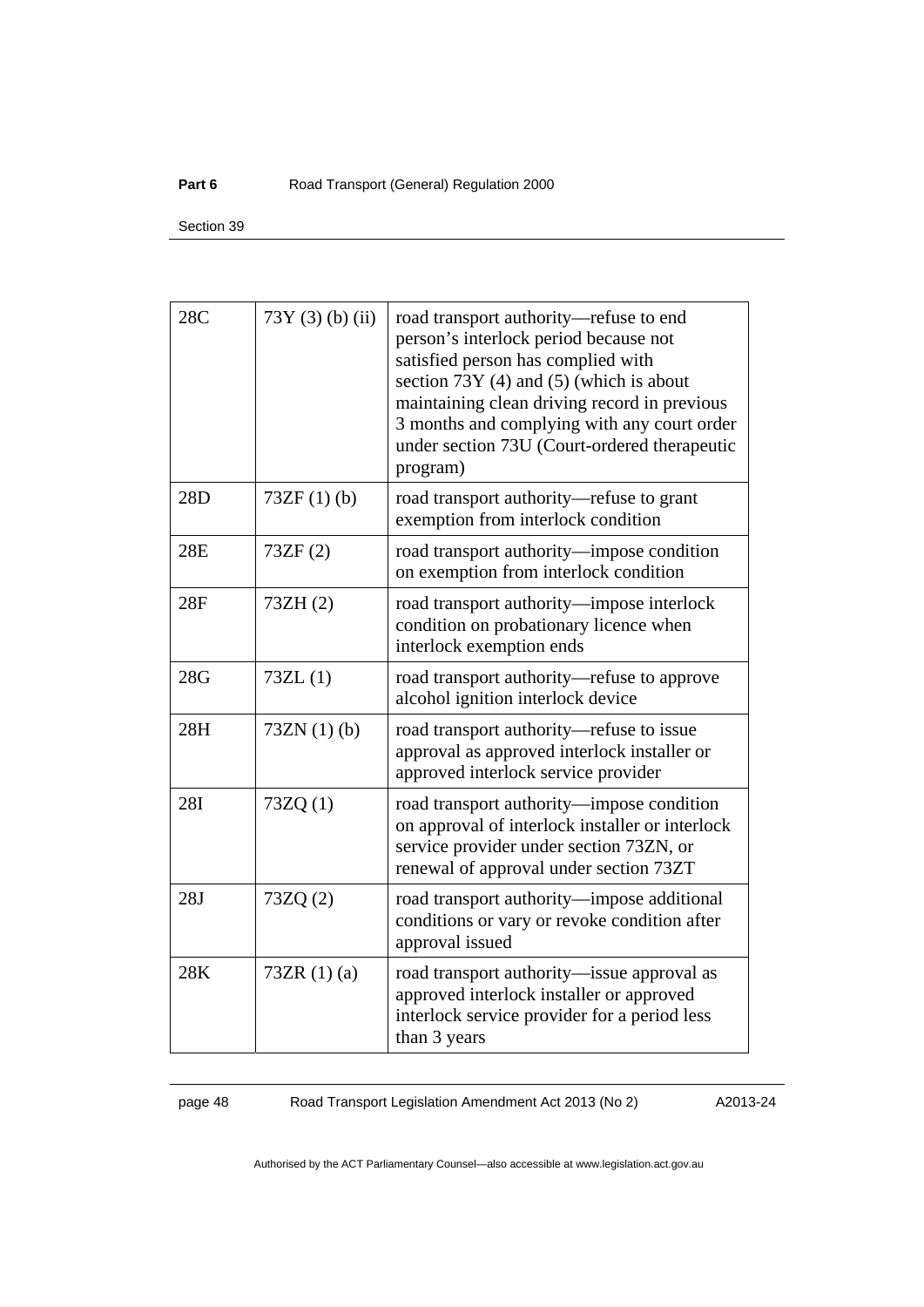| 28L | $73ZU(1)$ (b) | road transport authority-refuse to renew<br>approval of approved interlock installer or<br>approved interlock service provider |
|-----|---------------|--------------------------------------------------------------------------------------------------------------------------------|
| 28M | 73ZV(1)       | road transport authority—revoke approval of<br>approved interlock installer or approved<br>interlock service provider          |

| 40<br>Schedule 1, part 1.4, new item 45A |
|------------------------------------------|
|------------------------------------------|

<span id="page-52-0"></span>

|     | insert   |                                                                                                                                                             |
|-----|----------|-------------------------------------------------------------------------------------------------------------------------------------------------------------|
| 45A | 103AA(3) | road transport authority—refuse to issue<br>probationary licence with interlock condition<br>to overseas driver because not satisfied<br>person is eligible |

#### <span id="page-52-1"></span>**41 Dictionary, new definitions**

*insert* 

*alcohol ignition interlock device*––see the *[Road Transport \(Driver](http://www.legislation.act.gov.au/sl/2000-14)  [Licensing\) Regulation 2000](http://www.legislation.act.gov.au/sl/2000-14)*, section 73ZL.

*approved interlock installer*––see the *[Road Transport \(Driver](http://www.legislation.act.gov.au/sl/2000-14)  [Licensing\) Regulation 2000](http://www.legislation.act.gov.au/sl/2000-14)*, section 73S.

*approved interlock service provider*––see the *[Road Transport](http://www.legislation.act.gov.au/sl/2000-14)  [\(Driver Licensing\) Regulation 2000](http://www.legislation.act.gov.au/sl/2000-14)*, section 73S.

*interlock condition*––see the *[Road Transport \(Driver Licensing\)](http://www.legislation.act.gov.au/sl/2000-14)  [Regulation 2000](http://www.legislation.act.gov.au/sl/2000-14)*, section 73W.

*interlock exemption*––see the *[Road Transport \(Driver Licensing\)](http://www.legislation.act.gov.au/sl/2000-14)  [Regulation 2000](http://www.legislation.act.gov.au/sl/2000-14)*, section 73ZE.

*interlock period,* for a person––see the *[Road Transport \(Driver](http://www.legislation.act.gov.au/sl/2000-14)  [Licensing\) Regulation 2000](http://www.legislation.act.gov.au/sl/2000-14)*, section 73S.

A2013-24

Road Transport Legislation Amendment Act 2013 (No 2)

page 49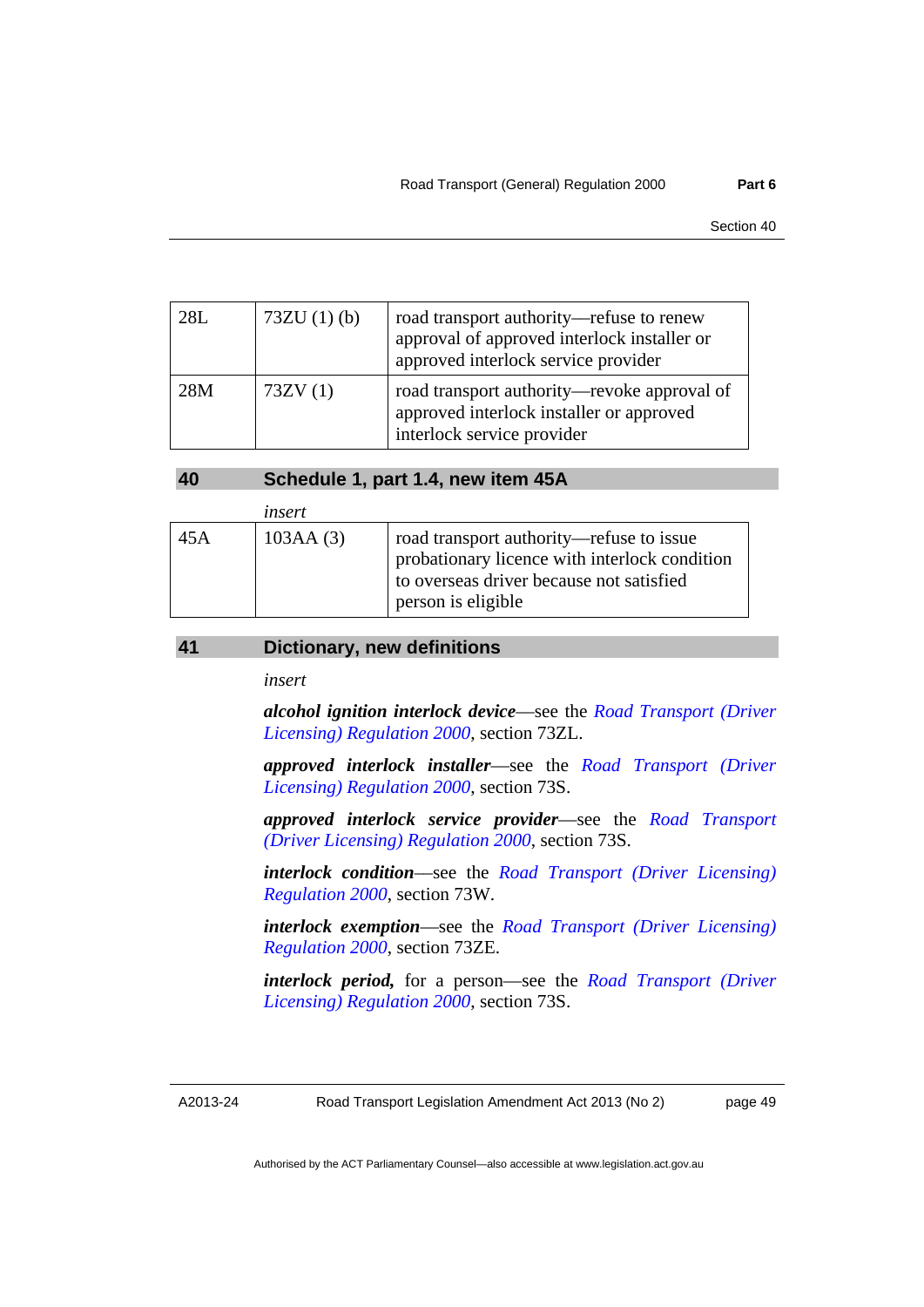**Part 7**Road Transport (Offences) Regulation 2005

Section 42

### **Part 7 Road Transport (Offences) Regulation 2005**

#### **42 Short descriptions, penalties and demerit points Schedule 1, part 1.5, new item 19A**

|     | insert |                                |                                            |     |  |
|-----|--------|--------------------------------|--------------------------------------------|-----|--|
| 19A | 33A(1) | contravene interlock condition | $50 \text{ pu/6}$<br>months<br>prison/both | 550 |  |

### **43 Schedule 1, part 1.6, item 23, column 3**

*after* 

restricted licence

*insert* 

or driver licence with interlock condition

<span id="page-53-2"></span><span id="page-53-1"></span><span id="page-53-0"></span>

page 50 Road Transport Legislation Amendment Act 2013 (No 2) A2013-24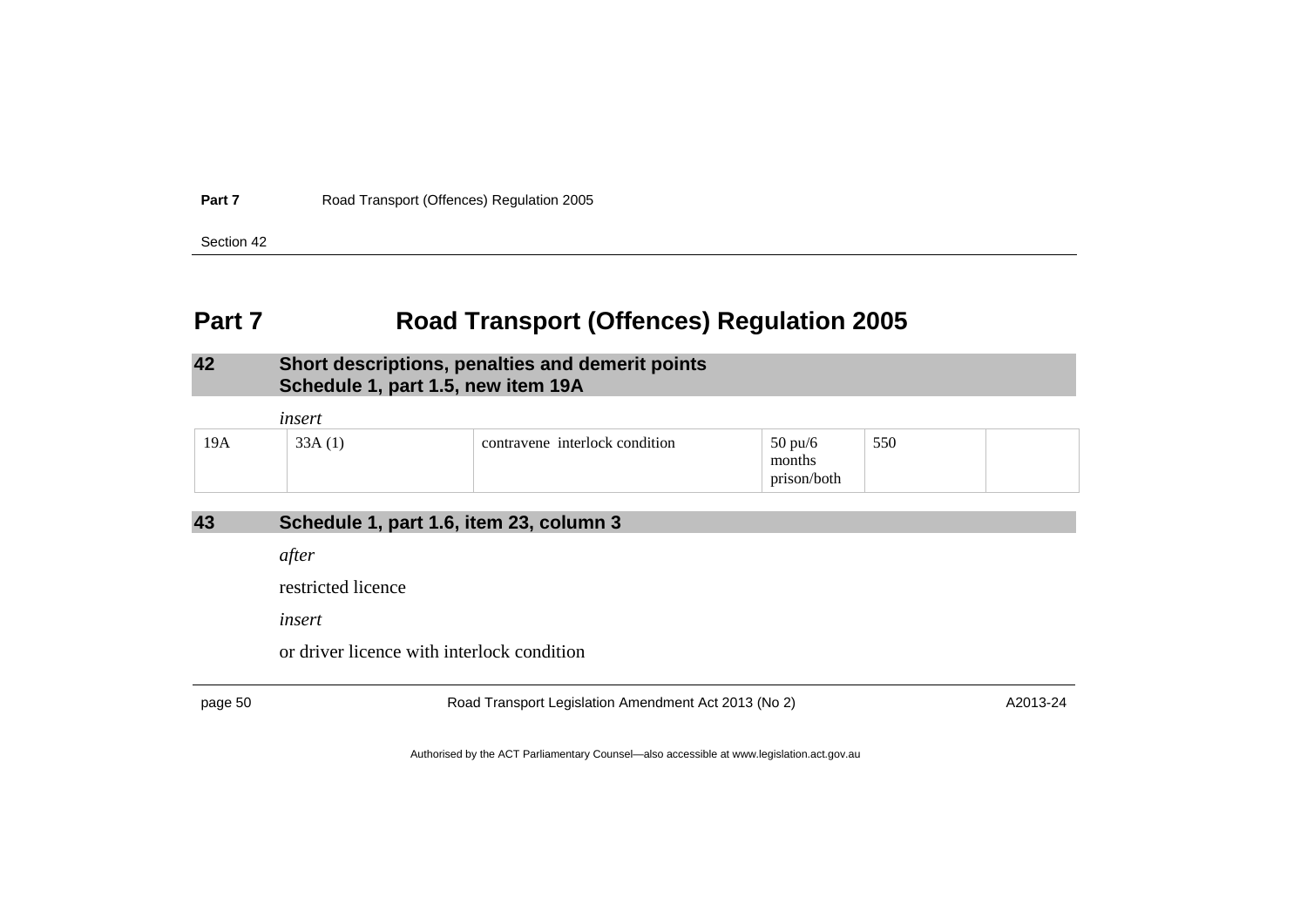Road Transport (Offences) Regulation 2005 **Part 7**

Section 44

| 44  |                      | Schedule 1, part 1.6, new items 24A to 24O                                                                                                                |    |     |  |
|-----|----------------------|-----------------------------------------------------------------------------------------------------------------------------------------------------------|----|-----|--|
|     | insert               |                                                                                                                                                           |    |     |  |
| 24A | 73ZA(1)              | interlock driver failing to produce interlock<br>data record as required by authority                                                                     | 20 | 220 |  |
| 24B | 73ZA(2)              | approved interlock installer or approved<br>interlock service provider failing to<br>produce a person's interlock data record as<br>required by authority | 20 | 220 |  |
| 24C | 73ZB(1)              | destroy interlock data record before end of<br>interlock period for person                                                                                | 20 | 440 |  |
| 24D | 73ZC(2)              | not tell authority within 7 days after<br>becoming aware or suspecting that<br>interlock data record destroyed, lost or<br>stolen                         | 20 | 440 |  |
| 24E | 73ZD $(1)$ (c) $(i)$ | use another person's means of<br>identification to operate vehicle with fitted<br>interlock                                                               | 20 | 440 |  |

<span id="page-54-0"></span>

A2013-24 Road Transport Legislation Amendment Act 2013 (No 2) page 51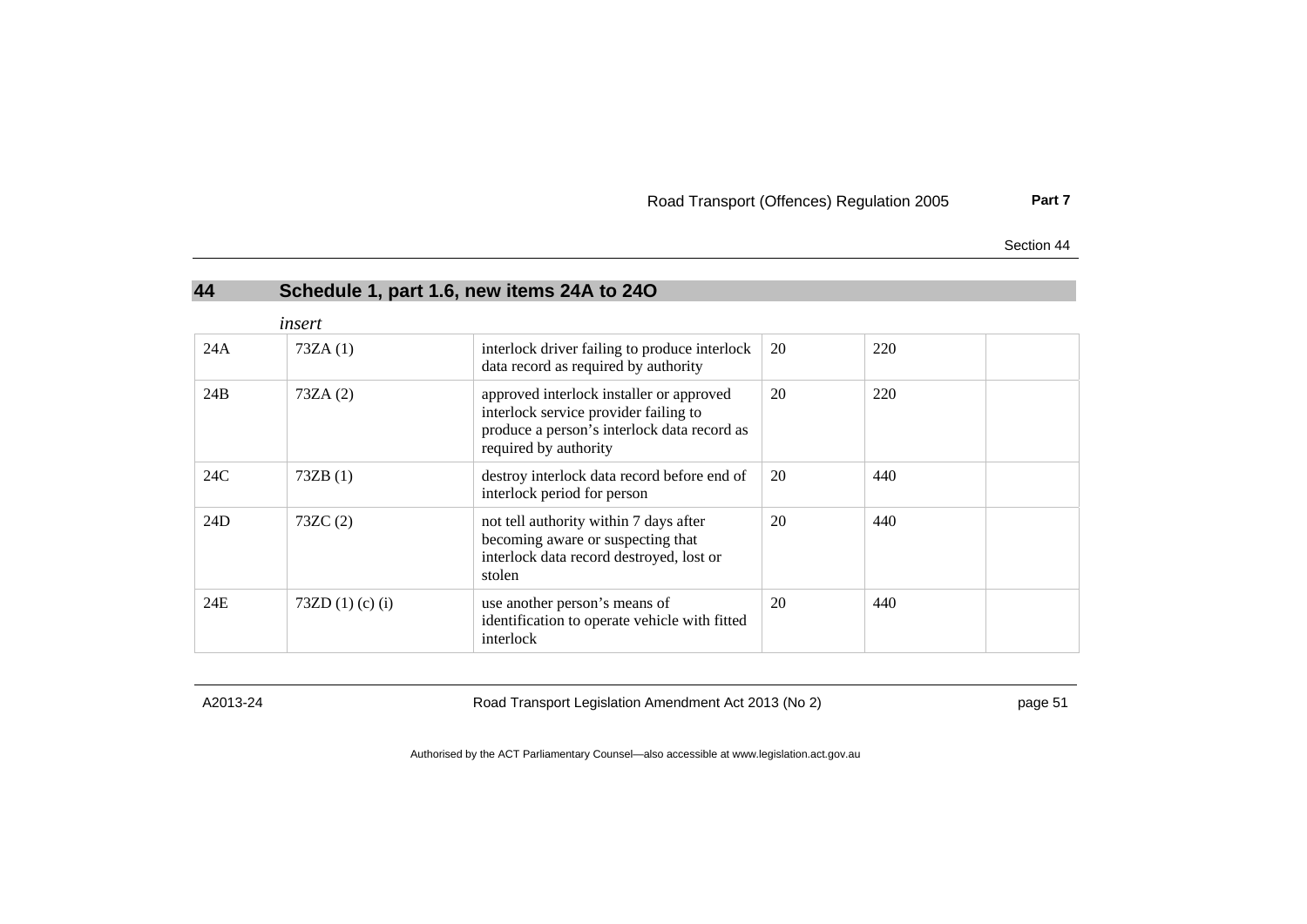#### **Part 7**Road Transport (Offences) Regulation 2005

#### Section 44

| 24F | 73ZD $(1)$ (c) $(ii)$ | allow another person to use person's means<br>of identification to operate vehicle with<br>fitted interlock            | 20 | 440 |  |
|-----|-----------------------|------------------------------------------------------------------------------------------------------------------------|----|-----|--|
| 24G | 73ZI(2)               | fail to produce exemption certificate for<br>interlock exemption to police officer or<br>authorised person as required | 20 | 220 |  |
| 24H | 73ZJ(1)               | fail to comply with condition applying to<br>interlock exemption                                                       | 20 | 440 |  |
| 24I | 73ZK(2)               | person with interlock exemption failing to<br>give written notice of change of<br>circumstances within 7 days          | 20 | 220 |  |
| 24J | 73ZW(1)               | approved interlock installer or approved<br>interlock service provider failing to comply<br>with condition of approval | 20 | 220 |  |
| 24K | 73ZX(1)               | install or remove interlock if person not<br>approved interlock installer                                              | 20 | 220 |  |
|     |                       |                                                                                                                        |    |     |  |

page 52 Road Transport Legislation Amendment Act 2013 (No 2) A2013-24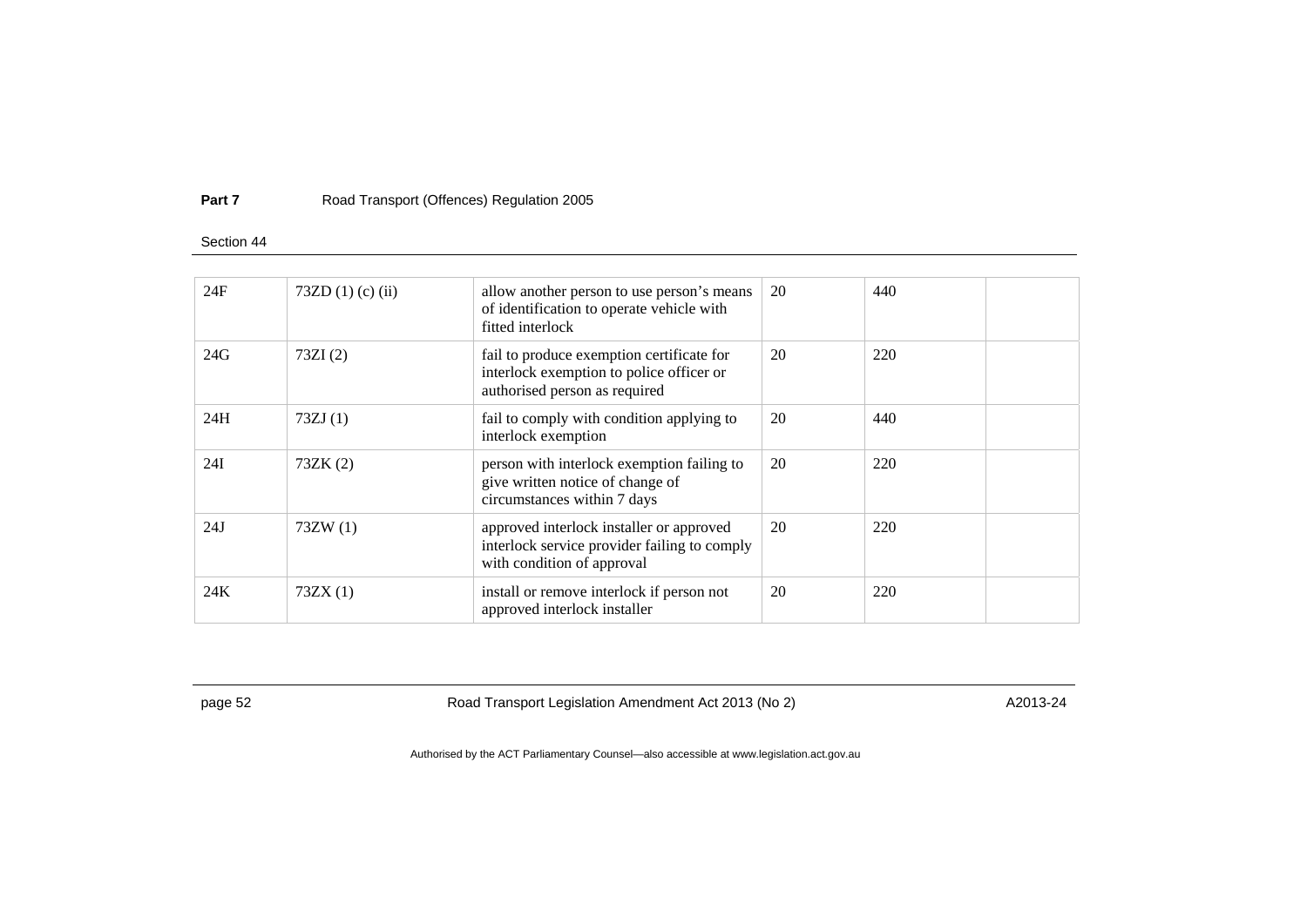#### Road Transport (Offences) Regulation 2005 **Part 7**

Section 44

| 24L             | 73ZY(1)  | carry out maintenance on, or inspect,<br>interlock if person not approved interlock<br>service provider                                                                                                        | 20 | 220 |  |
|-----------------|----------|----------------------------------------------------------------------------------------------------------------------------------------------------------------------------------------------------------------|----|-----|--|
| 24M             | 73ZZ(1)  | approved interlock installer failing to<br>notify authority within 7 days after<br>removing fitted interlock from vehicle                                                                                      | 20 | 220 |  |
| 24N             | 73ZZA(1) | tamper or otherwise interfere with fitted<br>interlock in vehicle                                                                                                                                              | 20 | 440 |  |
| 24 <sub>O</sub> | 73ZZB(1) | approved interlock installer or approved<br>interlock service provider failing to notify<br>authority within 7 days after becoming<br>aware fitted interlock has been tampered or<br>otherwise interfered with | 20 | 330 |  |

A2013-24 Road Transport Legislation Amendment Act 2013 (No 2) page 53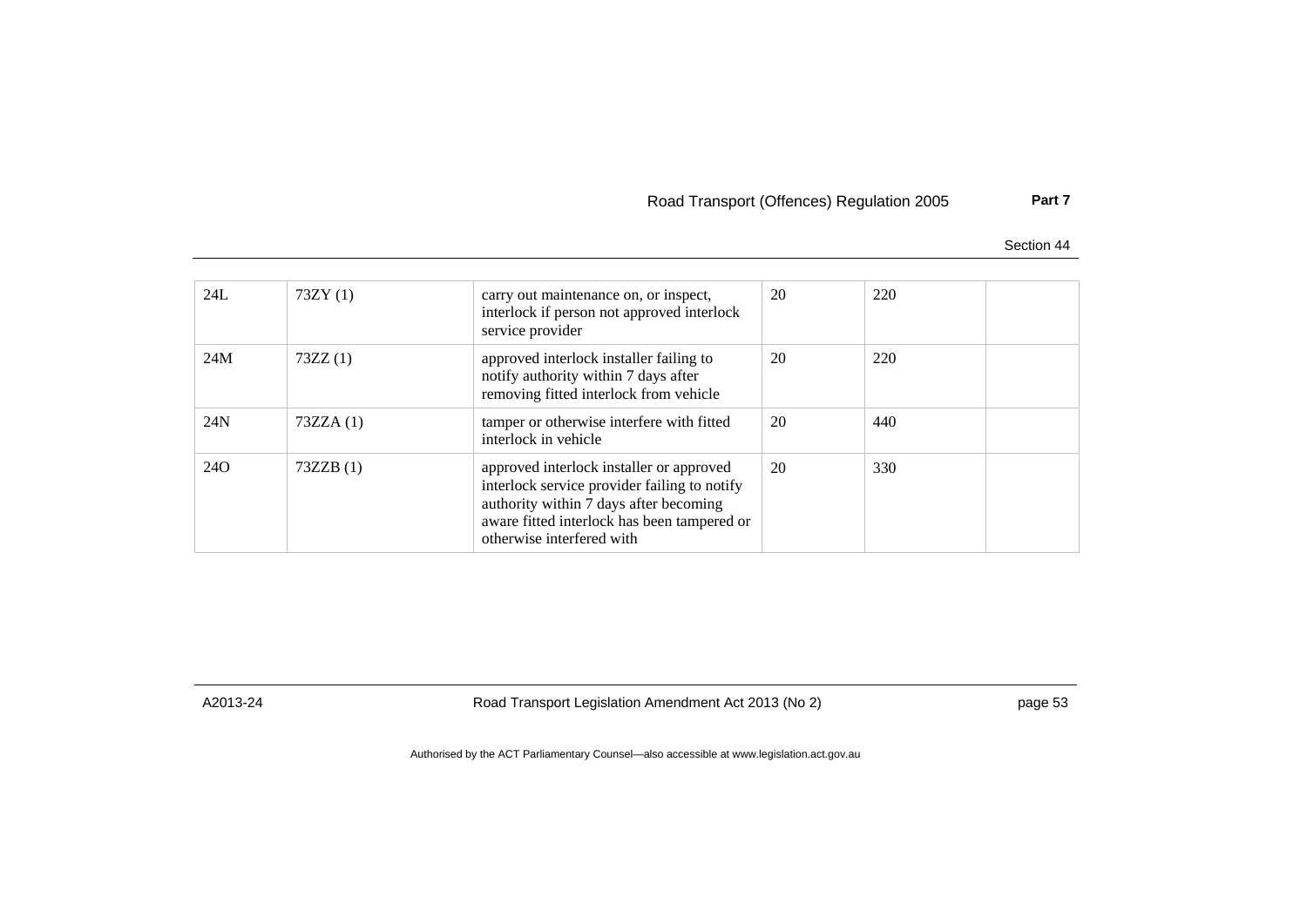#### <span id="page-57-0"></span>**45 Dictionary, new definitions**

*insert* 

*approved interlock installer*––see the *[Road Transport \(Driver](http://www.legislation.act.gov.au/sl/2000-14)  [Licensing\) Regulation 2000](http://www.legislation.act.gov.au/sl/2000-14)*, section 73S.

*approved interlock service provider*––see the *[Road Transport](http://www.legislation.act.gov.au/sl/2000-14)  [\(Driver Licensing\) Regulation 2000](http://www.legislation.act.gov.au/sl/2000-14)*, section 73S.

*exemption certificate*––see the *[Road Transport \(Driver Licensing\)](http://www.legislation.act.gov.au/sl/2000-14)  [Regulation 2000](http://www.legislation.act.gov.au/sl/2000-14)*, section 73ZG.

*fitted interlock*––see the *[Road Transport \(Driver Licensing\)](http://www.legislation.act.gov.au/sl/2000-14)  [Regulation 2000](http://www.legislation.act.gov.au/sl/2000-14)*, section 73S.

*interlock*––see the *[Road Transport \(Driver Licensing\)](http://www.legislation.act.gov.au/sl/2000-14)  [Regulation 2000](http://www.legislation.act.gov.au/sl/2000-14)*, section 73S.

*interlock condition*––see the *[Road Transport \(Driver Licensing\)](http://www.legislation.act.gov.au/sl/2000-14)  [Regulation 2000](http://www.legislation.act.gov.au/sl/2000-14)*, section 73W.

*interlock data record*––see the *[Road Transport \(Driver Licensing\)](http://www.legislation.act.gov.au/sl/2000-14)  [Regulation 2000](http://www.legislation.act.gov.au/sl/2000-14)*, section 73S.

*interlock driver*––see the *[Road Transport \(Driver Licensing\)](http://www.legislation.act.gov.au/sl/2000-14)  [Regulation 2000](http://www.legislation.act.gov.au/sl/2000-14)*, section 73S.

*interlock exemption*––see the *[Road Transport \(Driver Licensing\)](http://www.legislation.act.gov.au/sl/2000-14)  [Regulation 2000](http://www.legislation.act.gov.au/sl/2000-14)*, section 73ZE.

*interlock period*, for a person––see the *[Road Transport \(Driver](http://www.legislation.act.gov.au/sl/2000-14)  [Licensing\) Regulation 2000](http://www.legislation.act.gov.au/sl/2000-14)*, section 73S.